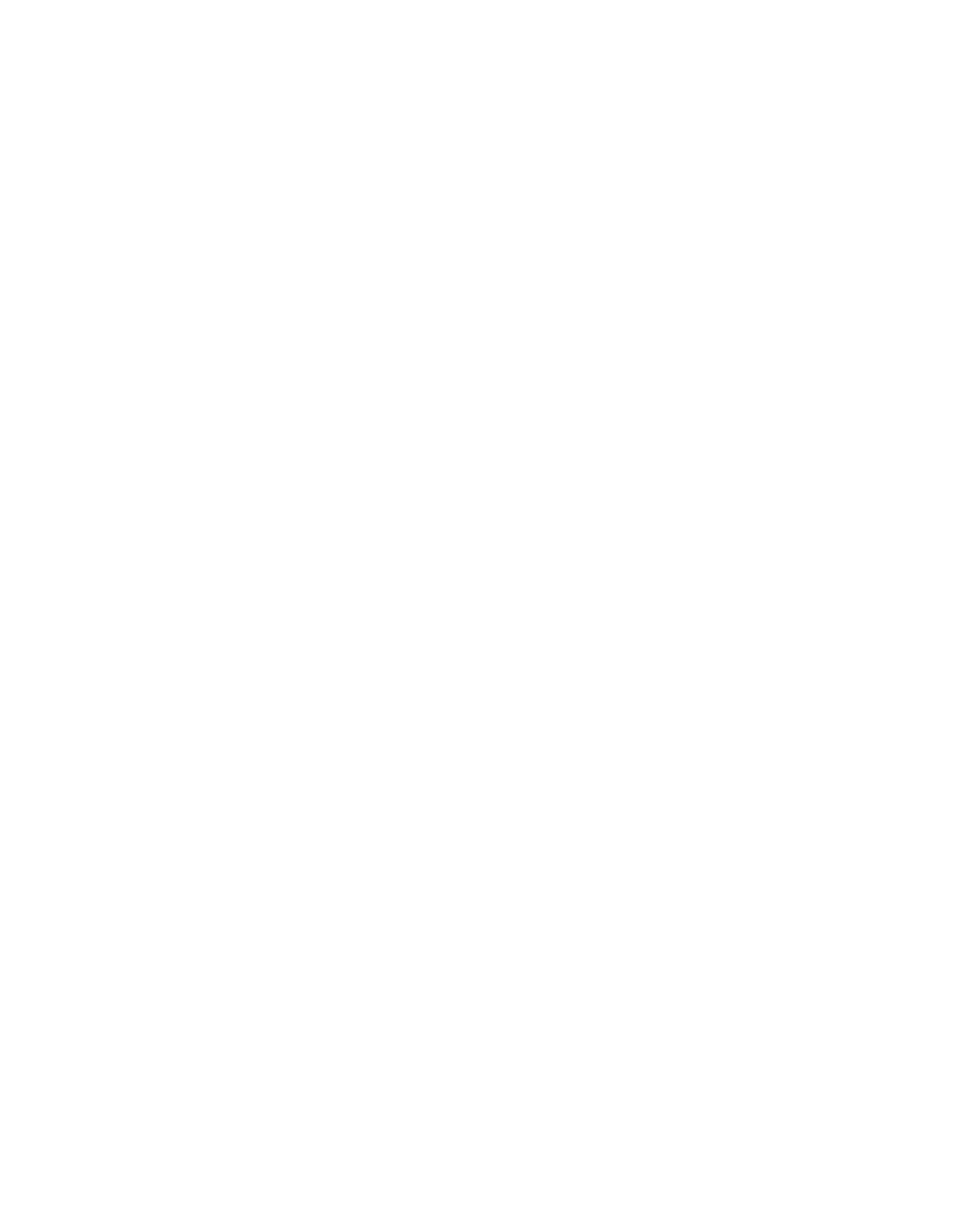### **CONTENTS**

| 1            |                                            | <b>Installation</b>                                                                                                   | $\overline{\mathbf{3}}$ |  |  |  |  |  |  |  |
|--------------|--------------------------------------------|-----------------------------------------------------------------------------------------------------------------------|-------------------------|--|--|--|--|--|--|--|
|              | 1.1                                        |                                                                                                                       | $\overline{3}$          |  |  |  |  |  |  |  |
|              |                                            | 1.1.1                                                                                                                 | 3                       |  |  |  |  |  |  |  |
|              |                                            | 1.1.2                                                                                                                 | $\overline{4}$          |  |  |  |  |  |  |  |
| $\mathbf{2}$ |                                            | <b>Create simulations</b>                                                                                             |                         |  |  |  |  |  |  |  |
|              | 2.1                                        |                                                                                                                       | $\overline{7}$          |  |  |  |  |  |  |  |
|              | 2.2                                        |                                                                                                                       | $\overline{7}$          |  |  |  |  |  |  |  |
|              | 2.3                                        |                                                                                                                       | $\overline{7}$          |  |  |  |  |  |  |  |
|              | 2.4                                        |                                                                                                                       | 8                       |  |  |  |  |  |  |  |
|              | 2.5                                        |                                                                                                                       | 8                       |  |  |  |  |  |  |  |
|              | 2.6                                        |                                                                                                                       | 8                       |  |  |  |  |  |  |  |
| 3            |                                            | <b>Create input files</b>                                                                                             | 9                       |  |  |  |  |  |  |  |
| 4            |                                            | <b>Run simulations</b>                                                                                                | 11                      |  |  |  |  |  |  |  |
|              |                                            |                                                                                                                       |                         |  |  |  |  |  |  |  |
| 5            |                                            | <b>Calibrate simulations</b>                                                                                          | 13                      |  |  |  |  |  |  |  |
| 6            | Parameter sweeps and model iteration<br>15 |                                                                                                                       |                         |  |  |  |  |  |  |  |
|              | 6.1                                        |                                                                                                                       | 15                      |  |  |  |  |  |  |  |
|              | 6.2                                        |                                                                                                                       | 15                      |  |  |  |  |  |  |  |
|              | 6.3                                        |                                                                                                                       | 15                      |  |  |  |  |  |  |  |
| 7            | <b>Introduction to analyzers</b><br>17     |                                                                                                                       |                         |  |  |  |  |  |  |  |
| 8            |                                            | <b>Output reports</b>                                                                                                 | 19                      |  |  |  |  |  |  |  |
|              |                                            |                                                                                                                       |                         |  |  |  |  |  |  |  |
| 9            |                                            | <b>Serialization</b>                                                                                                  | 21                      |  |  |  |  |  |  |  |
|              | 23<br>10 API reference                     |                                                                                                                       |                         |  |  |  |  |  |  |  |
|              | 10.1                                       |                                                                                                                       | 23                      |  |  |  |  |  |  |  |
|              |                                            | 10.1.1                                                                                                                | 23                      |  |  |  |  |  |  |  |
|              |                                            | 10.1.2                                                                                                                | 31                      |  |  |  |  |  |  |  |
|              | 11 Frequently asked questions              | 51                                                                                                                    |                         |  |  |  |  |  |  |  |
|              | 11.1                                       | Why does emodpy download a new Eradication binary each time I run?                                                    | 51                      |  |  |  |  |  |  |  |
|              |                                            |                                                                                                                       | 52                      |  |  |  |  |  |  |  |
|              | 11.3                                       | I want to load a demographics json file, not create one programmatically.                                             | 52                      |  |  |  |  |  |  |  |
|              | 11.4                                       | What happens if I don't connect to the VPN? $\dots \dots \dots \dots \dots \dots \dots \dots \dots \dots \dots \dots$ | 52                      |  |  |  |  |  |  |  |
|              |                                            |                                                                                                                       | 52                      |  |  |  |  |  |  |  |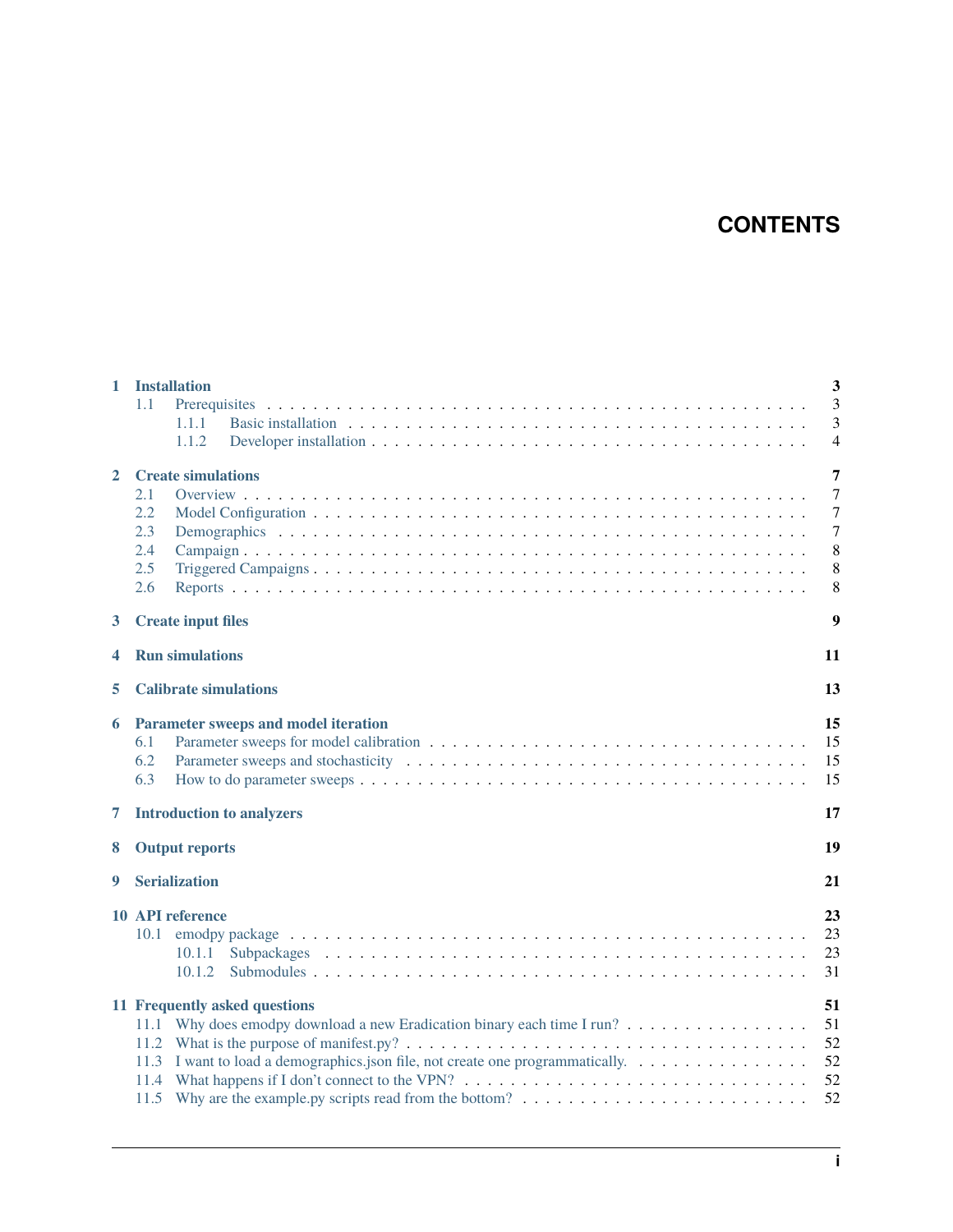|                                                                                                                    | My simulation failed on COMPS but I didn't get an error until then $\dots \dots \dots \dots \dots \dots$<br>52<br>11.6 |                            |                                                                            |    |  |  |  |  |
|--------------------------------------------------------------------------------------------------------------------|------------------------------------------------------------------------------------------------------------------------|----------------------------|----------------------------------------------------------------------------|----|--|--|--|--|
| How do I make my sim run inside a custom environment (on COMPS) for the first time? $\dots \dots$<br>11.7          |                                                                                                                        |                            |                                                                            |    |  |  |  |  |
| Is there a Singularity Image File that lets me run a version of the model that's built against Python 3.9?<br>11.8 |                                                                                                                        |                            |                                                                            |    |  |  |  |  |
|                                                                                                                    | 11.9                                                                                                                   |                            | What if I need a new or different SIF with a different custom environment? | 53 |  |  |  |  |
|                                                                                                                    | 12 Glossary                                                                                                            |                            |                                                                            | 55 |  |  |  |  |
|                                                                                                                    | 13 Changelog                                                                                                           |                            | 57                                                                         |    |  |  |  |  |
|                                                                                                                    |                                                                                                                        | $13.1 \quad 1.1.0$         |                                                                            | 57 |  |  |  |  |
|                                                                                                                    |                                                                                                                        | 13.1.1                     |                                                                            | 57 |  |  |  |  |
|                                                                                                                    |                                                                                                                        | 13.1.2                     |                                                                            | 57 |  |  |  |  |
|                                                                                                                    |                                                                                                                        | 13.1.3                     |                                                                            | 58 |  |  |  |  |
|                                                                                                                    |                                                                                                                        | 13.1.4                     |                                                                            | 58 |  |  |  |  |
|                                                                                                                    |                                                                                                                        | 13.1.5                     |                                                                            | 58 |  |  |  |  |
|                                                                                                                    |                                                                                                                        | 13.1.6                     |                                                                            | 58 |  |  |  |  |
|                                                                                                                    |                                                                                                                        | 13.1.7                     |                                                                            | 58 |  |  |  |  |
|                                                                                                                    |                                                                                                                        | 13.1.8                     |                                                                            | 58 |  |  |  |  |
|                                                                                                                    | 13.2                                                                                                                   | 1.2.0                      |                                                                            | 59 |  |  |  |  |
|                                                                                                                    |                                                                                                                        | 13.2.1                     |                                                                            | 59 |  |  |  |  |
|                                                                                                                    |                                                                                                                        | 13.2.2                     |                                                                            | 59 |  |  |  |  |
|                                                                                                                    |                                                                                                                        | 13.2.3                     |                                                                            | 59 |  |  |  |  |
|                                                                                                                    |                                                                                                                        | 13.2.4                     |                                                                            | 59 |  |  |  |  |
|                                                                                                                    |                                                                                                                        | 13.2.5                     |                                                                            | 59 |  |  |  |  |
|                                                                                                                    |                                                                                                                        |                            |                                                                            |    |  |  |  |  |
|                                                                                                                    |                                                                                                                        | <b>Python Module Index</b> |                                                                            | 61 |  |  |  |  |

**[Index](#page-66-0) 63**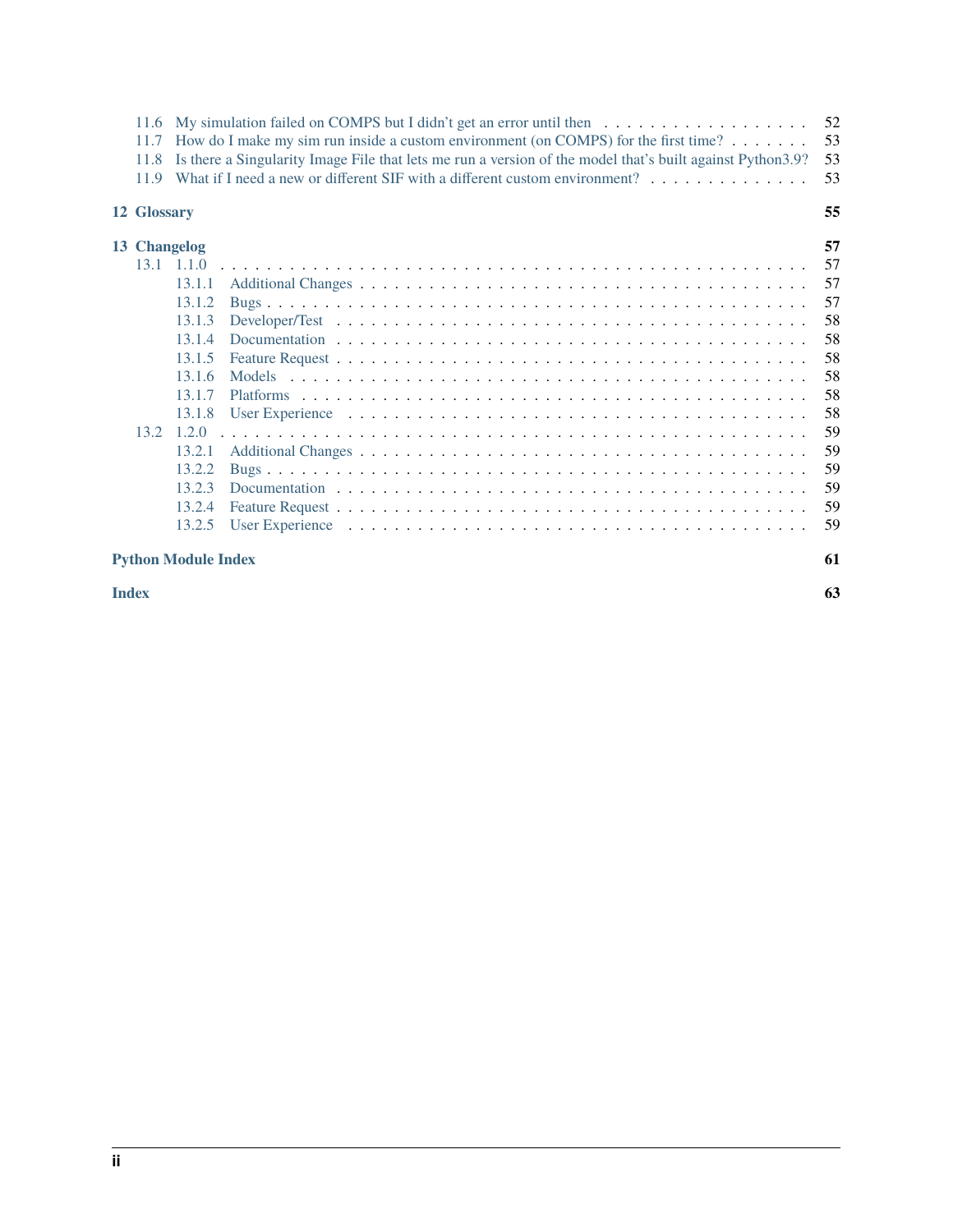emodpy is a collection of Python scripts and utilities created to streamline user interactions with EMOD and idmtools. Additional functionality for interacting with EMOD is provided in the [emod\\_api package](https://docs.idmod.org/projects/emod-api/en/latest/emod_api.html) and [idmtools](https://docs.idmod.org/projects/idmtools/en/latest/idmtools_index.html) packages.

See [Welcome to idmtools](https://docs.idmod.org/projects/idmtools/en/latest/index.html) for a diagram showing how idmtools and each of the related packages are used in an end-toend workflow using EMOD as the disease transmission model.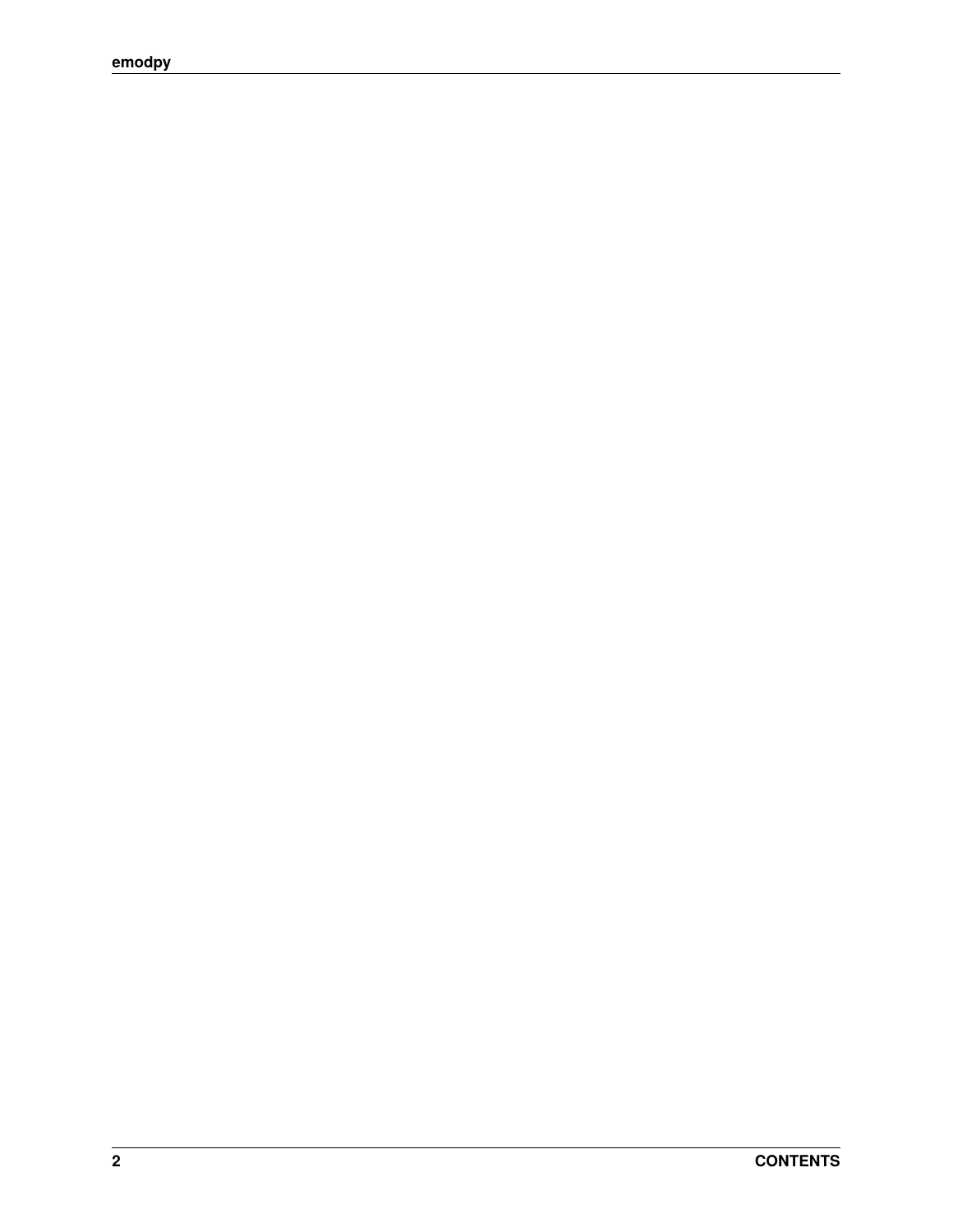### **INSTALLATION**

<span id="page-6-0"></span>You can install emodpy in two different ways. If you intend to use emodpy as IDM builds it, follow the instructions in *[Basic installation](#page-6-2)*. However, if you intend to modify the emodpy source code to add new functionality, follow the instructions in *[Developer installation](#page-7-0)*. Whichever installation method you choose, the prerequisites are the same.

### <span id="page-6-1"></span>**1.1 Prerequisites**

- Windows 10 Pro or Enterprise
- Python 3.9 64-bit [\(https://www.python.org/downloads/release\)](https://www.python.org/downloads/release)
- Python virtual environments

Python virtual environments enable you to isolate your Python environments from one another and give you the option to run multiple versions of Python on the same computer. When using a virtual environment, you can indicate the version of Python you want to use and the packages you want to install, which will remain separate from other Python environments. You may use virtualenv, which requires a separate installation, but venv is recommended and included with Python 3.3+.

### <span id="page-6-2"></span>**1.1.1 Basic installation**

Follow the steps below if you will use idmtools to run and analyze simulations, but will not make source code changes.

1. Open a command prompt and create a virtual environment in any directory you choose. The command below names the environment "emodpy", but you may use any desired name:

python -m venv emodpy

- 2. Activate the virtual environment:
	- On Windows, enter the following:

emodpy\Scripts\activate

• On Linux, enter the following:

source emodpy/bin/activate

3. Install idmtools packages:

```
pip install emodpy --index-url=https://packages.idmod.org/api/pypi/pypi-production/
˓→simple
```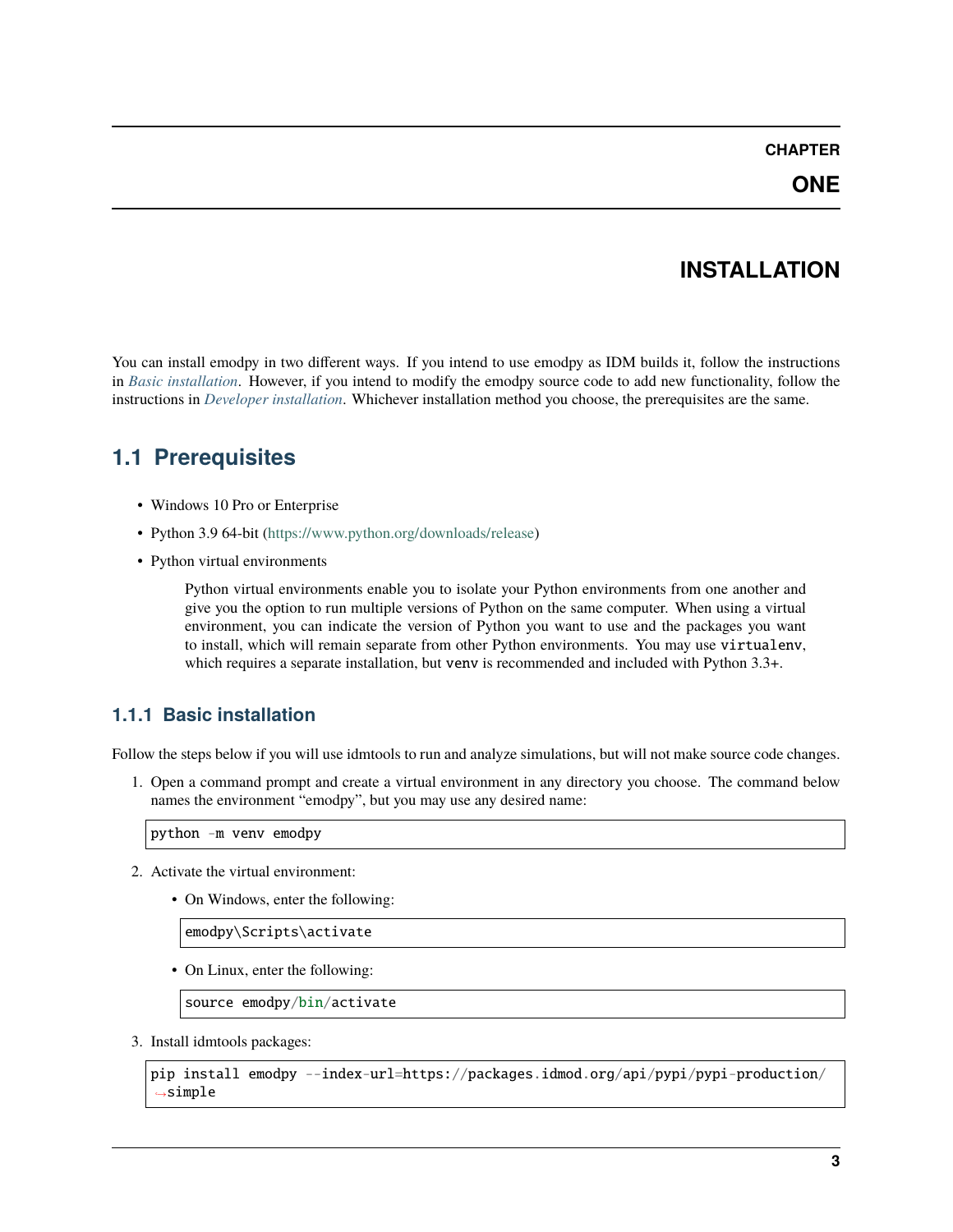4. Verify installation by pulling up idmtools help:

emodpy --help

5. When you are finished, deactivate the virtual environment by entering the following at a command prompt:

deactivate

### <span id="page-7-0"></span>**1.1.2 Developer installation**

Follow the steps below if you will make changes to the idmtools source code to add new functionality.

#### **Install idmtools**

- 1. Install a Git client such as Git Bash or the Git GUI.
- 2. Open a command prompt and clone the idmtools GitHub repository to a local directory using the following command:

```
git clone https://github.com/InstituteforDiseaseModeling/emodpy-idmtools.git
```

```
To work from the latest approved code, work from the "master" branch. To work from
the latest code under active development, work from the "dev" branch.
```
3. Open a command prompt and create a virtual environment in any directory you choose. The command below names the environment "emodpy", but you may use any desired name:

python -m venv emodpy

- 4. Activate the virtual environment:
	- On Windows, enter the following:

emodpy\Scripts\activate

• On Linux, enter the following:

source emodpy/bin/activate

- 5. In the base directory of the cloned GitHub repository, run the setup script.
	- On Windows, enter the following:

pip install py-make pymake setup-dev

• On Linux, enter the following:

make setup-dev

6. To verify that idmtools is installed, enter the following command:

emodpy --help

You should see a list of available cookie cutter projects and command-line options.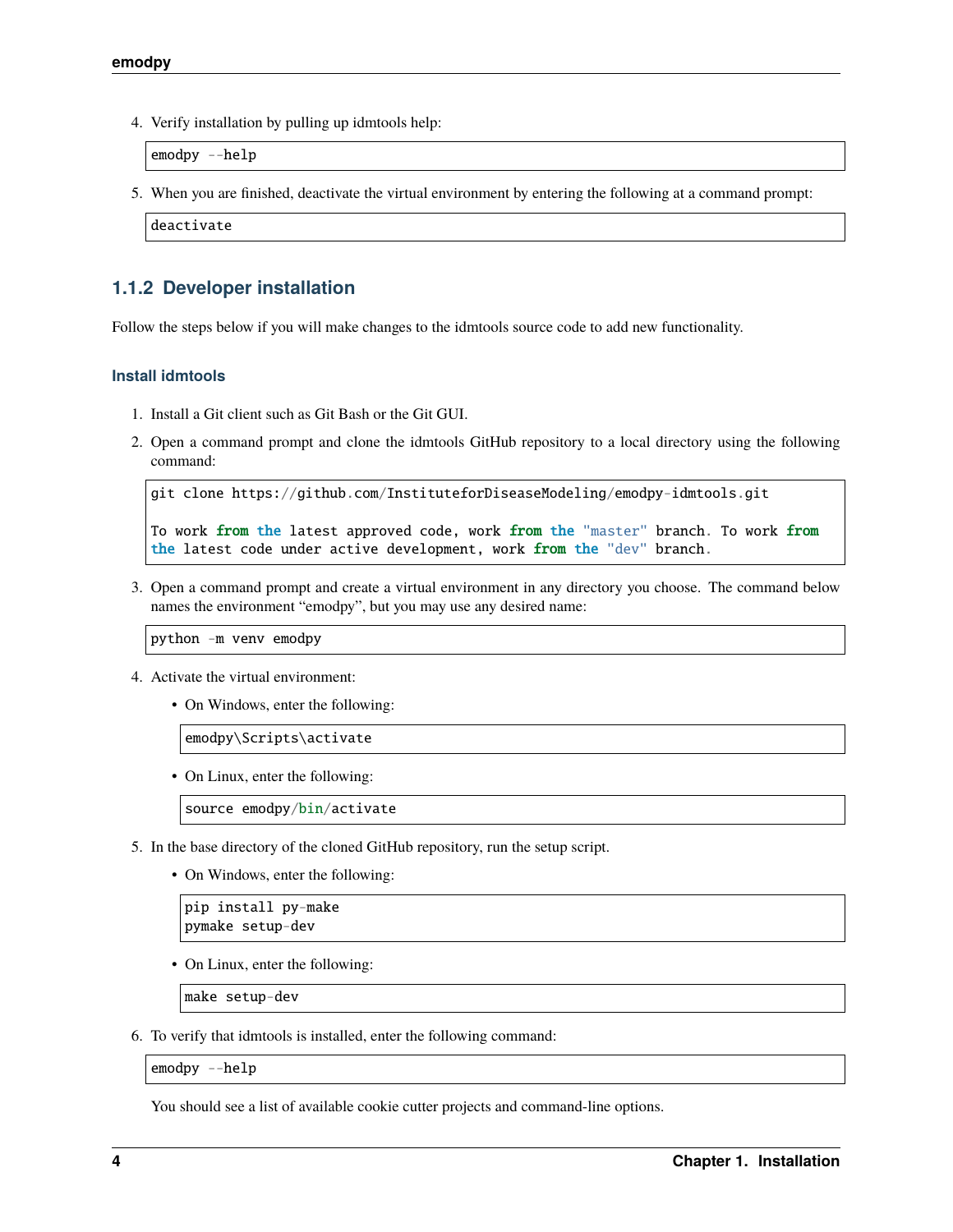#### **Run tests**

If you want to run tests on the code, do the following. You can add new tests to the GitHub repository and they will be run using the same commands. Note that COMPS access is generally restricted to IDM employees.

1. Login to COMPS by navigating to the idmtools root directory and entering the following at a command prompt:

python dev\_scripts\create\_auth\_token\_args.py --comps\_url https://comps2.idmod.org --˓<sup>→</sup>username yourcomps\_user --password yourcomps\_password

2. If you are running the local platform with the nightly idmtools build, enter the following to log in to Docker:

docker login idm-docker-staging.packages.idmod.org

3. Navigate to the directory containing the code you want to test, such as the root directory or a subdirectory like emodpy\_platform\_comps, enter the following command:

pymake test-all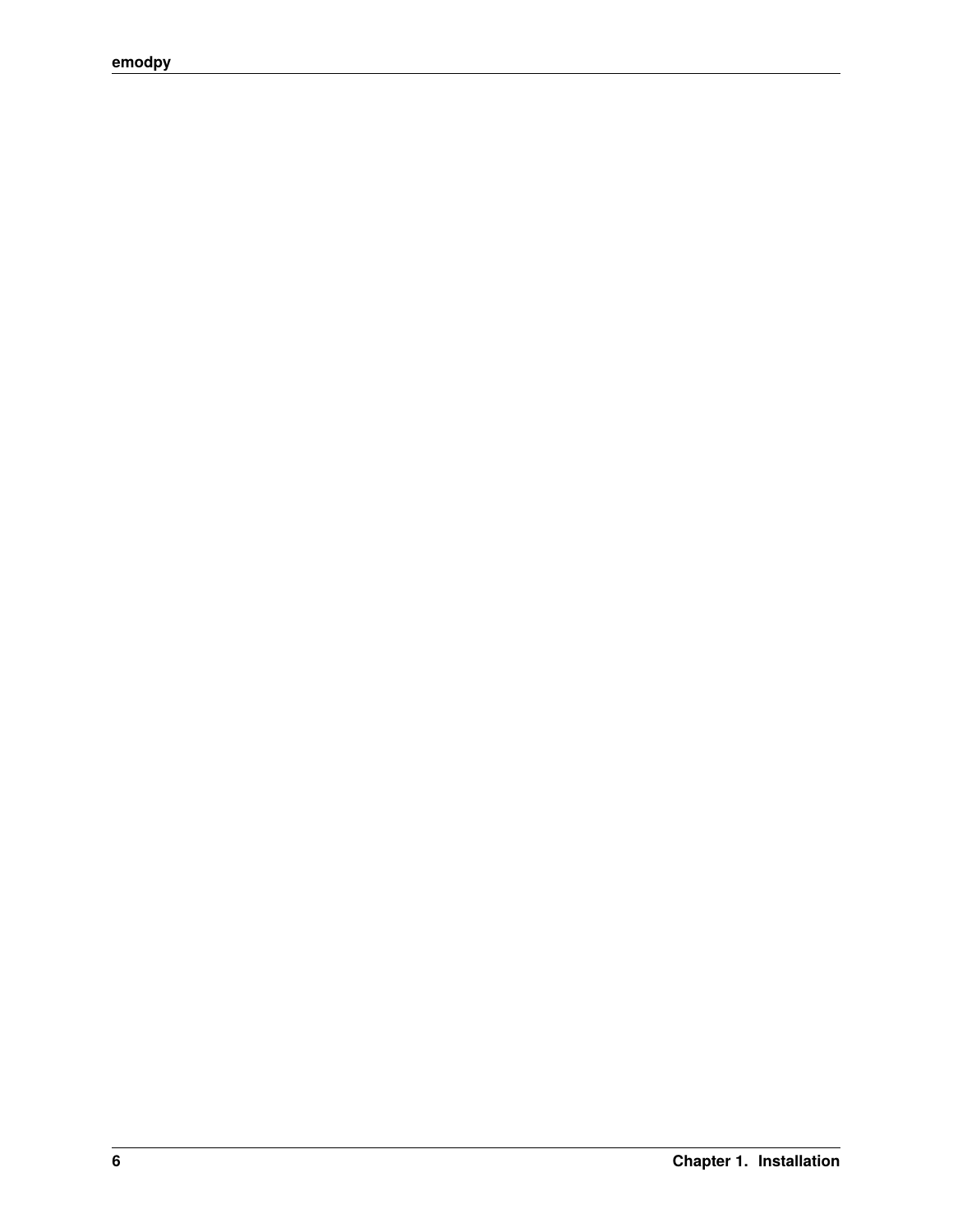**TWO**

### **CREATE SIMULATIONS**

## <span id="page-10-0"></span>**Contents** • *[Overview](#page-10-1)* • *[Model Configuration](#page-10-2)* • *[Demographics](#page-10-3)* • *[Campaign](#page-11-0)* • *[Triggered Campaigns](#page-11-1)* • *[Reports](#page-11-2)*

### <span id="page-10-1"></span>**2.1 Overview**

Creating a simulation generally consists of 4 parts: - Creating the model configuration - Defining the demographics (and migration) - Building the campaign - Configuring your reports

### <span id="page-10-2"></span>**2.2 Model Configuration**

Model configuration starts with the schema which is provided along with the model binary in a emod-disease module, e.g., emod-measles. The emod-api module, a dependency of emodpy, provides the functionality to go from schema to configuration. You will pass a config builder function to the emod\_task.from\_default2 function here in emodpy.

### <span id="page-10-3"></span>**2.3 Demographics**

Model configuration almost always includes some kind of specification of the demographics you want to model, even if it's just the number of people in your sim. You will do this in a demographics builder function which also gets passed to emod task.from default2. A working demographics configuration can be created from emod-api.demographics functionality, but most emodpy-disease modules have a demographics submodule with disease-specific capabilities.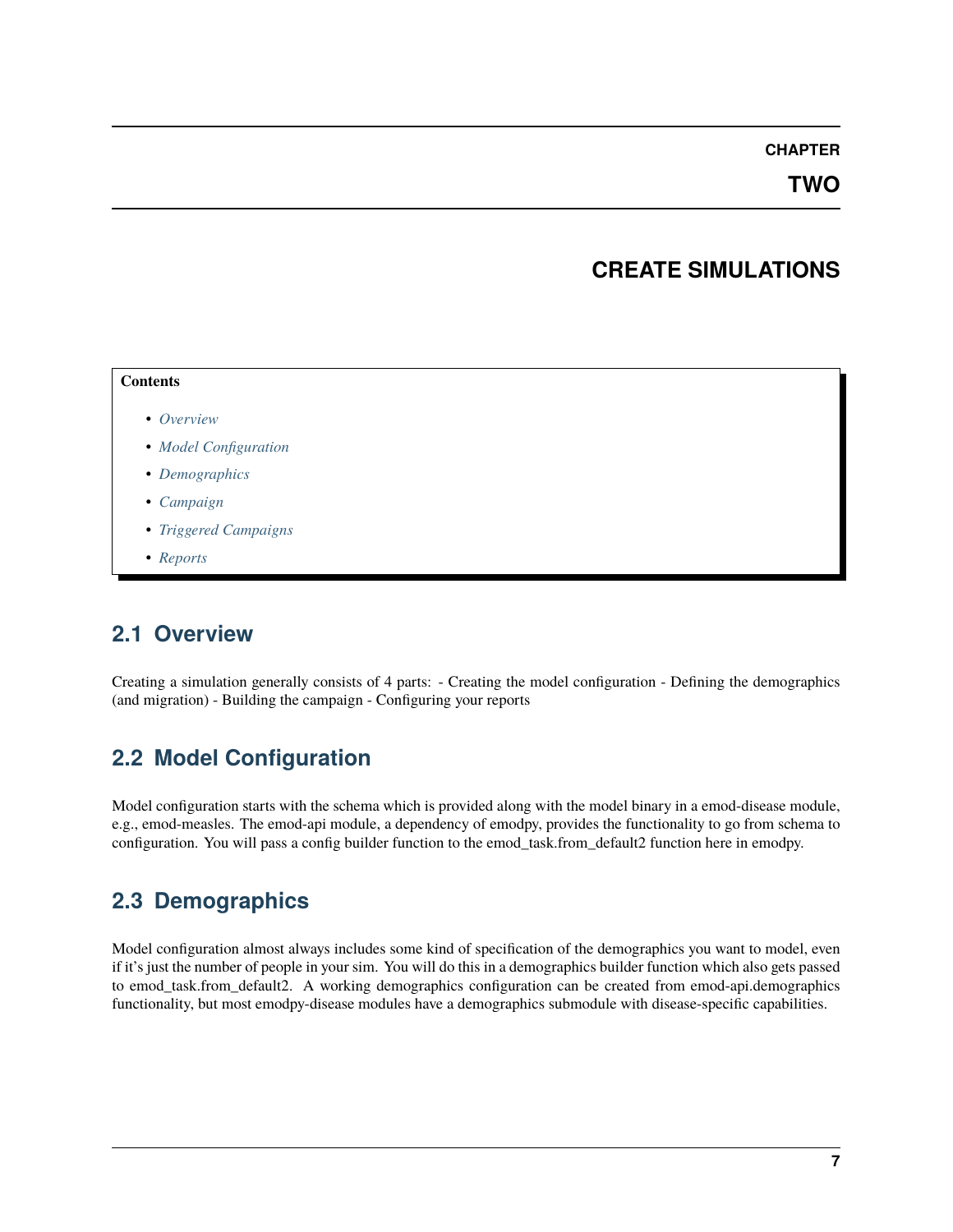### <span id="page-11-0"></span>**2.4 Campaign**

After specifying the details of your disease and the people in your simulation, you'll soon want to start adding interventions. This is done in a campaign builder function, often called build\_camp, but can be named what you want. You will also pass this function to emod task.from default2(). Your campaign will be built up from calls to interventionspecific functions in your emodpy-disease.interventions submodule. Though emod-api.interventions has some very simple starter functionality, like the ability to seed an outbreak which is important.

A campaign will consist of scheduled campaign events and/or triggered campaign events.

A scheduled campaign event results in an intervention being distributed to people (or nodes) at a given time. And possibly repeated.

A triggered campaign event listens for triggers or signals and distributes an intervention to individuals at that time.

### <span id="page-11-1"></span>**2.5 Triggered Campaigns**

Triggered campaigns are a very powerful and popular way to build campaigns in EMOD. This is very much like a publish-subscribe (pub-sub) architecture for those familiar with that, or the signals and slots design in Qt. There are two kinds of signals (sometimes called events or triggers) that are published (or broadcast): model signals and campaign signals. Model signals are built right into the code and occur on events like births, birthdays, deaths, new infections, etc. The exact list varies depending on the particular disease you are working with. For a complete list, see the documentation for your emodpy-disease.intervention submodule. Campaign signals are published based on your campaign setup. Some interventions have default signals, like perhaps 'PositiveTestResult', but users can use ad-hoc signals that are previously unknown to the model. Any published signal can then be listened to by another campaign event. So for example you can distribute a diagnostic which listens for a 'NewInfection' signal from the model, and publishes a 'Tested\_Positive\_For\_Pox' signal in the case of a positive test (which is going to be very likely if it's responding to NewInfection signals but let's skip that for now). Then you can distribute a therapeutic intervention that listens for your 'Tested\_Positive\_For\_Pox' signal. These would all be done with the TriggeredCampaignEvent function in emod-api.interventions.common.

### <span id="page-11-2"></span>**2.6 Reports**

Once you have your disease model configured, your human demographics set up, your campaign details added, you'll want to get some outputs using built-in or plugin reporters. Some disease models rely on single, catch-all report or output file, while other diseases have a veritable panoply of reporters. These are configured very much like the model itself, where the schema providers parameters with default values and you will set specific parameters. Some complex reports have helper functions in emodpy-disease submodules.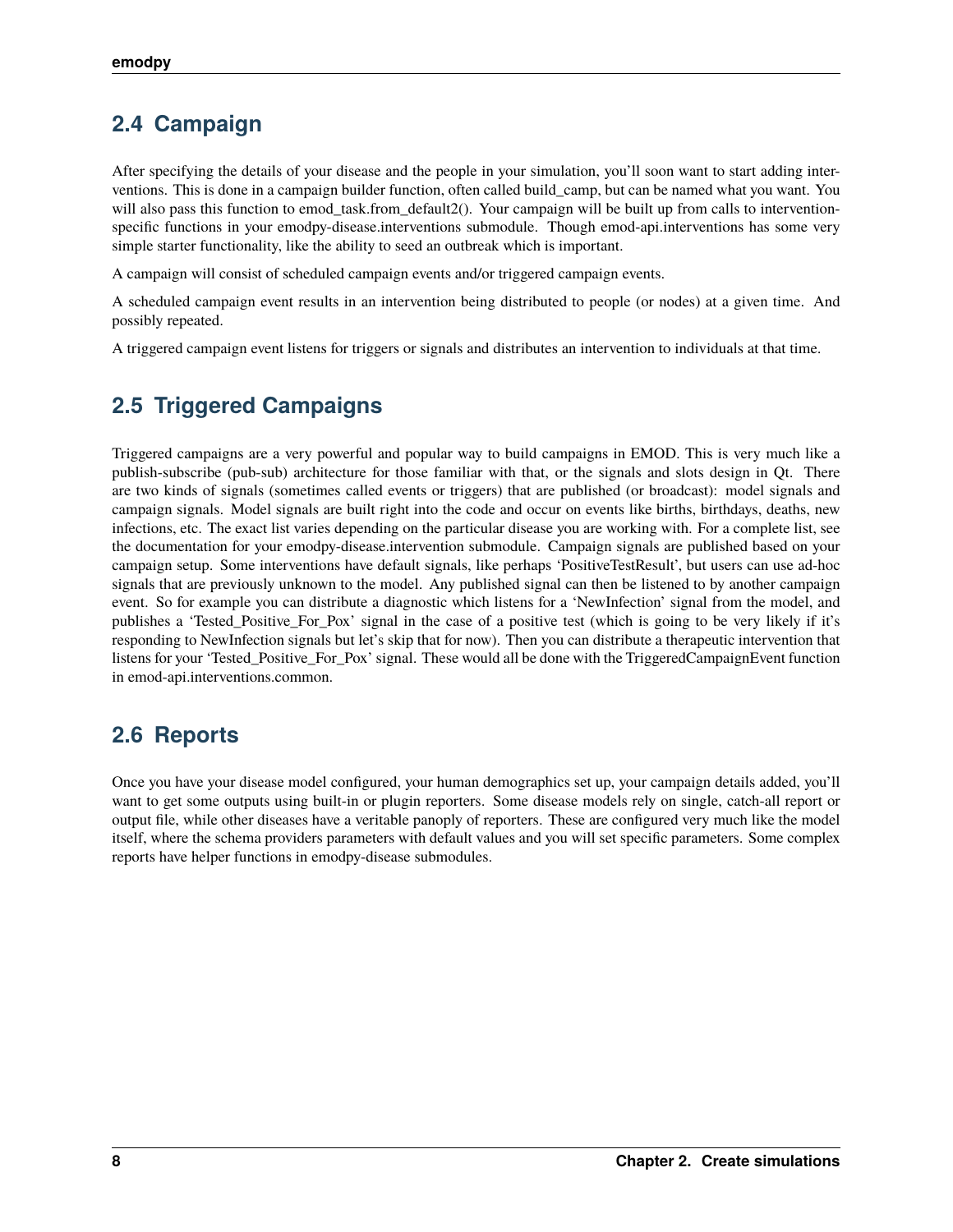**THREE**

### <span id="page-12-0"></span>**CREATE INPUT FILES**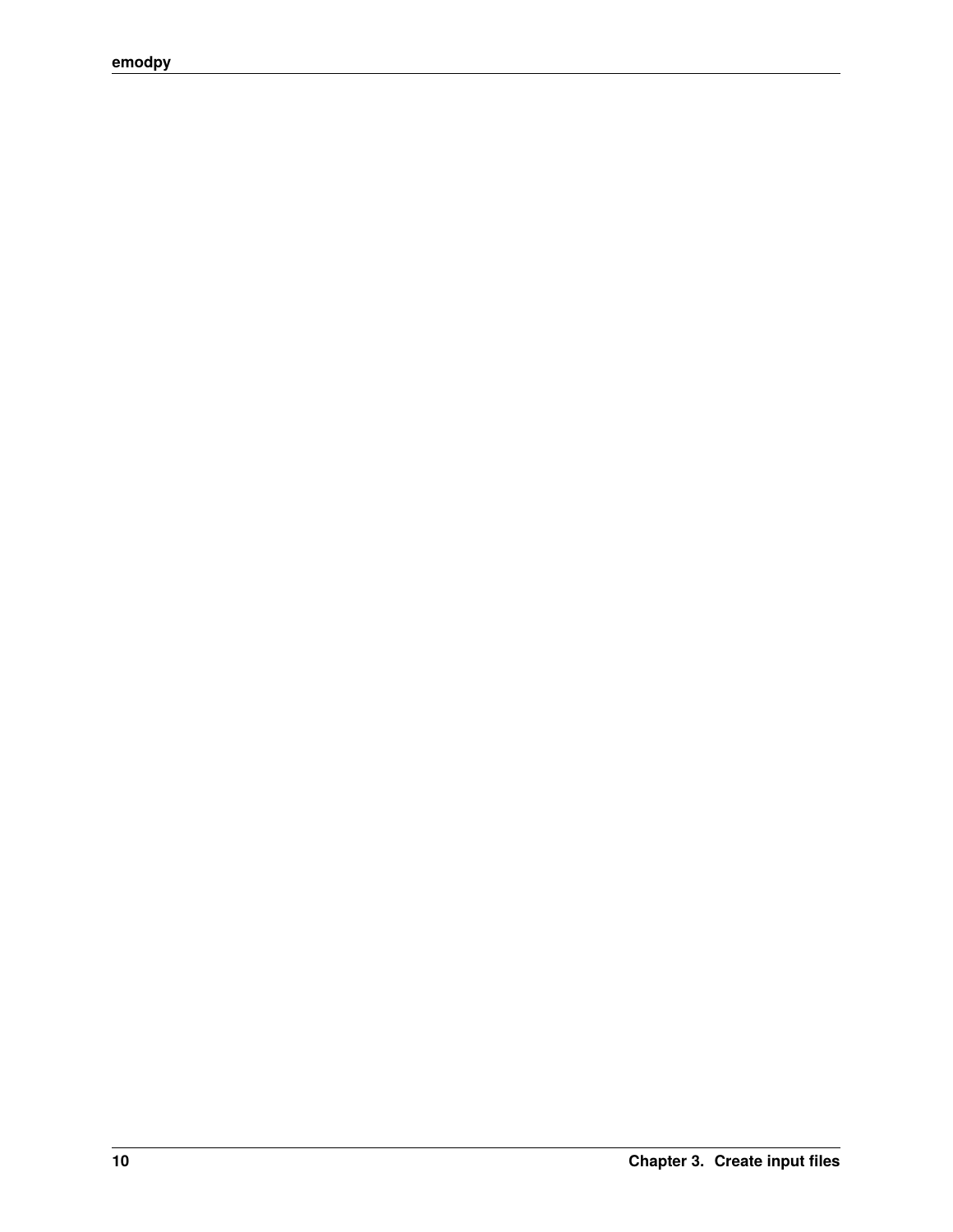**FOUR**

### <span id="page-14-0"></span>**RUN SIMULATIONS**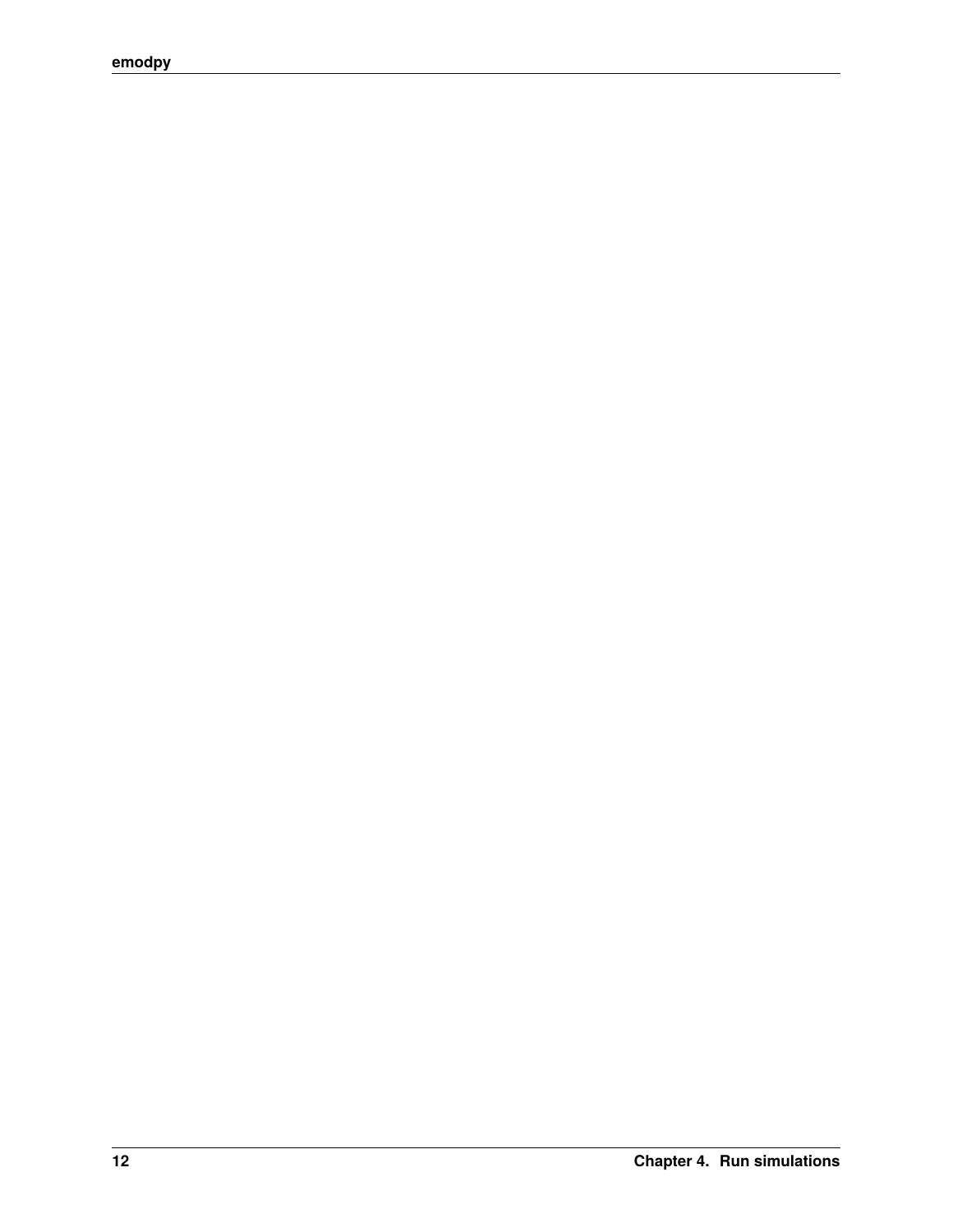**FIVE**

### <span id="page-16-0"></span>**CALIBRATE SIMULATIONS**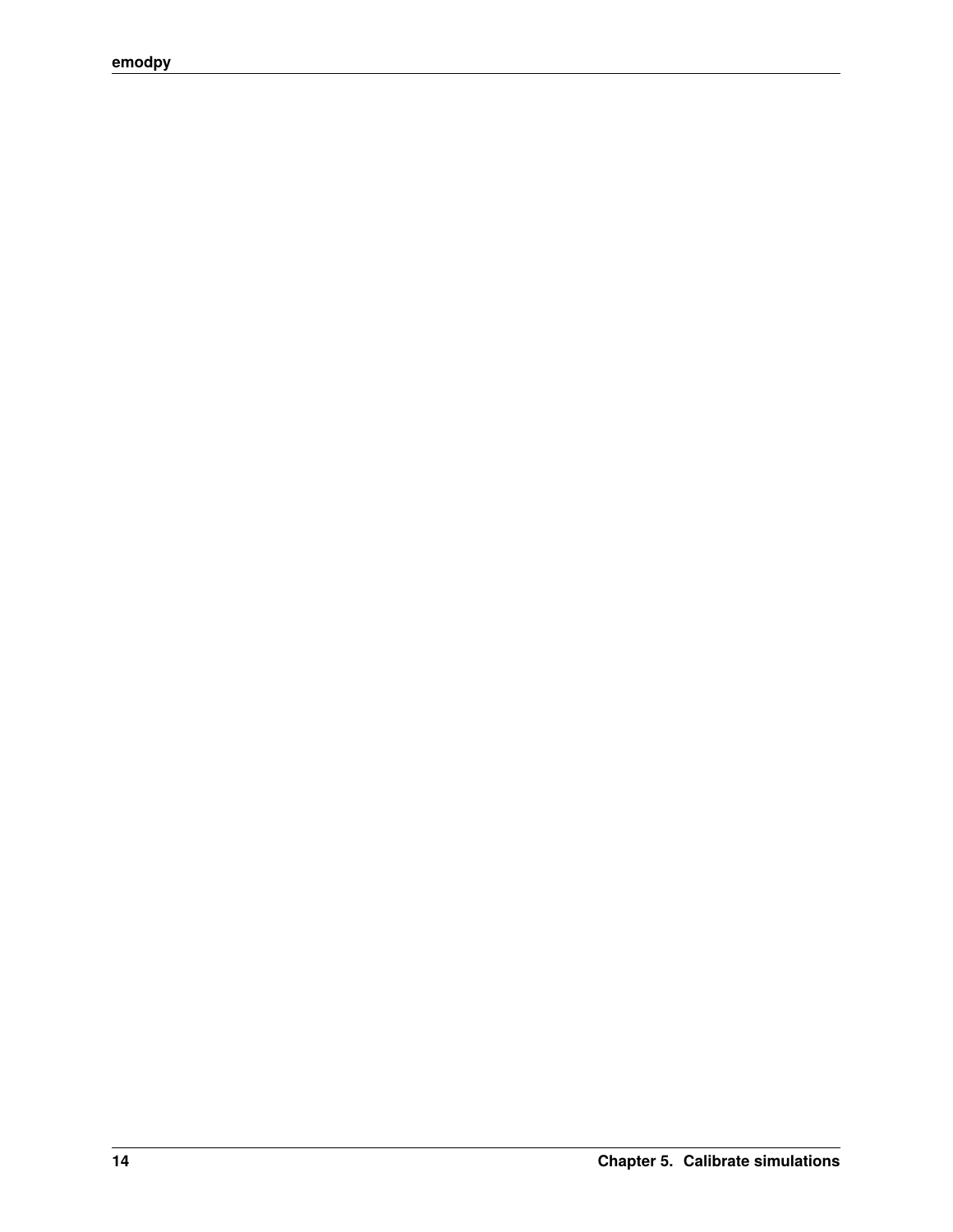**SIX**

### **PARAMETER SWEEPS AND MODEL ITERATION**

#### <span id="page-18-0"></span>**Contents**

- *[Parameter sweeps for model calibration](#page-18-1)*
- *[Parameter sweeps and stochasticity](#page-18-2)*
- *[How to do parameter sweeps](#page-18-3)*

### <span id="page-18-1"></span>**6.1 Parameter sweeps for model calibration**

(more info) For more information on model calibration, see *[Calibrate simulations](#page-16-0)*.

### <span id="page-18-2"></span>**6.2 Parameter sweeps and stochasticity**

With a stochastic model (such as EMOD), it is especially important to utilize parameter sweeps, not only for calibration to data or parameter selection, but to fully explore the stochasticity in output. Single model runs may appear to provide good fits to data, but variation will arise and multiple runs are necessary to determine the appropriate range of parameter values necessary to achieve desired outcomes. Multiple iterations of a single set of parameter values should be run to determine trends in simulation output: a single simulation output could provide results that are due to random chance.

### <span id="page-18-3"></span>**6.3 How to do parameter sweeps**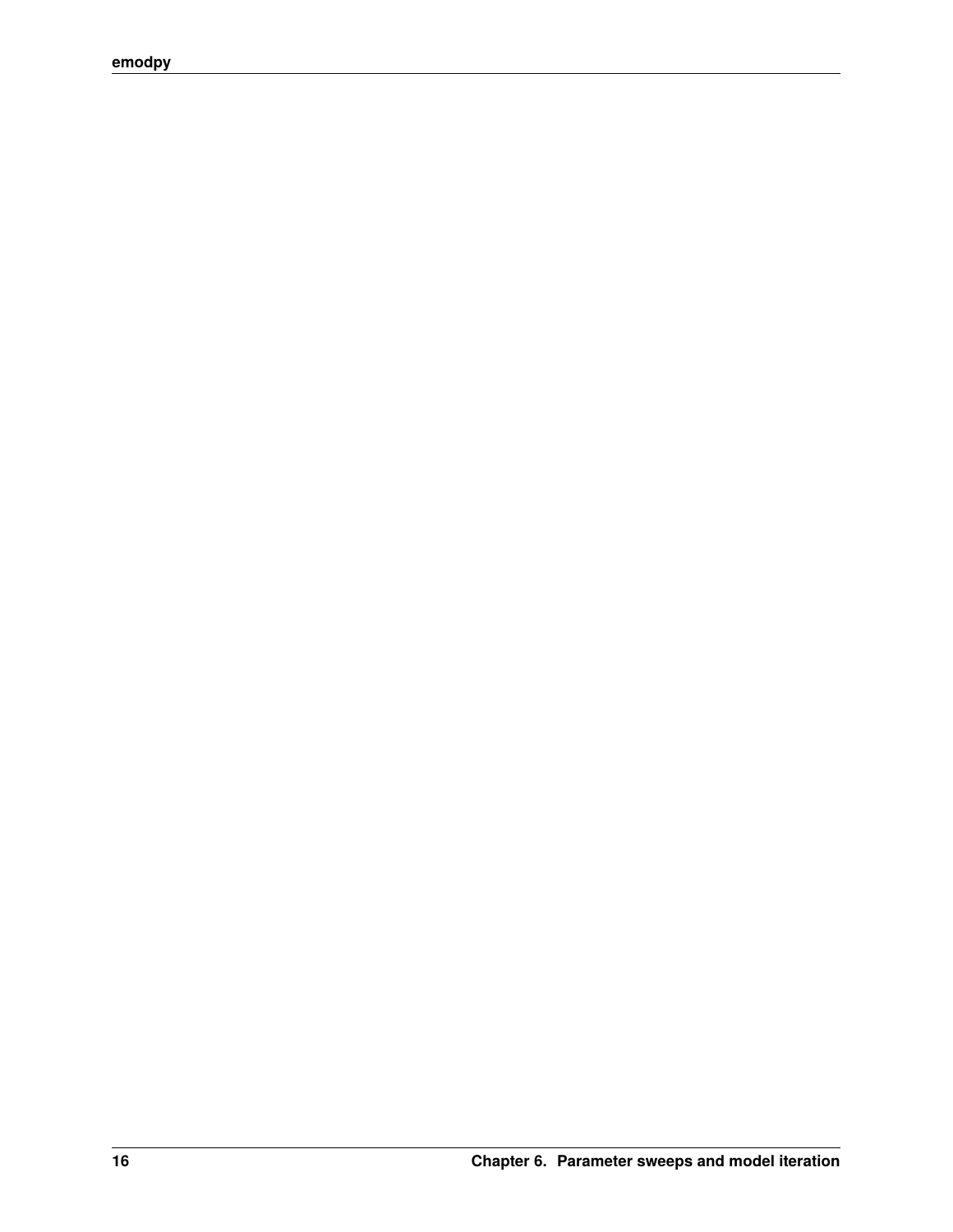**SEVEN**

### <span id="page-20-0"></span>**INTRODUCTION TO ANALYZERS**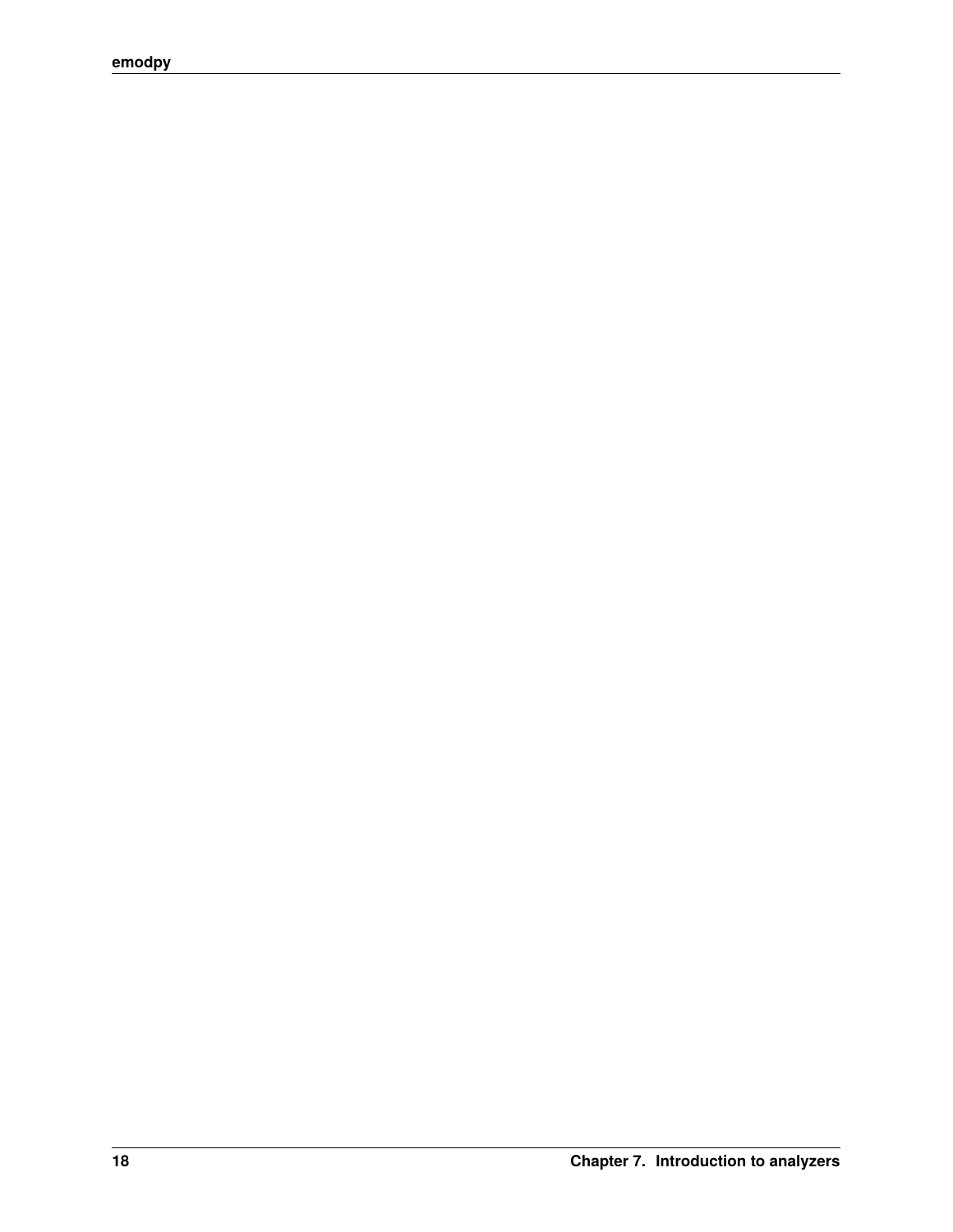**EIGHT**

### <span id="page-22-0"></span>**OUTPUT REPORTS**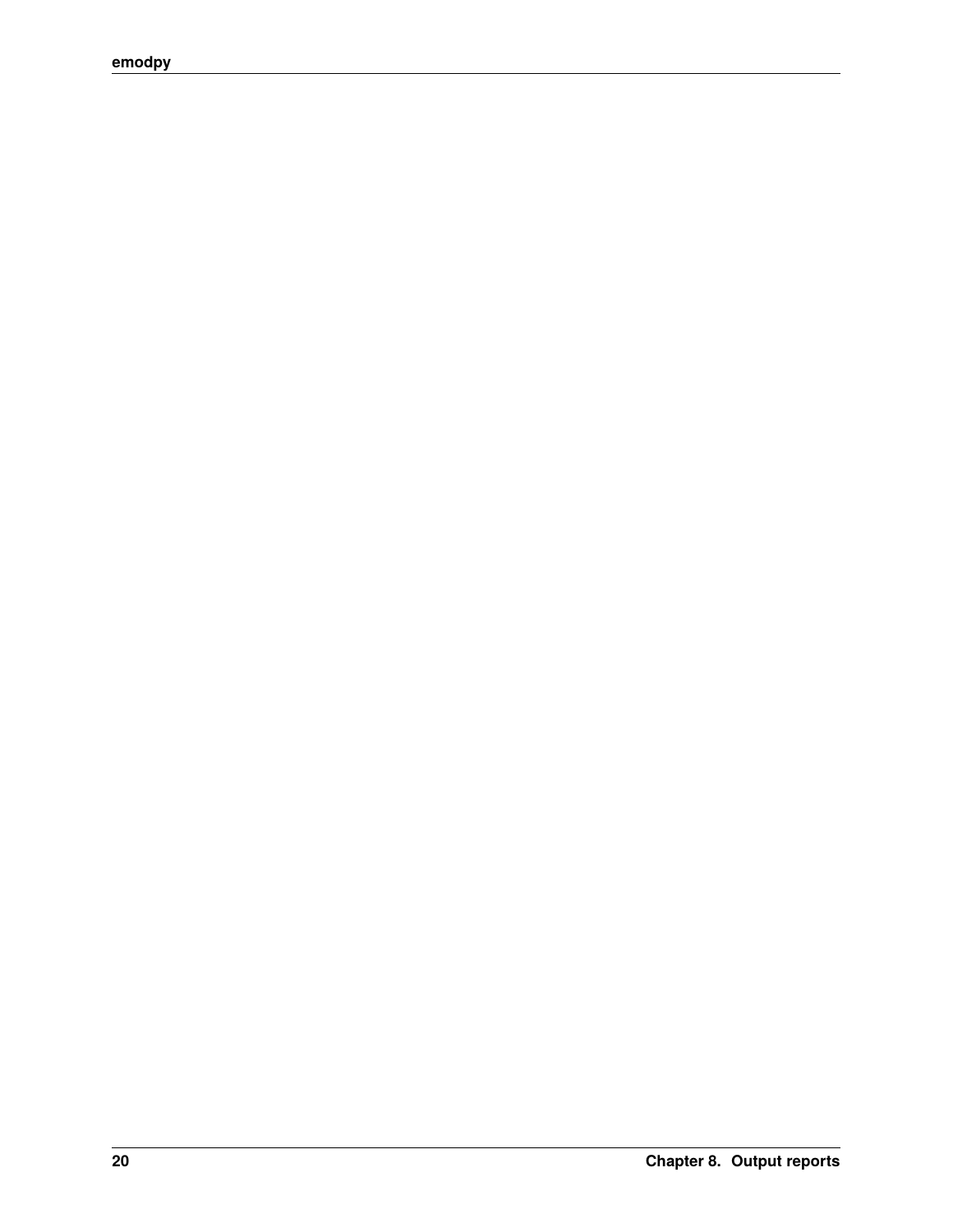**NINE**

### <span id="page-24-0"></span>**SERIALIZATION**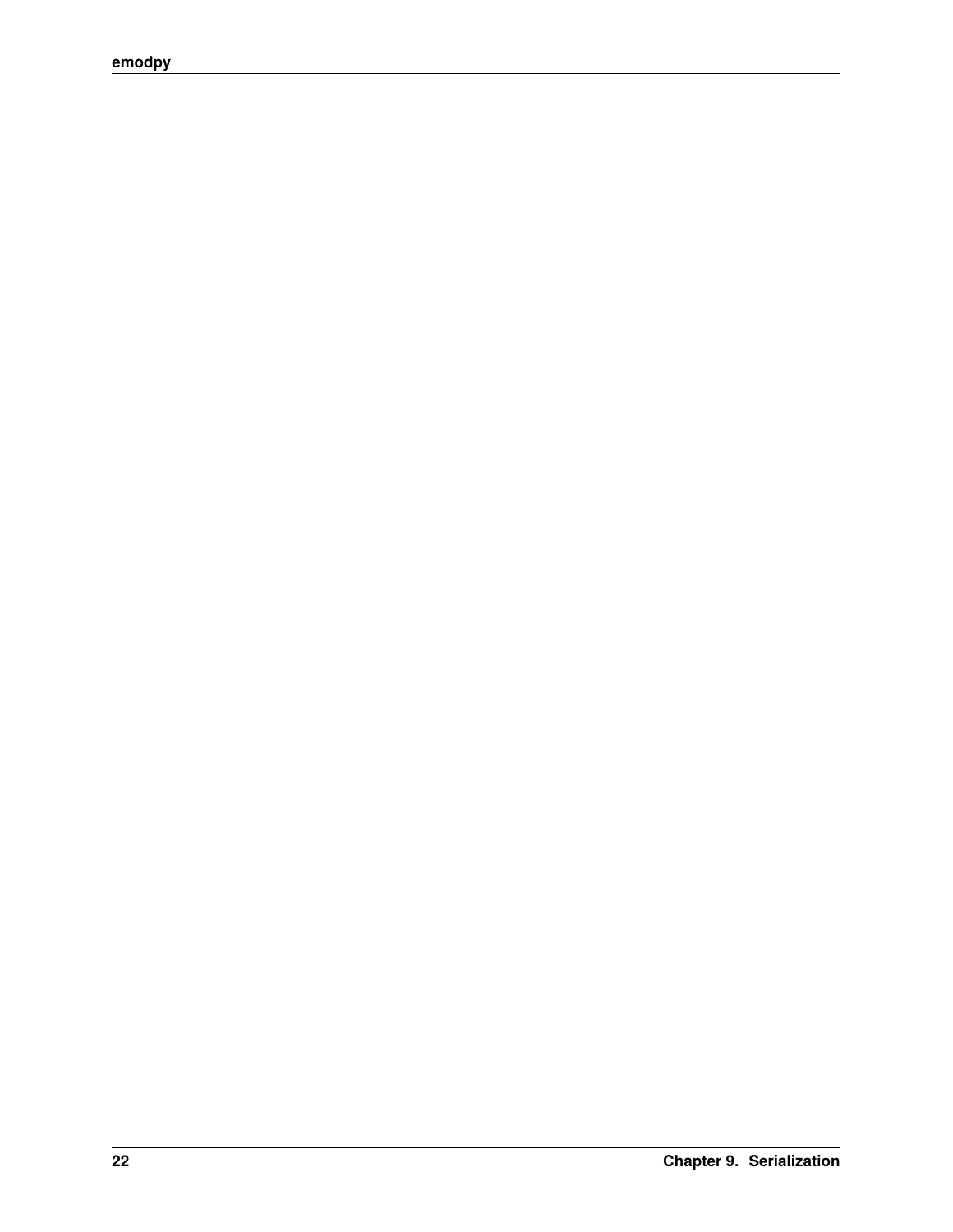### **TEN**

### **API REFERENCE**

### <span id="page-26-1"></span><span id="page-26-0"></span>**10.1 emodpy package**

#### <span id="page-26-2"></span>**10.1.1 Subpackages**

#### **emodpy.analyzers package**

#### **Submodules**

#### **emodpy.analyzers.adult\_vectors\_analyzer module**

|  | class emodpy.analyzers.adult_vectors_analyzer. <b>AdultVectorsAnalyzer</b> (name='hi') |  |  |  |  |
|--|----------------------------------------------------------------------------------------|--|--|--|--|
|  | Bases: idmtools.entities.ianalyzer.IAnalyzer                                           |  |  |  |  |

#### initialize()

Call once after the analyzer has been added to the AnalyzeManager.

Add everything depending on the working directory or unique ID here instead of in \_\_init\_\_.

<span id="page-26-3"></span> $map(data: Any, item: *idmtools.core.interfaces. it if them*  $\rightarrow$  Any$  $map(data: Any, item: *idmtools.core.interfaces. it if them*  $\rightarrow$  Any$  $map(data: Any, item: *idmtools.core.interfaces. it if them*  $\rightarrow$  Any$ 

In parallel for each simulation/work item, consume raw data from filenames and emit selected data.

#### **Parameters**

- data A dictionary associating filename with content for simulation data.
- item IItem object that the passed data is associated with.

**Returns** Selected data for the given simulation/work item.

 $reduce(\text{all}\_\text{data:}\ \text{dict}) \rightarrow \text{Any}$  $reduce(\text{all}\_\text{data:}\ \text{dict}) \rightarrow \text{Any}$  $reduce(\text{all}\_\text{data:}\ \text{dict}) \rightarrow \text{Any}$  $reduce(\text{all}\_\text{data:}\ \text{dict}) \rightarrow \text{Any}$  $reduce(\text{all}\_\text{data:}\ \text{dict}) \rightarrow \text{Any}$ 

Combine the [map\(\)](#page-26-3) data for a set of items into an aggregate result.

**Parameters all\_data** – A dictionary with entries for the item ID and selected data.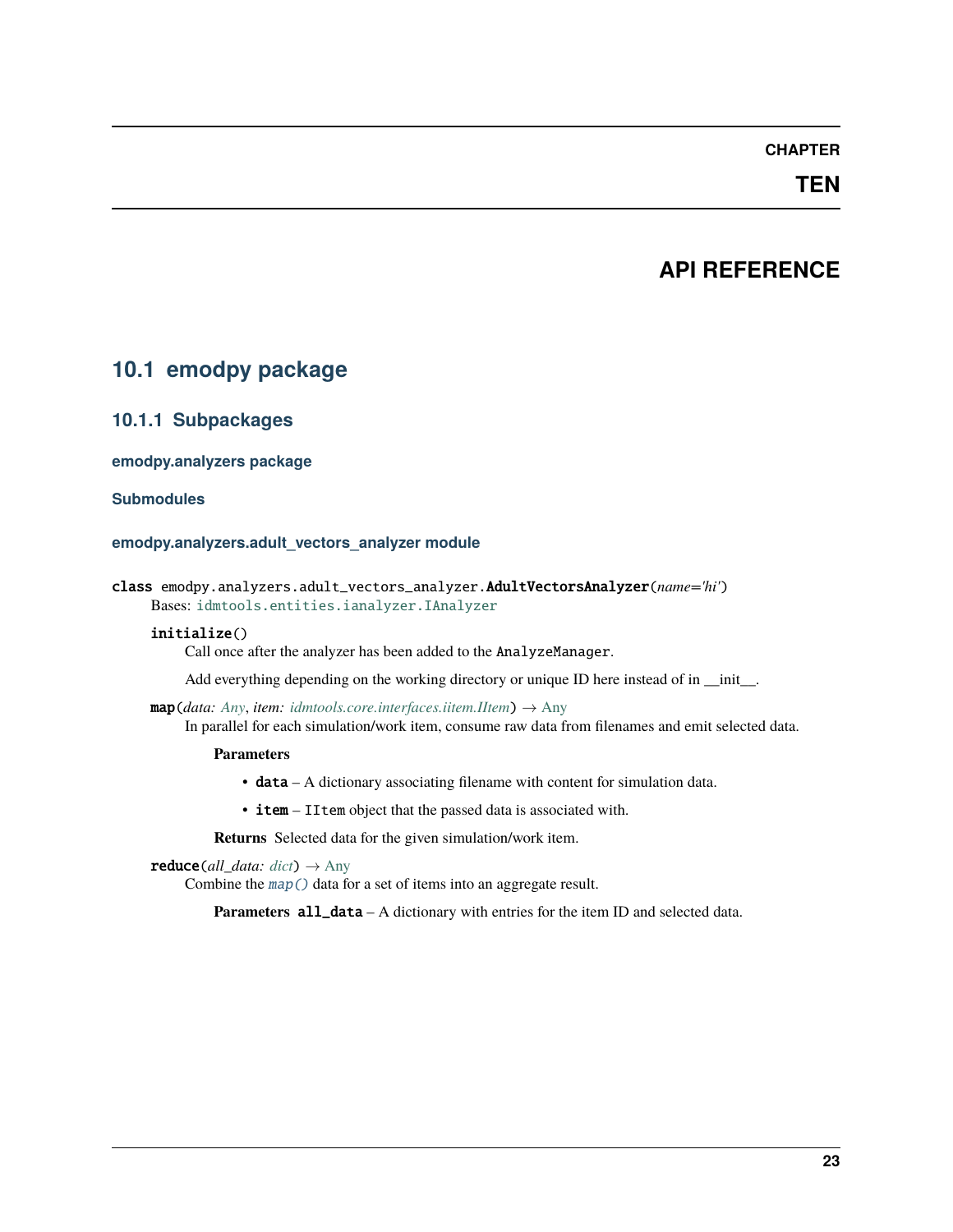#### **emodpy.analyzers.population\_analyzer module**

```
class emodpy.analyzers.population_analyzer.PopulationAnalyzer(name='idm')
```
Bases: [idmtools.entities.ianalyzer.IAnalyzer](https://docs.idmod.org/projects/idmtools/en/latest/idmtools.entities.ianalyzer.html#idmtools.entities.ianalyzer.IAnalyzer)

#### initialize()

Call once after the analyzer has been added to the AnalyzeManager.

Add everything depending on the working directory or unique ID here instead of in \_\_init\_\_.

<span id="page-27-0"></span> $map(data: Any, item: *idmtools.core.interfaces. item. Item)* \rightarrow Any$  $map(data: Any, item: *idmtools.core.interfaces. item. Item)* \rightarrow Any$  $map(data: Any, item: *idmtools.core.interfaces. item. Item)* \rightarrow Any$ 

In parallel for each simulation/work item, consume raw data from filenames and emit selected data.

#### **Parameters**

• data – A dictionary associating filename with content for simulation data.

• **item** – IItem object that the passed data is associated with.

**Returns** Selected data for the given simulation/work item.

 $reduce(\textit{all\_data: dict}) \rightarrow \text{Any}$  $reduce(\textit{all\_data: dict}) \rightarrow \text{Any}$  $reduce(\textit{all\_data: dict}) \rightarrow \text{Any}$  $reduce(\textit{all\_data: dict}) \rightarrow \text{Any}$  $reduce(\textit{all\_data: dict}) \rightarrow \text{Any}$ 

Combine the [map\(\)](#page-27-0) data for a set of items into an aggregate result.

**Parameters all\_data** – A dictionary with entries for the item ID and selected data.

#### **emodpy.analyzers.timeseries\_analyzer module**

class emodpy.analyzers.timeseries\_analyzer.TimeseriesAnalyzer(*filenames=['output/InsetChart.json']*,

*channels=('Statistical Population', 'Infectious Population', 'Infected', 'Waning Population')*, *save\_output=True*)

Bases: [idmtools.entities.ianalyzer.IAnalyzer](https://docs.idmod.org/projects/idmtools/en/latest/idmtools.entities.ianalyzer.html#idmtools.entities.ianalyzer.IAnalyzer)

data\_group\_names = ['group', 'sim\_id', 'channel']

ordered\_levels = ['channel', 'group', 'sim\_id']

#### output\_file = 'timeseries.csv'

#### initialize()

Call once after the analyzer has been added to the AnalyzeManager.

Add everything depending on the working directory or unique ID here instead of in  $\frac{1}{\cdot}$ .

#### default\_select\_fn(*ts*)

```
default_group_fn(k, v)
```

```
default_plot_fn(df, ax)
```
#### default\_filter\_fn(*md*)

```
filter(simulation)
```
Decide whether the analyzer should process a simulation/work item.

**Parameters item** – An IItem to be considered for processing with this analyzer.

**Returns** A Boolean indicating whether simulation/work item should be analyzed by this analyzer.

<span id="page-27-1"></span>get\_channel\_data(*data\_by\_channel*, *selected\_channels*)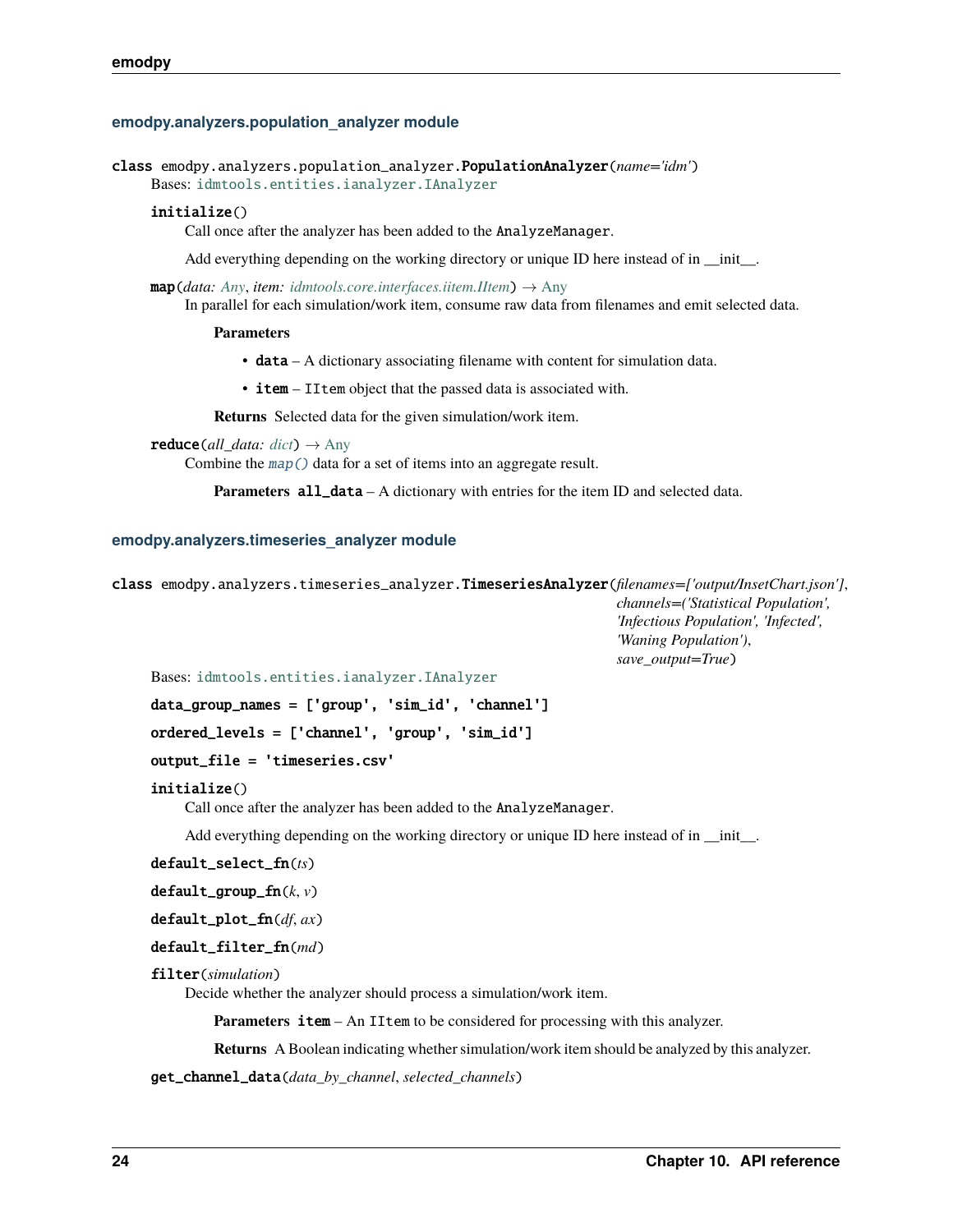map(*data*, *simulation*)

In parallel for each simulation/work item, consume raw data from filenames and emit selected data.

**Parameters**

• data – A dictionary associating filename with content for simulation data.

• **item** – IItem object that the passed data is associated with.

**Returns** Selected data for the given simulation/work item.

plot\_by\_channel(*channels*, *plot\_fn*)

#### reduce(*all\_data*)

Combine the [map\(\)](#page-27-1) data for a set of items into an aggregate result.

**Parameters all\_data** – A dictionary with entries for the item ID and selected data.

#### **emodpy.defaults package**

**Subpackages**

**emodpy.defaults.ep4 package**

**Submodules**

**emodpy.defaults.ep4.dtk\_in\_process module**

emodpy.defaults.ep4.dtk\_in\_process.application(*timestep*)

#### **emodpy.defaults.ep4.dtk\_post\_process module**

emodpy.defaults.ep4.dtk\_post\_process.application(*output\_path*)

#### **emodpy.defaults.ep4.dtk\_pre\_process module**

emodpy.defaults.ep4.dtk\_pre\_process.convert\_plugin\_reports(*config\_json*) emodpy.defaults.ep4.dtk\_pre\_process.application(*json\_config\_path*)

#### **Submodules**

#### **emodpy.defaults.emod\_sir module**

```
class emodpy.defaults.emod_sir.EMODSir
     Bases: emodpy.defaults.iemod_default.IEMODDefault
     static config(erad_path) → Dict
     static campaign() → emodpy.emod_campaign.EMODCampaign
     static demographics() \rightarrowDict
```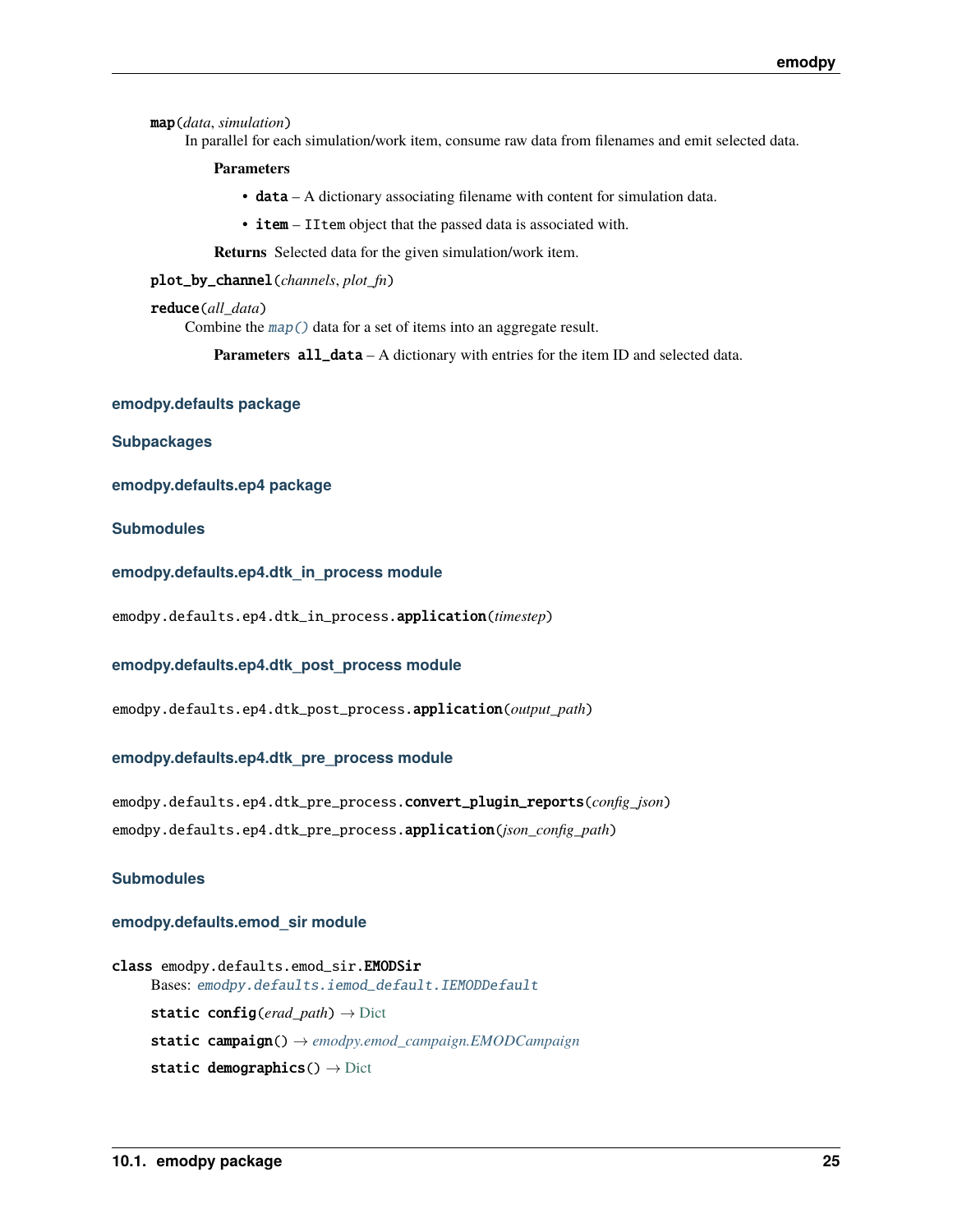#### **emodpy.defaults.iemod\_default module**

<span id="page-29-0"></span>class emodpy.defaults.iemod\_default.IEMODDefault

Bases: [object](https://docs.python.org/3/library/functions.html#object)

config(*erad\_path*) → [Dict](https://docs.python.org/3/library/typing.html#typing.Dict)

 $campingin() \rightarrow Dict$  $campingin() \rightarrow Dict$ 

 $demographics() \rightarrow Dict$  $demographics() \rightarrow Dict$ 

process\_simulation(*simulation*)

#### **emodpy.generic package**

#### **Submodules**

#### **emodpy.generic.serialization module**

```
emodpy.generic.serialization.enable_serialization(task: emodpy.emod_task.EMODTask,
```
*use\_absolute\_times: [bool](https://docs.python.org/3/library/functions.html#bool) = False*) Enable serialization etierh by TIME or TIMESTEP based on use\_absolute\_times :param task: Task to enable :param use\_absolute\_times: When true, *Serialization\_Type* will be set to *TIME*, otherwise it will be set to :param \*TIMESTEP\*:

Returns:

```
emodpy.generic.serialization.add_serialization_timesteps(task: emodpy.emod_task.EMODTask,
```
*timesteps: [List](https://docs.python.org/3/library/typing.html#typing.List)[\[int\]](https://docs.python.org/3/library/functions.html#int)*, *end\_at\_final: [bool](https://docs.python.org/3/library/functions.html#bool) = False*, *use\_absolute\_times: [bool](https://docs.python.org/3/library/functions.html#bool) = False*)

Serialize the population of this simulation at specified time steps.

If the simulation is run on multiple cores, multiple files will be created.

#### **Parameters**

- task ([EMODTask](#page-45-0)) An EMODSimulation
- timesteps  $(List[int]) Array$  $(List[int]) Array$  $(List[int]) Array$  of integers representing the time steps to use
- end\_at\_final ([bool](https://docs.python.org/3/library/functions.html#bool)) False means set the simulation duration such that the last serialized\_population file ends the simulation. NOTE- may not work if time step size is not 1
- use\_absolute\_times  $(bool)$  $(bool)$  $(bool)$  False means the method will define simulation times instead of time steps see documentation on Serialization\_Type for details

#### **Returns** None

emodpy.generic.serialization.load\_serialized\_population(*task:* [emodpy.emod\\_task.EMODTask,](#page-45-0)

*population\_path: [str](https://docs.python.org/3/library/stdtypes.html#str)*,

*population\_filenames: [List](https://docs.python.org/3/library/typing.html#typing.List)[\[str\]](https://docs.python.org/3/library/stdtypes.html#str)*)

Sets simulation to load a serialized population from the filesystem

#### **Parameters**

- task ([EMODTask](#page-45-0)) An EMODSimulation
- population\_path  $(str)$  $(str)$  $(str)$  relative path from the working directory to the location of the serialized population files.
- population\_filenames  $(List[str])$  $(List[str])$  $(List[str])$  names of files in question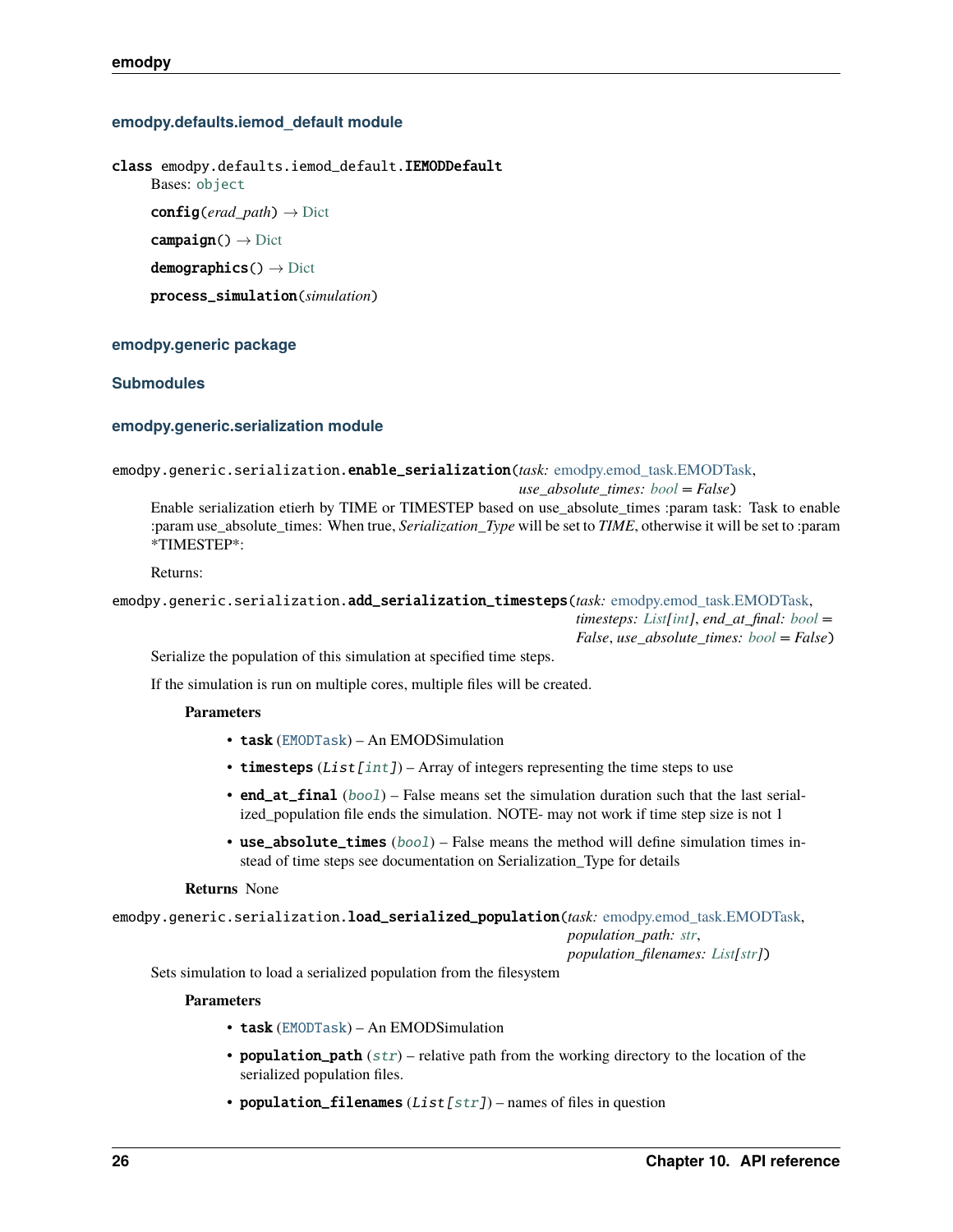**Returns** None

#### **emodpy.interventions package**

#### **Submodules**

#### **emodpy.interventions.emod\_empty\_campaign module**

class emodpy.interventions.emod\_empty\_campaign.EMODEmptyCampaign Bases: [emodpy.defaults.iemod\\_default.IEMODDefault](#page-29-0)

static campaign() → *[emodpy.emod\\_campaign.EMODCampaign](#page-41-0)*

**emodpy.reporters package**

**Submodules**

#### **emodpy.reporters.base module**

<span id="page-30-0"></span>class emodpy.reporters.base.BaseReporter

Bases: [object](https://docs.python.org/3/library/functions.html#object)

abstract to\_dict()

#### from\_dict(*data*)

Function allowing to initialize a Reporter instance with data. This function is called when reading a *custom\_reports.json* file.

<span id="page-30-2"></span>class emodpy.reporters.base.CustomReporter(*name: typing.Optional[str] = None*, *Enabled: bool = True*,

*Reports: list = <factory>*, *dll\_file: typing.Optional[str] =*

*None*)

Bases: [emodpy.reporters.base.BaseReporter](#page-30-0)

This class represents a custom reporter. - name: Name that will be added to the custom\_reports.json file and should match the DLL's class name - Enabled: True/False to enable/disable the reporter - Reports: Default section present in the custom\_reports.json file allowing to configure the reporter - dll\_file: Filename of the dll containing the reporter. This file will be searched in the dll folder specified by the user on the *EMODTask.reporters*.

name: [str](https://docs.python.org/3/library/stdtypes.html#str) = None Enabled: [bool](https://docs.python.org/3/library/functions.html#bool) = True Reports: [list](https://docs.python.org/3/library/stdtypes.html#list) dll\_file: [str](https://docs.python.org/3/library/stdtypes.html#str) = None to\_dict()  $\rightarrow$  [Dict](https://docs.python.org/3/library/typing.html#typing.Dict) Export the reporter to a dictionary. This function is called when serializing the reporter before writing the custom\_reports.json file.

enable()

disable()

```
class emodpy.reporters.base.BuiltInReporter(class_name: str = None, parameters: dict = <factory>,
                                                   Enabled: bool = True, Pretty_Format: bool = True)
```
Bases: [emodpy.reporters.base.BaseReporter](#page-30-0)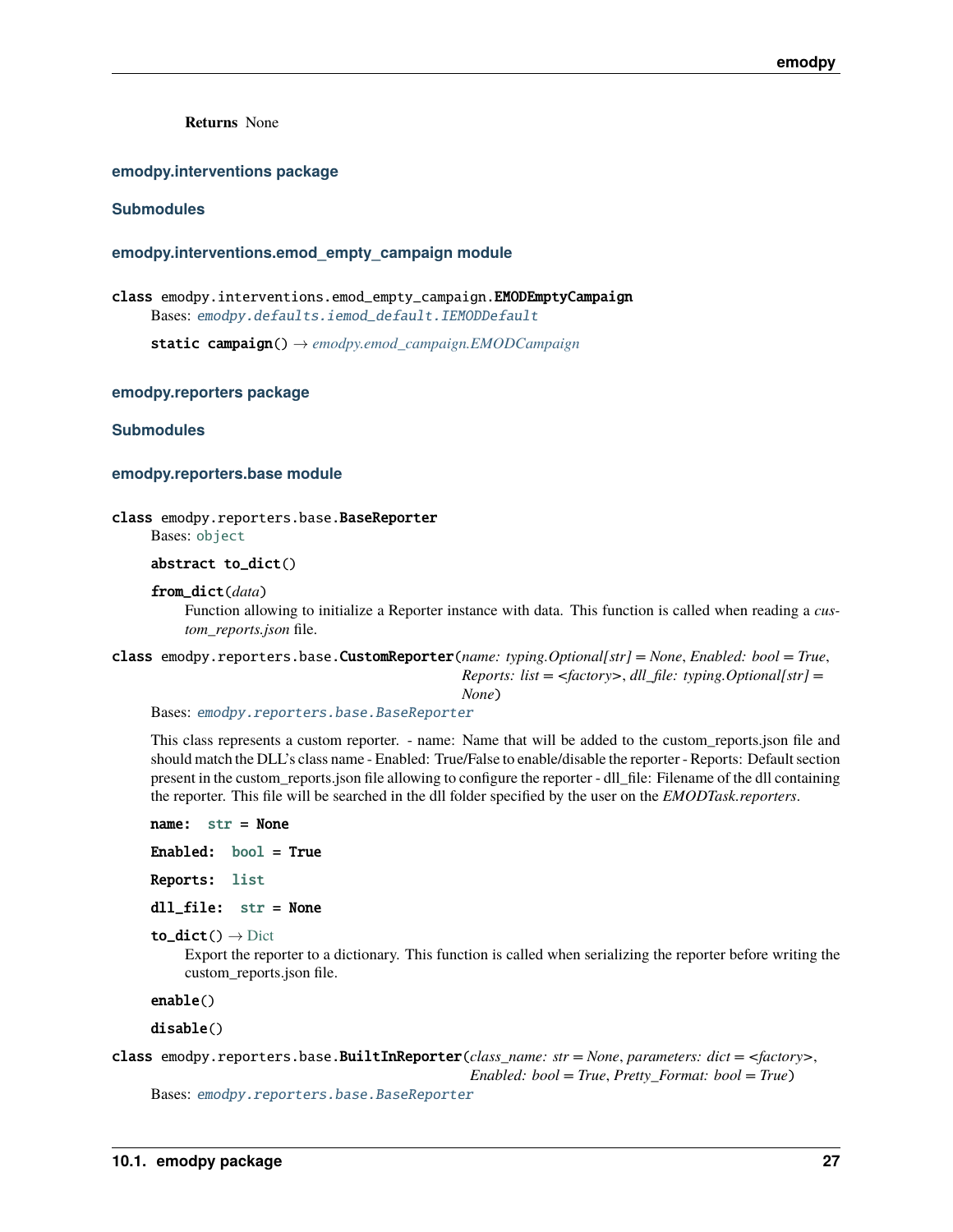class\_name: [str](https://docs.python.org/3/library/stdtypes.html#str) = None

parameters: [dict](https://docs.python.org/3/library/stdtypes.html#dict)

Enabled: [bool](https://docs.python.org/3/library/functions.html#bool) = True

Pretty\_Format: [bool](https://docs.python.org/3/library/functions.html#bool) = True

to\_dict()

from\_dict(*data*)

Function allowing to initialize a Reporter instance with data. This function is called when reading a *custom\_reports.json* file.

class emodpy.reporters.base.Reporters(*relative\_path='reporter\_plugins'*) Bases: [emodpy.emod\\_file.InputFilesList](#page-42-0)

add\_reporter(*reporter*)

property json

property empty

add\_dll(*dll\_path: [str](https://docs.python.org/3/library/stdtypes.html#str)*) Add a dll file from a path

Parameters dll\_path – Path to file

Returns:

add\_dll\_folder(*dll\_folder: [str](https://docs.python.org/3/library/stdtypes.html#str)*) Add all the dll files from a folder

Parameters dll\_folder – Folder to add the dll file from

Returns:

read\_custom\_reports\_file(*custom\_reports\_path*, *extra\_classes=[]*) → [NoReturn](https://docs.python.org/3/library/typing.html#typing.NoReturn) Read from a custom reporter file

**Parameters** custom\_reports\_path – The custom reports file to add(single file).

set\_task\_config(*task:* [EMODTask](#page-45-0)) → [NoReturn](https://docs.python.org/3/library/typing.html#typing.NoReturn) Set task config

**Parameters** task – Task to configure

Returns:

gather\_assets(*\*\*kwargs*) → [List](https://docs.python.org/3/library/typing.html#typing.List)[\[idmtools.assets.asset.Asset\]](https://docs.idmod.org/projects/idmtools/en/latest/idmtools.assets.asset.html#idmtools.assets.asset.Asset) Gather input files for Input File List

Returns:

#### **emodpy.reporters.builtin module**

class emodpy.reporters.builtin.ReportNodeDemographics(*class\_name: str =*

*'ReportNodeDemographics'*, *parameters: dict = <factory>*, *Enabled: bool = True*, *Pretty\_Format: bool = True*, *Stratify\_By\_Gender: bool = False*, *Age\_Bins: list = <factory>*)

Bases: [emodpy.reporters.base.BuiltInReporter](#page-30-1)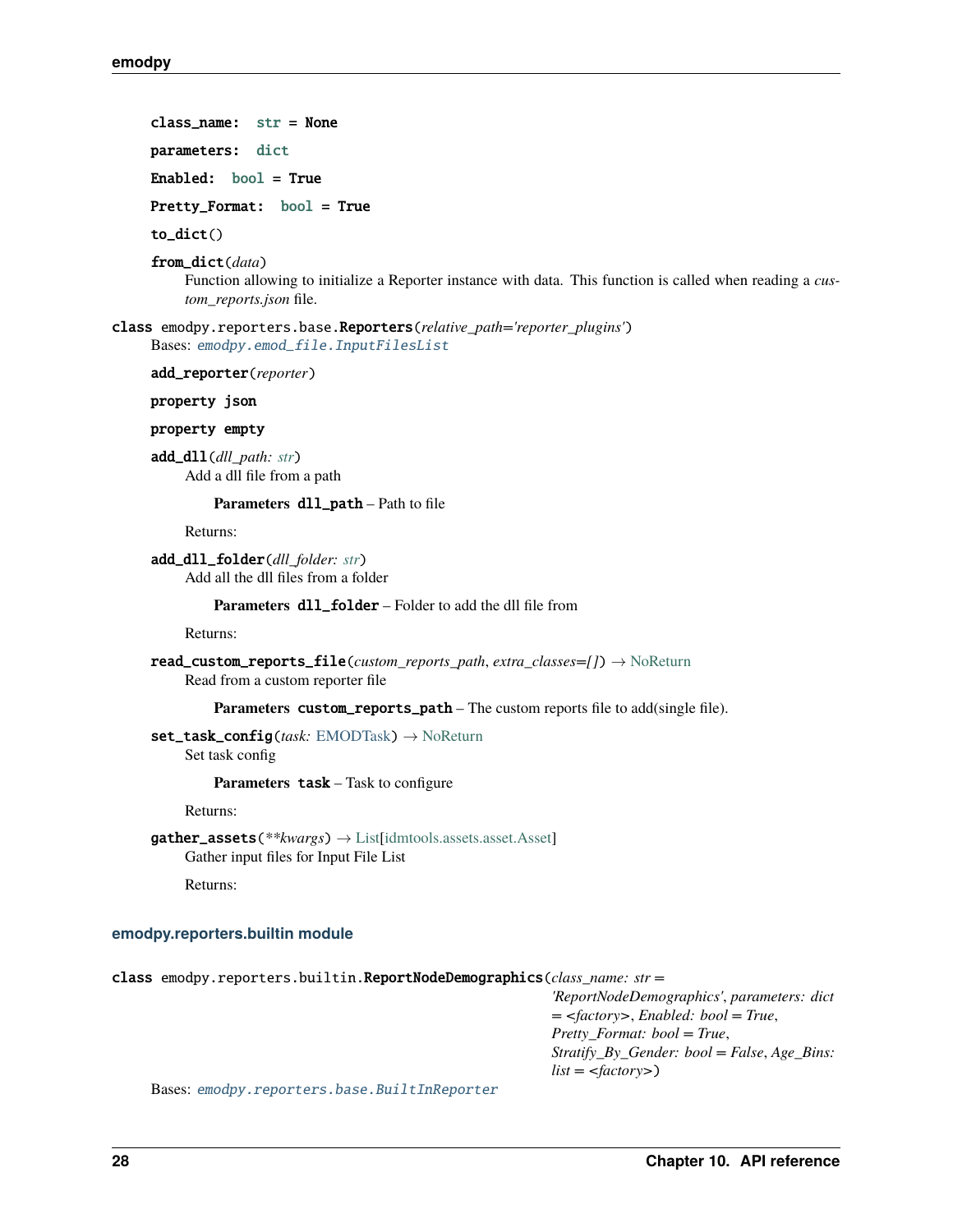Stratify\_By\_Gender: [bool](https://docs.python.org/3/library/functions.html#bool) = False Age\_Bins: [list](https://docs.python.org/3/library/stdtypes.html#list) class\_name: [str](https://docs.python.org/3/library/stdtypes.html#str) = 'ReportNodeDemographics'

class emodpy.reporters.builtin.ReportHumanMigrationTracking(*class\_name: str = None*, *parameters: dict = <factory>*, *Enabled: bool = True*, *Pretty\_Format: bool = True*)

Bases: [emodpy.reporters.base.BuiltInReporter](#page-30-1) config(*config\_builder*, *manifest*) parameters: [dict](https://docs.python.org/3/library/stdtypes.html#dict)

#### **emodpy.reporters.custom module**

class emodpy.reporters.custom.ReportAgeAtInfectionHistogramPlugin(*name: str = 'ReportPluginAgeAtInfectionHistogram'*, *Enabled: bool = True*, *Reports: list = <factory>*,

*dll\_file: str = 'libReportAgeAtInfectionHistogram\_plugin.dll'*, *age\_bins: list = <factory>*, *interval\_years: int = <factory>*)

Bases: [emodpy.reporters.base.CustomReporter](#page-30-2)

name: [str](https://docs.python.org/3/library/stdtypes.html#str) = 'ReportPluginAgeAtInfectionHistogram' dll\_file: [str](https://docs.python.org/3/library/stdtypes.html#str) = 'libReportAgeAtInfectionHistogram\_plugin.dll' Reports: [list](https://docs.python.org/3/library/stdtypes.html#list) age\_bins: [list](https://docs.python.org/3/library/stdtypes.html#list) interval\_years: [int](https://docs.python.org/3/library/functions.html#int)

class emodpy.reporters.custom.ReportHumanMigrationTracking(*name: str =*

*'ReportHumanMigrationTracking'*, *Enabled: bool = True*, *Reports: list = <factory>*, *dll\_file: str = 'libhumanmigrationtracking.dll'*)

Bases: [emodpy.reporters.base.CustomReporter](#page-30-2)

The human migration tracking report is a CSV-formatted report that provides details about human travel during simulations. The finished report will provide one line for each surviving individual that migrates during the simulation. There are no special parameters that need to be configured to generate the report.

```
name: str = 'ReportHumanMigrationTracking'
    dll_file: str = 'libhumanmigrationtracking.dll'
    Reports: list
class emodpy.reporters.custom.ReportNodeDemographics(name: str = 'ReportNodeDemographics',
```
*Enabled: bool = True*, *Reports: list = <factory>*, *dll\_file: str = 'libReportNodeDemographics.dll'*)

Bases: [emodpy.reporters.base.CustomReporter](#page-30-2)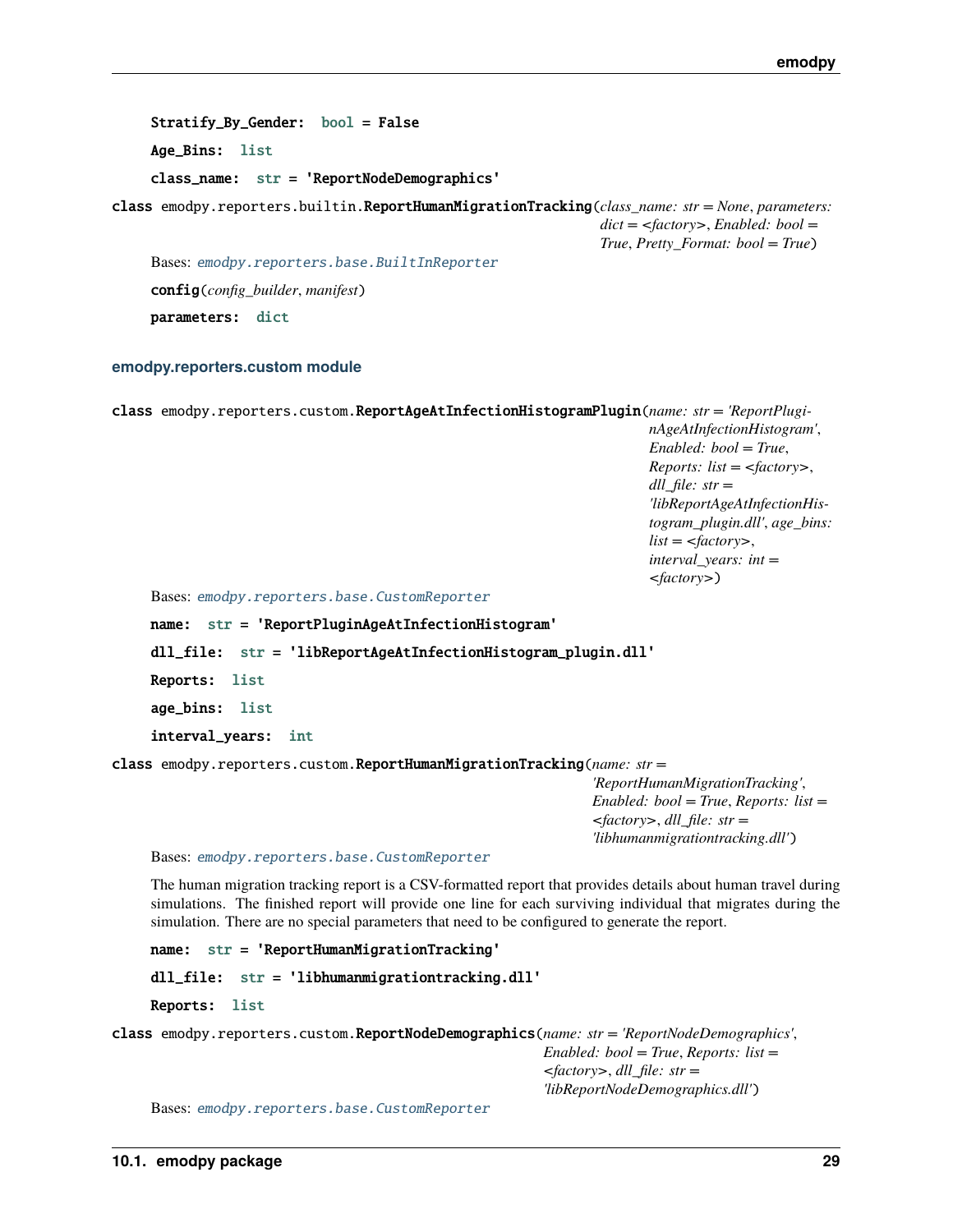The node demographics report is a CSV-formatted report that provides population information stratified by node. For each time step, the report will collect data on each node and age bin.

#### name: [str](https://docs.python.org/3/library/stdtypes.html#str) = 'ReportNodeDemographics'

```
dll_file: str = 'libReportNodeDemographics.dll'
```
configure\_report(*age\_bins=None*, *ip\_key\_to\_collect=''*, *stratify\_by\_gender=1*) Creates the report and sets up the parameters.

#### **Parameters**

- age\_bins The Age Bins (in years) to aggregate within and report; an empty array implies 'do not stratify by age.
- ip\_key\_to\_collect The name of the IndividualProperty key to stratify by; an empty string implies 'do not stratify by IP.'
- stratify\_by\_gender Set to true (1) to stratify by gender; a value of 0 will not stratify by gender.

#### **Returns** Nothing

class emodpy.reporters.custom.ReportEventCounter(*name: str = 'ReportEventCounter'*, *Enabled: bool = True*, *Reports: list = <factory>*, *dll\_file: str = 'libreporteventcounter.dll'*)

Bases: [emodpy.reporters.base.CustomReporter](#page-30-2)

The event counter report is a JSON-formatted file that keeps track of how many of each event types occurs during a time step. The report produced is similar to the InsetChart.json channel report, where there is one channel for each event defined in the configuration file (config.json).

name: [str](https://docs.python.org/3/library/stdtypes.html#str) = 'ReportEventCounter'

#### dll\_file: [str](https://docs.python.org/3/library/stdtypes.html#str) = 'libreporteventcounter.dll'

configure\_report(*duration\_days=10000*, *event\_trigger\_list=None*, *nodes=None*, *report\_description=''*, *start\_day=0*)

Create the report and set up the parameters.

#### **Parameters**

- duration\_days The duration of simulation days over which to report events.
- event\_trigger\_list The list of event triggers for the events included in the report.
- nodes The list of nodes in which to track the events, setting it to None or [] tracks all nodes.
- report\_description Name of the report (it augments the filename of the report). If multiple CSV reports are being generated, this allows the user to distinguish one report from another.
- start\_day The day to start collecting data for the report.

**Returns** Nothing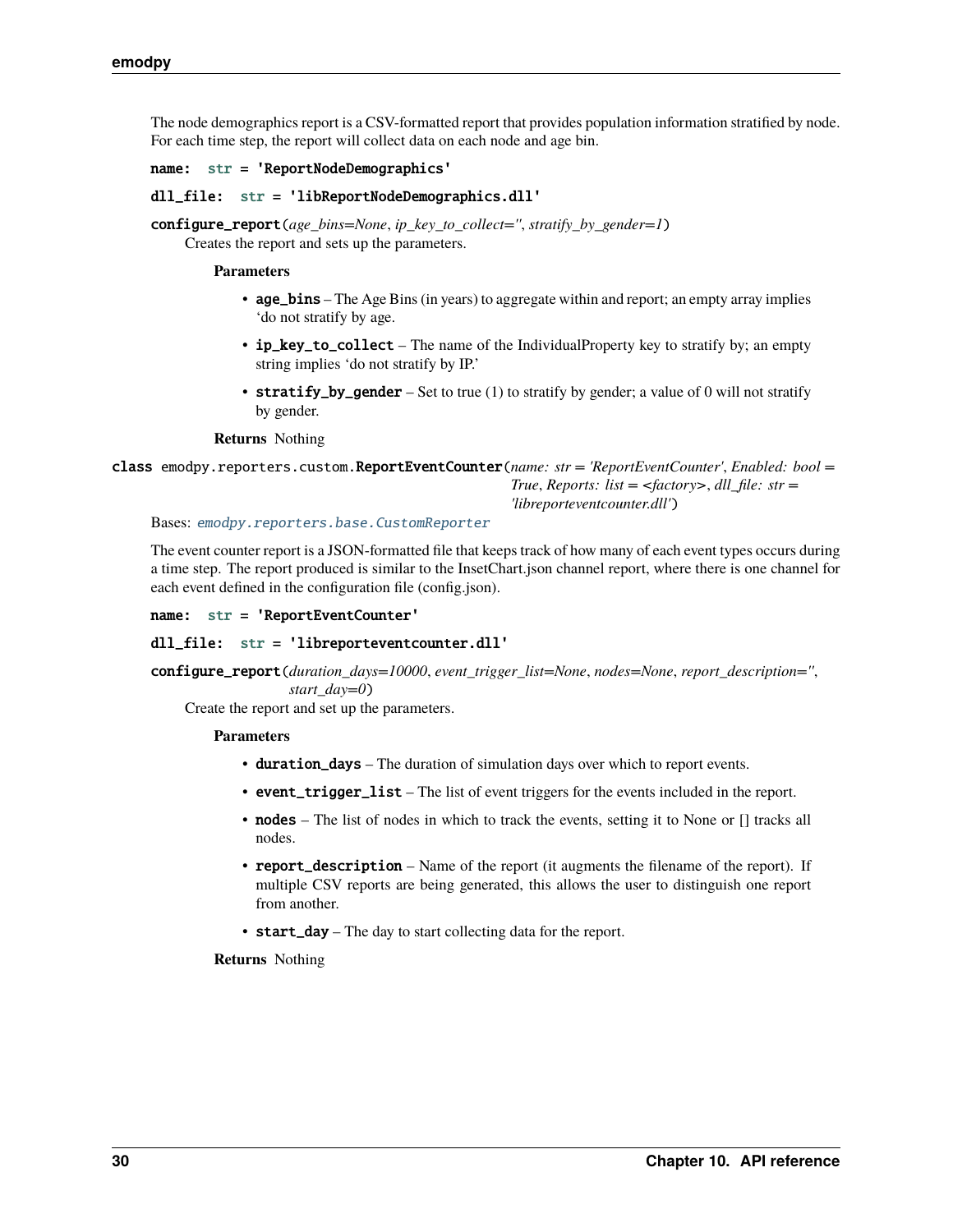### <span id="page-34-0"></span>**10.1.2 Submodules**

#### **emodpy.bamboo module**

emodpy.bamboo.get\_model\_files(*plan*, *manifest*, *scheduled\_builds\_only=True*, *skip\_build\_schema=True*)

#### **emodpy.bamboo\_api\_utils module**

emodpy.bamboo\_api\_utils.bamboo\_connection()

#### class emodpy.bamboo\_api\_utils.BambooConnection

Bases: [object](https://docs.python.org/3/library/functions.html#object)

Bamboo API config and basic functionality/connectivity wrapper.

Automatically probes the most likely endpoint locations (with and without https, with and without port numbers).

Important functions:

- login: logs into the bamboo api, caches the login token so you don't have to pass creds for every req. in a session
- get\_bamboo\_api\_url: translate a relative API URL into a fully qualified URL
- normalize\_url: detect whether a URL is relative or not, translate relative URLs to fully qualified ones
- make\_get\_request: makes a request to the specified API url, adds some convenient error and login handling
- download\_file: downloads a file from the specified artifacts url to a location on disk

#### property server: [str](https://docs.python.org/3/library/stdtypes.html#str)

str: Keeps track of a single instance of the server base url. (e.g. [http://idm-bamboo:8085\)](http://idm-bamboo:8085)

```
property session_cookie: <module 'requests.cookies' from '/home/docs/checkouts/
readthedocs.org/user_builds/institute-for-disease-modeling-emodpy/envs/latest/lib/
python3.7/site-packages/requests/cookies.py'>
```
str: Automatically load and instance the login session cookie jar.

 $get\_server\_url(ssl: bool = True, useport: bool = False) \rightarrow str$  $get\_server\_url(ssl: bool = True, useport: bool = False) \rightarrow str$  $get\_server\_url(ssl: bool = True, useport: bool = False) \rightarrow str$  $get\_server\_url(ssl: bool = True, useport: bool = False) \rightarrow str$ Get a particular variant of the server url w/ or w/o ssl and port (e.g. False/False -> [http://idm-bamboo\)](http://idm-bamboo)

#### **Parameters**

- **ssl** ([bool](https://docs.python.org/3/library/functions.html#bool)) whether to use ssl, default to using ssl
- useport  $(boo1)$  whether to use the port, default to not use port

**Returns** endpoint url

**Return type** [str](https://docs.python.org/3/library/stdtypes.html#str)

find\_server()  $\rightarrow$  [str](https://docs.python.org/3/library/stdtypes.html#str)

Explore all possible server urls, return the first one found to exist.

**Returns** server url

**Return type** [str](https://docs.python.org/3/library/stdtypes.html#str)

 $url\_exists(url: str) \rightarrow bool$  $url\_exists(url: str) \rightarrow bool$  $url\_exists(url: str) \rightarrow bool$  $url\_exists(url: str) \rightarrow bool$ 

Try a simple get request given an endpoint url, return whether it was successful (code 200).

**Parameters**  $ur1(str) - ur1$  $ur1(str) - ur1$  $ur1(str) - ur1$  to issue a test request to

**Returns** whether or not a request to the url succeeds (w/ status 200)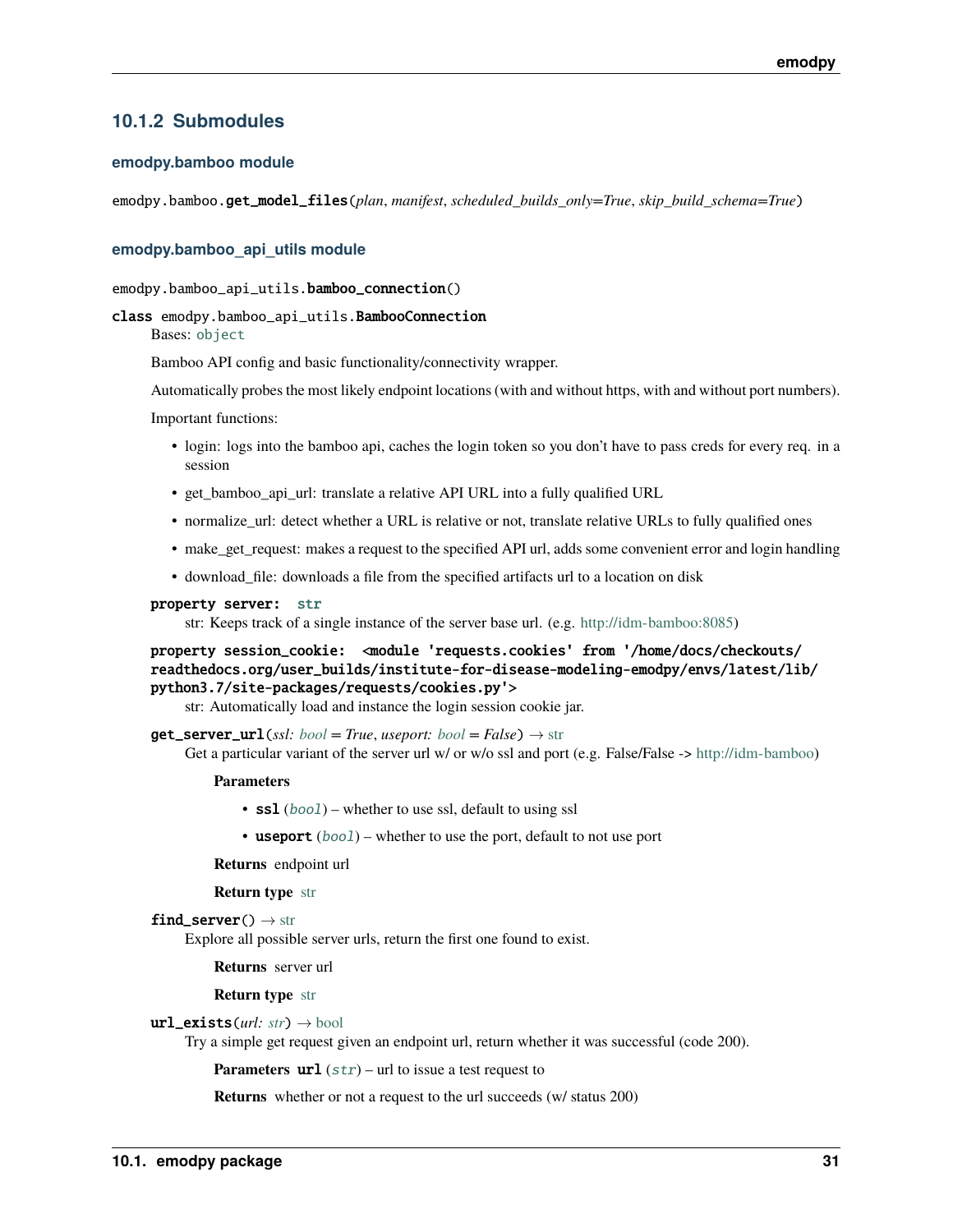**Return type** [bool](https://docs.python.org/3/library/functions.html#bool)

#### property session\_cookie\_filename: [str](https://docs.python.org/3/library/stdtypes.html#str)

File where bamboo session cookie is stored.

**Returns** fully qualified file path of session cookie file

**Return type** [str](https://docs.python.org/3/library/stdtypes.html#str)

**load\_session\_cookie**()  $\rightarrow$  <module 'requests.cookies' from

'/home/docs/checkouts/readthedocs.org/user\_builds/institute-for-disease-modelingemodpy/envs/latest/lib/python3.7/site-packages/requests/cookies.py'>

Load api login session cookies from disk.

**Returns** session cookie jar

**Return type** requests.cookies

```
write_session_cookie(cookies: <module 'requests.cookies' from
```
*'/home/docs/checkouts/readthedocs.org/user\_builds/institute-for-disease-modelingemodpy/envs/latest/lib/python3.7/site-packages/requests/cookies.py'>*)

Write post-login cookies for session to disk.

#### $get_bamboo\_url(*relative url*: *str*) \rightarrow str$  $get_bamboo\_url(*relative url*: *str*) \rightarrow str$  $get_bamboo\_url(*relative url*: *str*) \rightarrow str$

Add bamboo server, port, and protocol to bamboo url.

**Parameters relative\_url** ([str](https://docs.python.org/3/library/stdtypes.html#str)) – relative url (artifact link or api url)

**Returns** fully qualified url

#### **Return type** [str](https://docs.python.org/3/library/stdtypes.html#str)

 $get\_bamboo\_api\_url(*relative\_url: str, json: bool = False, params: dict = {}) \rightarrow str*$  $get\_bamboo\_api\_url(*relative\_url: str, json: bool = False, params: dict = {}) \rightarrow str*$  $get\_bamboo\_api\_url(*relative\_url: str, json: bool = False, params: dict = {}) \rightarrow str*$  $get\_bamboo\_api\_url(*relative\_url: str, json: bool = False, params: dict = {}) \rightarrow str*$  $get\_bamboo\_api\_url(*relative\_url: str, json: bool = False, params: dict = {}) \rightarrow str*$  $get\_bamboo\_api\_url(*relative\_url: str, json: bool = False, params: dict = {}) \rightarrow str*$  $get\_bamboo\_api\_url(*relative\_url: str, json: bool = False, params: dict = {}) \rightarrow str*$ 

Get fully qualified bamboo api url from a relative url w/ given json mode and appending all parameters.

#### **Parameters**

- relative\_url  $(str)$  $(str)$  $(str)$  api url (e.g. project/<project-key>)
- json ([bool](https://docs.python.org/3/library/functions.html#bool)) whether to get results in json format (otherwise, default is xml)
- **params**  $(dict)$  $(dict)$  $(dict)$  name/value dictionary of query parameters

**Returns** fully qualified url that a request can be issued against

#### **Return type** [str](https://docs.python.org/3/library/stdtypes.html#str)

```
save_credentials(username: str, password: str)
```
Save bamboo api login credentials using keyring.

#### **Parameters**

- **username**  $(str)$  $(str)$  $(str)$  bamboo api login username (e.g. [somebody@idmod.org\)](mailto:somebody@idmod.org)
- **password**  $(str)$  $(str)$  $(str)$  bamboo api login password

#### ensure\_logged\_in()

Check if a login session exists using saved cookies, if not login using keyring stored creds.

#### $login\_session\_exists() \rightarrow bool$  $login\_session\_exists() \rightarrow bool$

Test whether an existing session cookie exists and an active login session exists.

**Returns** whether an active login session exists

**Return type** [bool](https://docs.python.org/3/library/functions.html#bool)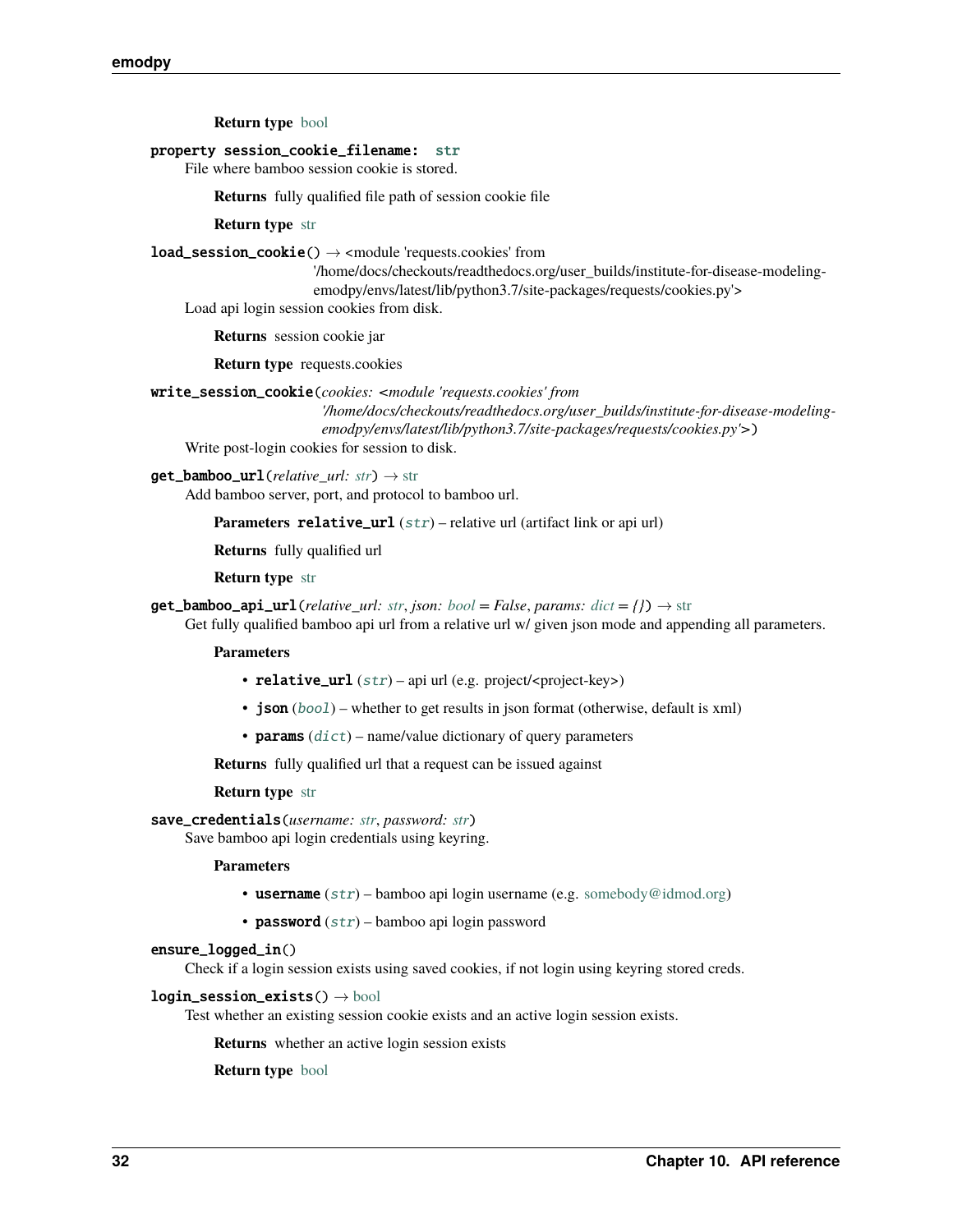<span id="page-36-0"></span>**login**(*username: [Optional](https://docs.python.org/3/library/typing.html#typing.Optional)[\[str\]](https://docs.python.org/3/library/stdtypes.html#str)* = *None*, *password*=*None*)  $\rightarrow$  [bool](https://docs.python.org/3/library/functions.html#bool)

Login to the bamboo api. If username or password are not provided, use stored credentials from keyring.

**Parameters**

- username ([str](https://docs.python.org/3/library/stdtypes.html#str)) bamboo api login username (e.g. [somebody@idmod.org\)](mailto:somebody@idmod.org)
- **password**  $(str)$  $(str)$  $(str)$  bamboo api login password

**Returns** success/failure

**Return type** [bool](https://docs.python.org/3/library/functions.html#bool)

normalize\_url(*url: [str](https://docs.python.org/3/library/stdtypes.html#str)*) → [str](https://docs.python.org/3/library/stdtypes.html#str)

Determine whether a url is relative or fully qualified, translate relative urls to fully qualified versions.

**Parameters url** ([str](https://docs.python.org/3/library/stdtypes.html#str)) – relative or fully qualified url

**Returns** fully qualified url

**Return type** [str](https://docs.python.org/3/library/stdtypes.html#str)

make\_get\_request( $url: str, retries: int = 3$  $url: str, retries: int = 3$  $url: str, retries: int = 3$  $url: str, retries: int = 3$  $url: str, retries: int = 3$ )  $\rightarrow$  requests.models.Response Make a get request against the bamboo server.

**Parameters url** ([str](https://docs.python.org/3/library/stdtypes.html#str)) – relative or fully qualified url

**Returns** request object returned from requests.get()

**Return type** requests.Response

 $\text{make\_api\_get\_request}(relative\_url: str, json: bool = False, params: dict = \{\}) \rightarrow$  $\text{make\_api\_get\_request}(relative\_url: str, json: bool = False, params: dict = \{\}) \rightarrow$  $\text{make\_api\_get\_request}(relative\_url: str, json: bool = False, params: dict = \{\}) \rightarrow$  $\text{make\_api\_get\_request}(relative\_url: str, json: bool = False, params: dict = \{\}) \rightarrow$  $\text{make\_api\_get\_request}(relative\_url: str, json: bool = False, params: dict = \{\}) \rightarrow$  $\text{make\_api\_get\_request}(relative\_url: str, json: bool = False, params: dict = \{\}) \rightarrow$  $\text{make\_api\_get\_request}(relative\_url: str, json: bool = False, params: dict = \{\}) \rightarrow$ 

requests.models.Response

Translate relative api url to the fully qualified bamboo api url, make a get request against it.

#### **Parameters**

- relative\_url  $(str)$  $(str)$  $(str)$  url relative to the bamboo api endpoint (e.g. 'result/MYPROJ-MYPLAN/123') to make the request against
- $json(bool)$  $json(bool)$  $json(bool)$  whether to return results in json
- params  $(dict)$  $(dict)$  $(dict)$  name/value dictionary of additional parameters to pass

**Returns** request object returned from requests.get()

#### **Return type** requests.Response

#### $download_file(url: str, destination: str) \rightarrow list$  $download_file(url: str, destination: str) \rightarrow list$  $download_file(url: str, destination: str) \rightarrow list$  $download_file(url: str, destination: str) \rightarrow list$

Download a specific artifact file (from the full artifact url provided) to disk.

Streams the download to avoid common 'gotchas' with downloading via http.

#### **Parameters**

- $url (str) url$  $url (str) url$  $url (str) url$  to download
- destination  $(str)$  $(str)$  $(str)$  destination path or filename where the artifact is to be downloaded to

**Returns** local filename of file that has been downloaded

**Return type** [\(str\)](https://docs.python.org/3/library/stdtypes.html#str)

class emodpy.bamboo\_api\_utils.BuildInfo

Bases: [object](https://docs.python.org/3/library/functions.html#object)

A collection of methods for getting data on build results.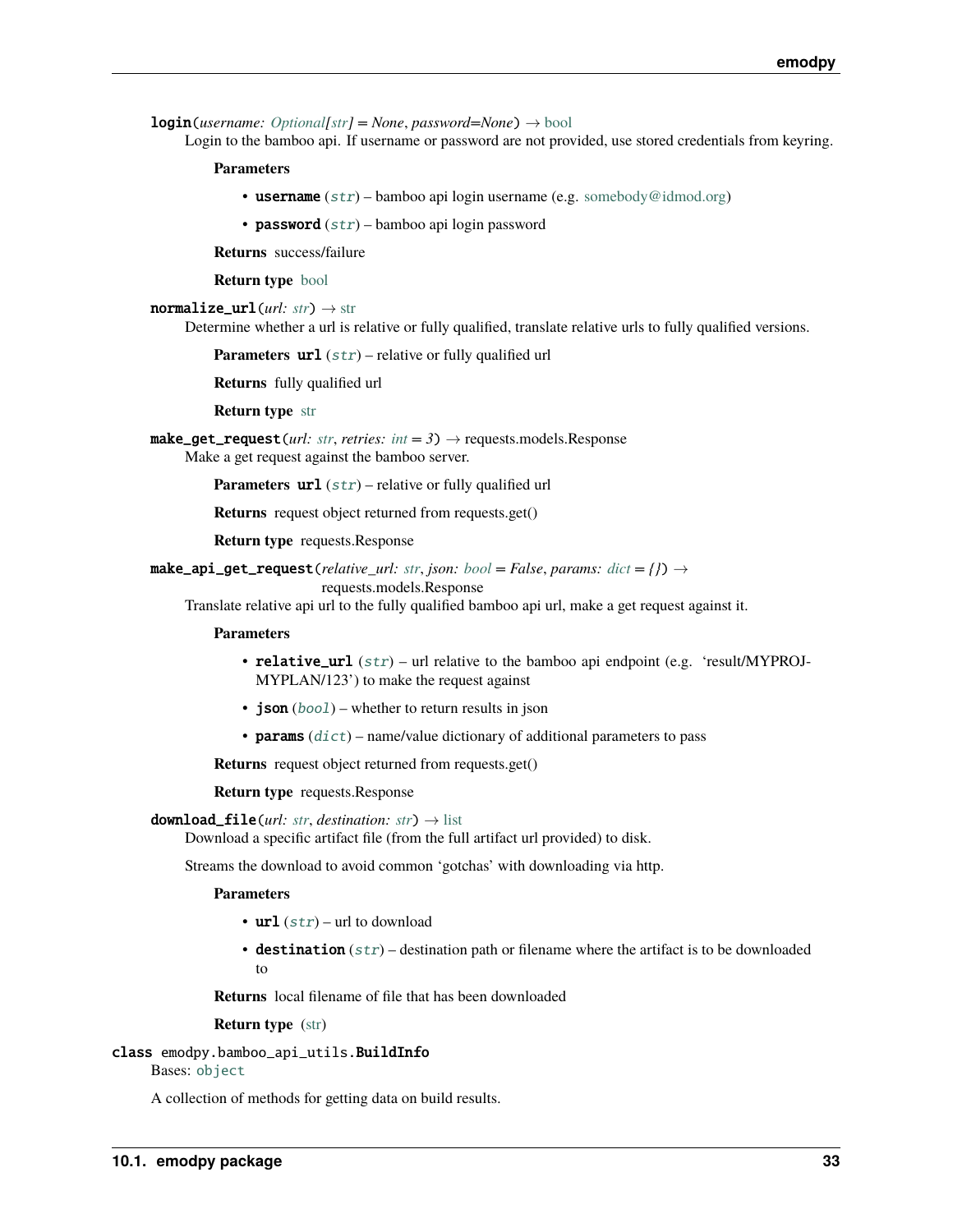<span id="page-37-0"></span>classmethod build\_passed(*plan\_key: [str](https://docs.python.org/3/library/stdtypes.html#str), build\_num: [int](https://docs.python.org/3/library/functions.html#int)*)  $\rightarrow$  [bool](https://docs.python.org/3/library/functions.html#bool) Determine whether a given build succeeded or not.

#### **Parameters**

- plan\_key  $(str)$  $(str)$  $(str)$  bamboo plan key (including project key)
- **build\_num**  $(int)$  $(int)$  $(int)$  build number to retrieve results for
- **Returns** whether the build succeeded

#### **Return type** [bool](https://docs.python.org/3/library/functions.html#bool)

```
static successful_build_result(result) → bool
```
Analyze a build result json object and determine if it corresponds to a successful build

**Parameters result** – json build result

**Returns** whether the build was successful

**Return type** [bool](https://docs.python.org/3/library/functions.html#bool)

```
static get_build_info(plan_key: str, index: int)
```
Retrieve the build info in json format for a given build plan with a relative index (0=latest)

#### **Parameters**

- plan\_key  $(str)$  $(str)$  $(str)$  bamboo plan key (including project key)
- index  $(int)$  $(int)$  $(int)$  index of build to retrieve info for (0=latest, 1=2nd most recent, etc.)

**Returns** build info results json

classmethod get\_latest\_successful\_build(*plan\_key: [str](https://docs.python.org/3/library/stdtypes.html#str)*, *scheduled\_only: [bool](https://docs.python.org/3/library/functions.html#bool) = True*,

#### *max\_iterations: [int](https://docs.python.org/3/library/functions.html#int) = 100*)

Find the latest successful build within the last max\_iterations builds for a given plan.

#### **Parameters**

- plan\_key  $(str)$  $(str)$  $(str)$  bamboo plan key (including project key)
- scheduled\_only  $(bool)$  $(bool)$  $(bool)$  only count automatically run scheduled or triggered builds as successful
- $max_i$  iterations  $(int)$  $(int)$  $(int)$  maximum number of older builds to look through

#### **Returns**

**tuple containing:** build\_num (str): build number of last successful build build\_info: json data structure of build info for that build

#### **Return type** [\(tuple\)](https://docs.python.org/3/library/stdtypes.html#tuple)

classmethod get\_latest\_build(*plan\_key: [str](https://docs.python.org/3/library/stdtypes.html#str)*)

Get the build info for the most recently run build for a given plan.

**Parameters plan\_key** ([str](https://docs.python.org/3/library/stdtypes.html#str)) – bamboo plan key (including project key)

#### **Returns**

**tuple containing:** build\_num (str): build number of last successful build build\_info: json data structure of build info for that build

#### **Return type** [\(tuple\)](https://docs.python.org/3/library/stdtypes.html#tuple)

class emodpy.bamboo\_api\_utils.BuildArtifacts Bases: [object](https://docs.python.org/3/library/functions.html#object)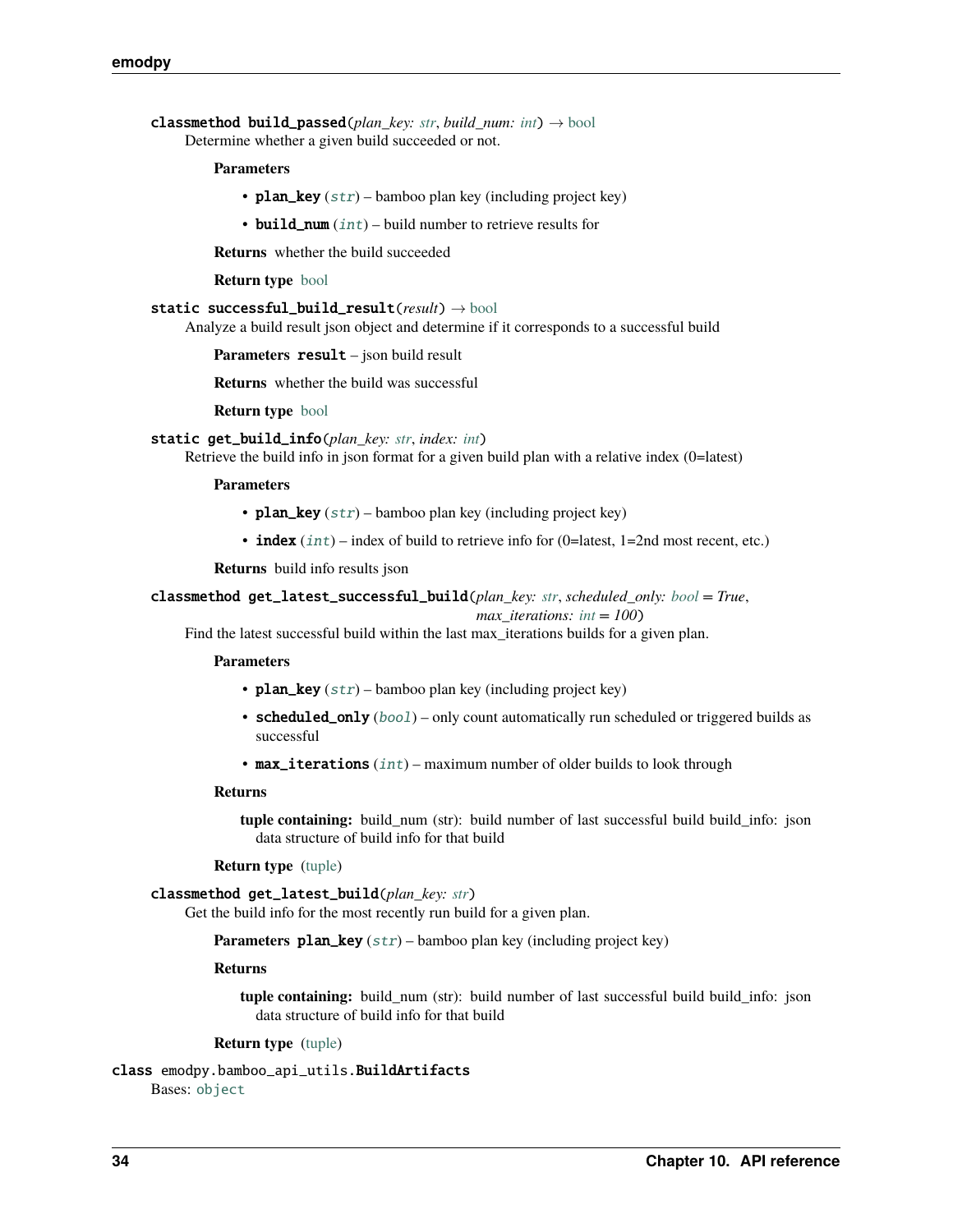<span id="page-38-0"></span>A collection of methods for finding and interacting with build artifacts.

#### ERADICATION\_EXE = 'Eradication.exe'

SCHEMA\_JSON = 'schema.json'

REPORTER\_PLUGINS = 'Reporter-Plugins'

classmethod find\_artifacts\_by\_name(*plan\_key: [str](https://docs.python.org/3/library/stdtypes.html#str), build\_num: [int](https://docs.python.org/3/library/functions.html#int), artifact: str*)  $\rightarrow$  [list](https://docs.python.org/3/library/stdtypes.html#list) Find all urls for files of an artifact of a given name for a specific build.

#### **Parameters**

- plan\_key  $(str)$  $(str)$  $(str)$  bamboo plan key (including project key)
- build\_num  $(int)$  $(int)$  $(int)$  build number to retrieve artifact urls for
- artifact  $(str)$  $(str)$  $(str)$  artifact name/id

**Returns** list of artifact urls that can be downloaded

**Return type** ([list](https://docs.python.org/3/library/stdtypes.html#list) of [str](https://docs.python.org/3/library/stdtypes.html#str))

```
classmethod find_artifacts(strintlist: list) \rightarrow list
    Find all urls for files of a list of artifacts for a specific build.
```
#### **Parameters**

- plan\_key  $(str)$  $(str)$  $(str)$  bamboo plan key (including project key)
- build\_num  $(int)$  $(int)$  $(int)$  build number to retrieve artifact urls for
- artifact\_[list](https://docs.python.org/3/library/stdtypes.html#list) (list) list of artifact names/ids

**Returns** list of artifact urls that can be downloaded

**Return type** ([list](https://docs.python.org/3/library/stdtypes.html#list) of [str](https://docs.python.org/3/library/stdtypes.html#str))

```
classmethod find_build_essential_artifacts(plan_key: str, build_num: int) → list
     Find all 'build essential' artifact urls (Eradication, schema, reporters) for a specific build
```
#### **Parameters**

- plan\_key  $(str)$  $(str)$  $(str)$  bamboo plan key (including project key)
- build\_num  $(int)$  $(int)$  $(int)$  build number to retrieve artifact urls for

**Returns** list of artifact urls that can be downloaded

**Return type** ([list](https://docs.python.org/3/library/stdtypes.html#list) of [str](https://docs.python.org/3/library/stdtypes.html#str))

classmethod find\_all\_artifacts(*plan\_key: [str](https://docs.python.org/3/library/stdtypes.html#str)*, *build\_num: [int](https://docs.python.org/3/library/functions.html#int)*) → [list](https://docs.python.org/3/library/stdtypes.html#list)

Find all artifact urls (Eradication, schema, reporters) for a specific build

#### **Parameters**

- plan\_key  $(str)$  $(str)$  $(str)$  bamboo plan key (including project key)
- **build\_num**  $(int)$  $(int)$  $(int)$  build number to retrieve artifact urls for

**Returns** list of artifact urls that can be downloaded

**Return type** ([list](https://docs.python.org/3/library/stdtypes.html#list) of [str](https://docs.python.org/3/library/stdtypes.html#str))

#### classmethod find\_all\_artifact\_names(*plan\_key: [str](https://docs.python.org/3/library/stdtypes.html#str)*, *build\_num: [int](https://docs.python.org/3/library/functions.html#int)*) → [list](https://docs.python.org/3/library/stdtypes.html#list)

Find all artifact names (e.g. 'Eradication.exe') for a specific build (can be plugged into find\_artifacts() to get actual urls that can be downloaded)

#### **Parameters**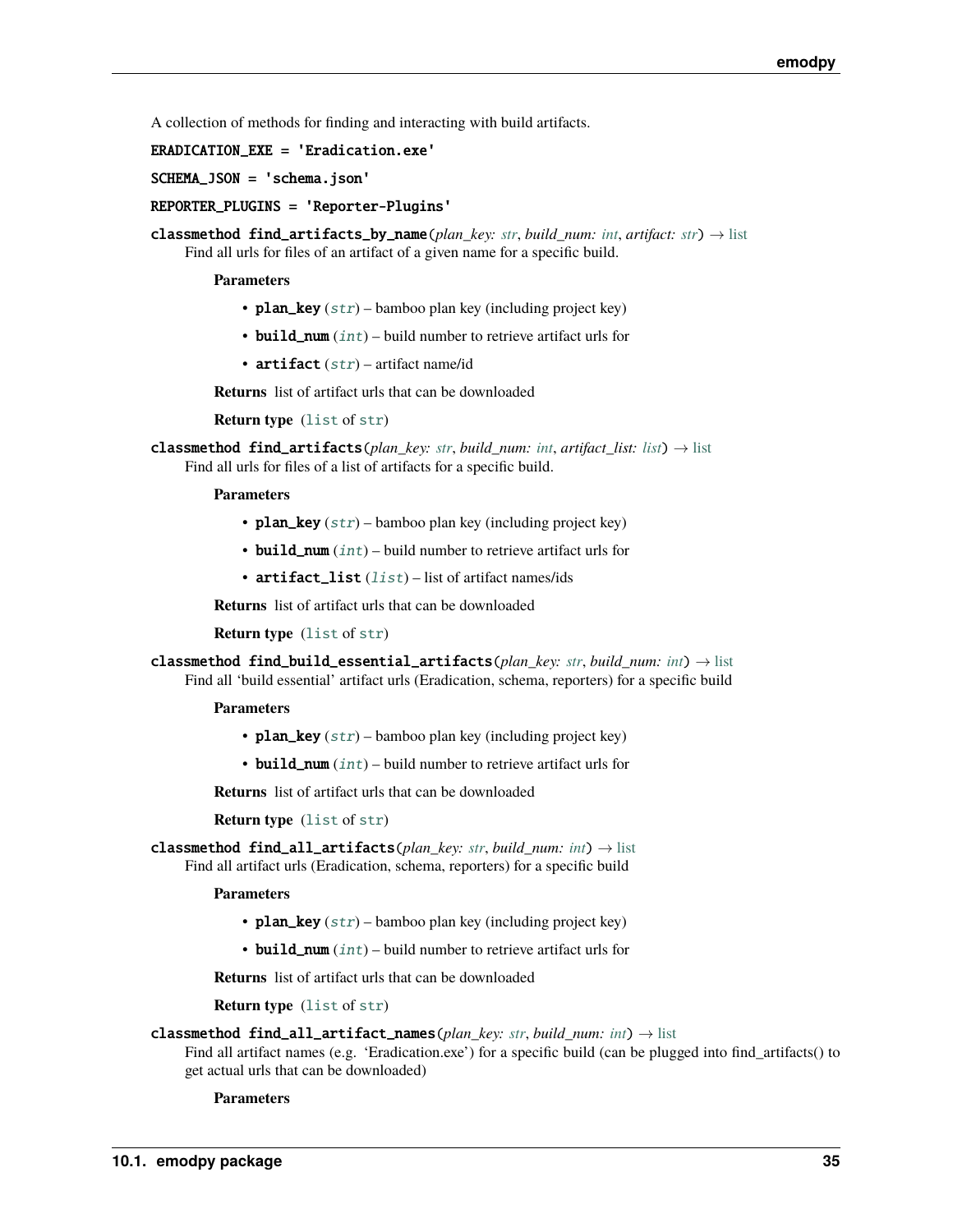- <span id="page-39-0"></span>• plan\_key  $(str)$  $(str)$  $(str)$  – bamboo plan key (including project key)
- **build\_num**  $(int)$  $(int)$  $(int)$  build number to retrieve artifact urls for

**Returns** list of artifact names that can be downloaded

**Return type** ([list](https://docs.python.org/3/library/stdtypes.html#list) of [str](https://docs.python.org/3/library/stdtypes.html#str))

classmethod download\_artifact\_to\_file(*plan\_key: [str](https://docs.python.org/3/library/stdtypes.html#str)*, *build\_num: [int](https://docs.python.org/3/library/functions.html#int)*, *artifact*, *destination: [str](https://docs.python.org/3/library/stdtypes.html#str)*) →

```
list
```
Download files found for a named artifact to the filepath provided.

Additional files found will be downloaded as \_2, \_3, \_4, etc. For example, if there are 3 files for 'Eradication.exe' the first will be Eradication.exe, the second will be Eradication\_2.exe, the third Eradication\_3.exe.

#### **Parameters**

- plan\_key  $(str)$  $(str)$  $(str)$  bamboo plan key (including project key)
- build\_num  $(int)$  $(int)$  $(int)$  build number to retrieve artifact urls for
- artifact ([list](https://docs.python.org/3/library/stdtypes.html#list) or  $str$ ) list (or string) of artifact names
- destination  $(str)$  $(str)$  $(str)$  destination path or filename where the artifact is to be downloaded to

**Returns** list of local filenames of files that have been downloaded

#### **Return type** ([list](https://docs.python.org/3/library/stdtypes.html#list) of [str](https://docs.python.org/3/library/stdtypes.html#str))

classmethod download\_artifacts\_to\_path(*plan\_key: [str](https://docs.python.org/3/library/stdtypes.html#str)*, *build\_num: [int](https://docs.python.org/3/library/functions.html#int)*, *artifact*, *destination\_path:*

 $str$ )  $\rightarrow$  [list](https://docs.python.org/3/library/stdtypes.html#list)

Download all the files for a given artifact and build to a specific folder, using their original filenames.

#### **Parameters**

- plan\_key  $(str)$  $(str)$  $(str)$  bamboo plan key (including project key)
- build\_num  $(int)$  $(int)$  $(int)$  build number to retrieve artifact urls for
- artifact ([list](https://docs.python.org/3/library/stdtypes.html#list) or  $str$ ) list (or string) of artifact names
- destination\_path  $(s \tau r)$  path to destination folder where files are to be downloaded

**Returns** list of local filenames of files that have been downloaded

#### **Return type** ([list](https://docs.python.org/3/library/stdtypes.html#list) of [str](https://docs.python.org/3/library/stdtypes.html#str))

classmethod download\_latest\_good\_Eradication\_exe(*plan\_key: [str](https://docs.python.org/3/library/stdtypes.html#str)*, *destination: [str](https://docs.python.org/3/library/stdtypes.html#str)*) → [str](https://docs.python.org/3/library/stdtypes.html#str)

Find the latest successful build for a specified plan, download the Eradication.exe artifact to a specified path.

#### **Parameters**

- plan\_key  $(str)$  $(str)$  $(str)$  bamboo plan key (including project key)
- destination  $(str)$  $(str)$  $(str)$  destination path or filename where the artifact is to be downloaded to

**Returns** build number of build that was found and had its artifact downloaded

#### **Return type** [str](https://docs.python.org/3/library/stdtypes.html#str)

```
classmethod download_latest_good_schema_json(plan_key: str, destination: str) → str
```
Find the latest successful build for a specified plan, download the schema.json artifact to a specified path.

#### **Parameters**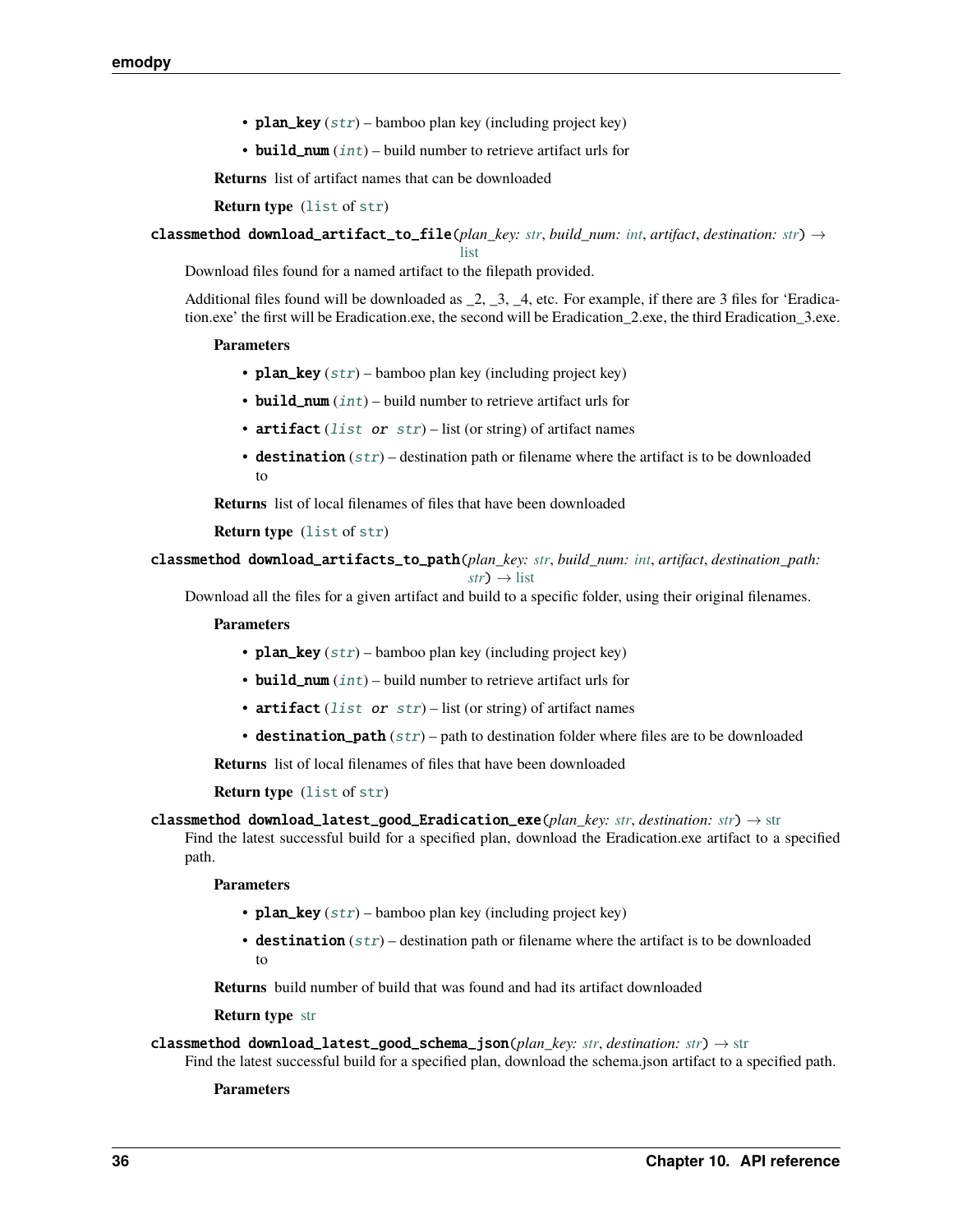- <span id="page-40-0"></span>• plan\_key  $(str)$  $(str)$  $(str)$  – bamboo plan key (including project key)
- destination  $(str)$  $(str)$  $(str)$  destination path or filename where the artifact is to be downloaded to

**Returns** build number of build that was found and had its artifact downloaded

**Return type** [str](https://docs.python.org/3/library/stdtypes.html#str)

classmethod download\_eradication\_exe(*plan\_key: [str](https://docs.python.org/3/library/stdtypes.html#str)*, *build\_num: [str](https://docs.python.org/3/library/stdtypes.html#str)*, *destination: [str](https://docs.python.org/3/library/stdtypes.html#str)*) → [str](https://docs.python.org/3/library/stdtypes.html#str) Download Eradication.exe artifact from a specific build.

**Parameters**

- plan\_key  $(str)$  $(str)$  $(str)$  bamboo plan key (including project key)
- **build\_num**  $(str)$  $(str)$  $(str)$  build number to download from
- destination  $(str)$  $(str)$  $(str)$  destination path or filename where the artifact is to be downloaded to

classmethod make\_exe\_executable(*file\_path: [str](https://docs.python.org/3/library/stdtypes.html#str)*)

On linux change the file permissions on a binary to make it executable

**Parameters file\_path** ([str](https://docs.python.org/3/library/stdtypes.html#str)) – binary file to mark as executable

classmethod download\_schema\_json(*plan\_key: [str](https://docs.python.org/3/library/stdtypes.html#str)*, *build\_num: [str](https://docs.python.org/3/library/stdtypes.html#str)*, *destination: [str](https://docs.python.org/3/library/stdtypes.html#str)*) → [str](https://docs.python.org/3/library/stdtypes.html#str) Download schema.json artifact from a specific build.

**Parameters**

- plan\_key  $(str)$  $(str)$  $(str)$  bamboo plan key (including project key)
- build\_num  $(str)$  $(str)$  $(str)$  build number to download from
- destination  $(str)$  $(str)$  $(str)$  destination path or filename where the artifact is to be downloaded to

classmethod download\_from\_bamboo\_url(*url: [str](https://docs.python.org/3/library/stdtypes.html#str)*, *destination: [str](https://docs.python.org/3/library/stdtypes.html#str)*)

Download Eradication.exe/Eradication directly from bamboo url Assume you already done login

#### **Parameters**

- url –
- destination  $(str)$  $(str)$  $(str)$  destination path or filename where the artifact is to be downloaded to

**Returns** local file path that have been downloaded

**Return type** [str](https://docs.python.org/3/library/stdtypes.html#str)

class emodpy.bamboo\_api\_utils.BuildPlans

Bases: [object](https://docs.python.org/3/library/functions.html#object)

Collection of methods for getting information on build plans.

**static export\_spec**( $plan\_key: str$  $plan\_key: str$ )  $\rightarrow str$ 

Export a specific build plan to java specs.

**Parameters plan\_key** ([str](https://docs.python.org/3/library/stdtypes.html#str)) – bamboo plan key (including project key)

**Returns** full text of the .java file for the plan spec, if the plan was found (empty string if not)

**Return type** [str](https://docs.python.org/3/library/stdtypes.html#str)

```
static get_plans_for_project(project_key: str) → list
```
Return a list of all the build plans for every plan in the project.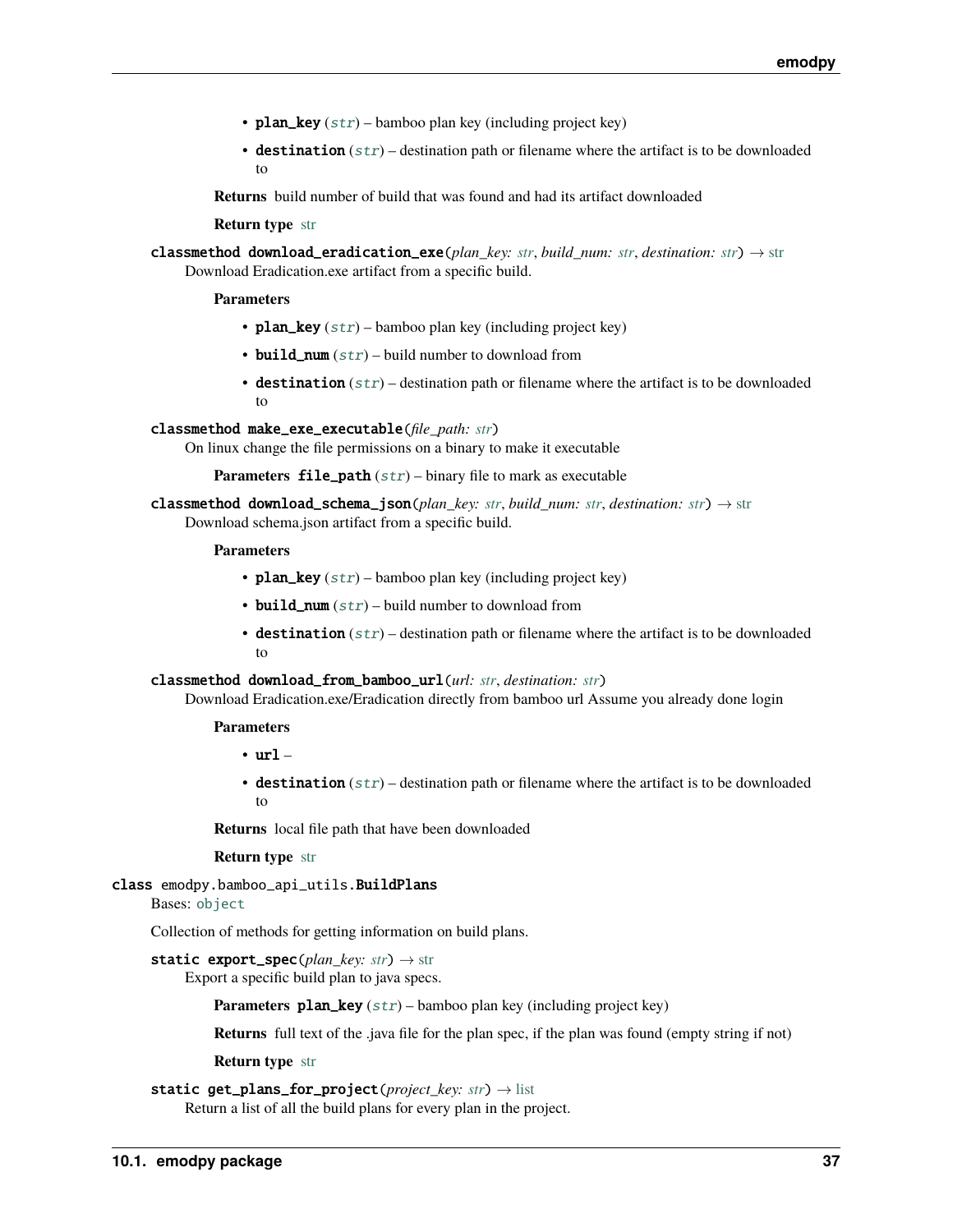<span id="page-41-3"></span>**Parameters project\_key** ([str](https://docs.python.org/3/library/stdtypes.html#str)) – bamboo project key

**Returns** list of plan keys for each plan that was found in the project

**Return type** ([list](https://docs.python.org/3/library/stdtypes.html#list) of [str](https://docs.python.org/3/library/stdtypes.html#str))

- emodpy.bamboo\_api\_utils.login(*username=None*, *password=None*) Pass through to BambooConnection.login()
- emodpy.bamboo\_api\_utils.save\_credentials(*username*, *password*) Pass through to BambooConnection.save\_credentials()

#### <span id="page-41-1"></span>**emodpy.collections\_utils module**

emodpy.collections\_utils.cut\_iterable\_to(*obj: [Iterable](https://docs.python.org/3/library/typing.html#typing.Iterable)*, *to: [int](https://docs.python.org/3/library/functions.html#int)*) → [Tuple\[](https://docs.python.org/3/library/typing.html#typing.Tuple)[Union](https://docs.python.org/3/library/typing.html#typing.Union)[\[List,](https://docs.python.org/3/library/typing.html#typing.List) [Mapping\]](https://docs.python.org/3/library/typing.html#typing.Mapping), [int\]](https://docs.python.org/3/library/functions.html#int)

Cut an iterable to a certain length.

#### **Parameters**

- $obj$  The iterable to cut.
- to The number of elements to return.

**Returns** A list or dictionary (depending on the type of object) of elements and the remaining elements in the original list or dictionary.

emodpy.collections\_utils.deep\_get(*d*, *key*, *default: [Optional\[](https://docs.python.org/3/library/typing.html#typing.Optional)callable] = None*, *getter: [Optional\[](https://docs.python.org/3/library/typing.html#typing.Optional)callable] = None*, *sep: [str](https://docs.python.org/3/library/stdtypes.html#str) = '.'*)

emodpy.collections\_utils.deep\_set(*d*, *key*, *value*, *default: [Optional\[](https://docs.python.org/3/library/typing.html#typing.Optional)callable] = None*, *getter: [Optional\[](https://docs.python.org/3/library/typing.html#typing.Optional)callable] = None*, *setter: [Optional\[](https://docs.python.org/3/library/typing.html#typing.Optional)callable] = None*, *sep: [str](https://docs.python.org/3/library/stdtypes.html#str) = '.'*)

emodpy.collections\_utils.deep\_del(*d: [dict](https://docs.python.org/3/library/stdtypes.html#dict)*, *key*, *getter: [Optional\[](https://docs.python.org/3/library/typing.html#typing.Optional)callable] = None*, *deleter: [Optional\[](https://docs.python.org/3/library/typing.html#typing.Optional)callable] = None*, *sep: [str](https://docs.python.org/3/library/stdtypes.html#str) = '.'*)

#### <span id="page-41-2"></span>**emodpy.emod\_campaign module**

<span id="page-41-0"></span>class emodpy.emod\_campaign.EMODCampaign(*name='Campaign'*, *events=None*, *use\_defaults=True*, *\*\*kwargs*) Bases: [object](https://docs.python.org/3/library/functions.html#object)

Class representing an EMOD Campaign. It contains: - events: a list of events for the given campaign - name: campaign name - use\_defaults: EMOD flag to use defaults for unspecified parameters - extra\_parameters: parameters set by the user that will be added to the campaign JSON

#### property json

Property to transform the object in JSON

static load\_from\_file(*filename: [str](https://docs.python.org/3/library/stdtypes.html#str)*) → [object](https://docs.python.org/3/library/functions.html#object) Load a campaign from a JSON file.

**Parameters filename** – Path to the campaign file

Returns: an initialized *EMODCampaign* instance

static load\_from\_dict(*data: [Dict](https://docs.python.org/3/library/typing.html#typing.Dict)*) → [object](https://docs.python.org/3/library/functions.html#object)

Create a campaign object from a dict. :param data: The dictionary containing the data

Returns: an initialized *EMODCampaign* instance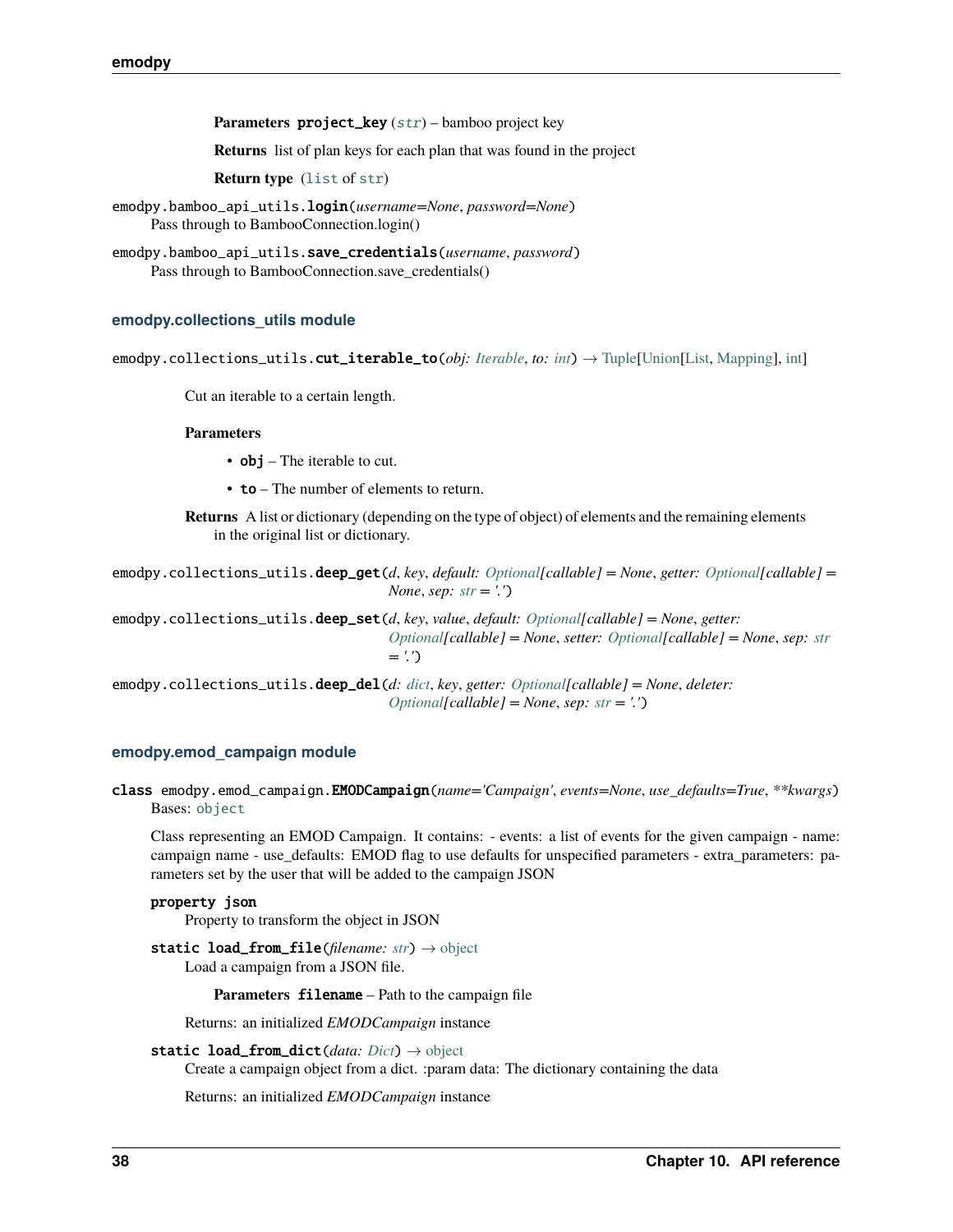<span id="page-42-4"></span> $clear() \rightarrow NoReturn$  $clear() \rightarrow NoReturn$ 

Clear all campaign events

#### get\_events\_at(*timestep: [int](https://docs.python.org/3/library/functions.html#int)*) → [List\[](https://docs.python.org/3/library/typing.html#typing.List)[Dict\]](https://docs.python.org/3/library/typing.html#typing.Dict)

Get a list of events happening at the specified timestep. Does not take into account recurrence and only consider start timestep. :param timestep: selected timestep

Returns: list of events

#### $get_events\_with\_name(name: str) \rightarrow List[Dict]$  $get_events\_with\_name(name: str) \rightarrow List[Dict]$  $get_events\_with\_name(name: str) \rightarrow List[Dict]$  $get_events\_with\_name(name: str) \rightarrow List[Dict]$  $get_events\_with\_name(name: str) \rightarrow List[Dict]$

Get a list of events with the given name. This search is based on the *Event\_Name* key of events. :param name: Name of the events

Returns: list of events

- add\_event(*event: [Dict](https://docs.python.org/3/library/typing.html#typing.Dict)*) → [NoReturn](https://docs.python.org/3/library/typing.html#typing.NoReturn) Add the given event to the campaign event. :param event: The event to add
- add\_events(*events: [List\[](https://docs.python.org/3/library/typing.html#typing.List)[Dict\]](https://docs.python.org/3/library/typing.html#typing.Dict)*) → [NoReturn](https://docs.python.org/3/library/typing.html#typing.NoReturn)

Add a list of events to the campaign events. :param events: List of events to add

#### <span id="page-42-3"></span>**emodpy.emod\_file module**

```
class emodpy.emod_file.InputFilesList(relative_path=None)
    Bases: idmtools.assets.asset_collection.AssetCollection
```
#### abstract set\_task\_config(*simulation*)

```
List[idmtools.assets.asset. Asset]Gather input files for Input File List
```
Returns:

#### <span id="page-42-2"></span>class emodpy.emod\_file.MigrationTypes(*value*)

Bases: [enum.Enum](https://docs.python.org/3/library/enum.html#enum.Enum)

An enumeration.

LOCAL = 'Local'

 $AIR = 'Air'$ 

```
FAMILY = 'Family'
```
REGIONAL = 'Regional'

```
SEA = 'Sea'
```
class emodpy.emod\_file.MigrationModel(*value*) Bases: [enum.Enum](https://docs.python.org/3/library/enum.html#enum.Enum)

An enumeration.

NO\_MIGRATION = 'NO\_MIGRATION'

#### FIXED\_RATE\_MIGRATION = 'FIXED\_RATE\_MIGRATION'

<span id="page-42-1"></span>class emodpy.emod\_file.MigrationPattern(*value*) Bases: [enum.Enum](https://docs.python.org/3/library/enum.html#enum.Enum)

An enumeration.

RANDOM\_WALK\_DIFFUSION = 'RANDOM\_WALK\_DIFFUSION'

SINGLE\_ROUND\_TRIPS = 'SINGLE\_ROUND\_TRIPS'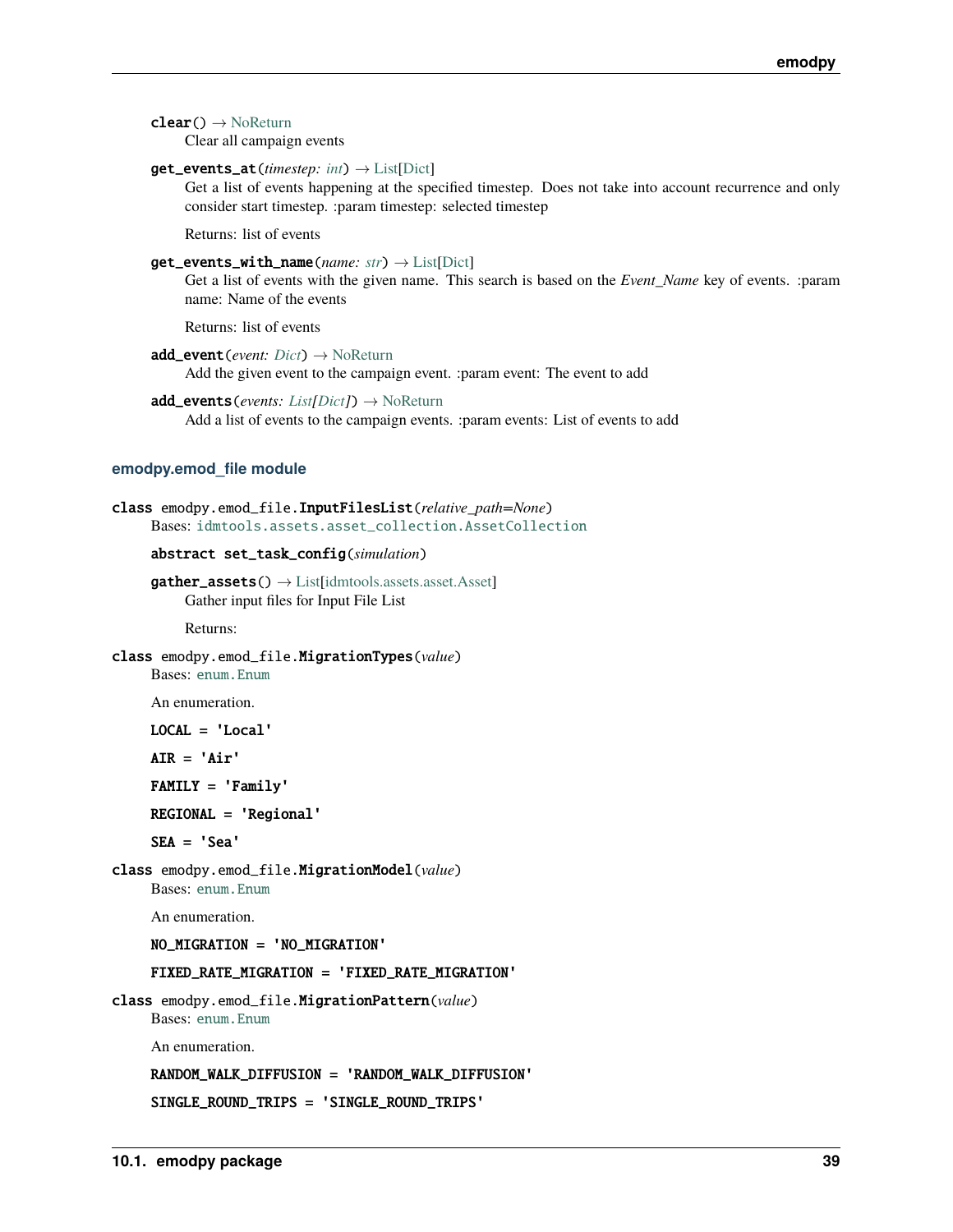#### <span id="page-43-2"></span>WAYPOINTS\_HOME = 'WAYPOINTS\_HOME'

#### <span id="page-43-0"></span>class emodpy.emod\_file.MigrationFiles(*relative\_path=None*)

Bases: [emodpy.emod\\_file.InputFilesList](#page-42-0)

#### enable\_migration()

Enables migration and sets the pattern if defined. If there are not other other parameters, it also set *Enable\_Migration\_Heterogeneity* to 0

update\_migration\_pattern(*migration\_pattern:* [emodpy.emod\\_file.MigrationPattern,](#page-42-1) *\*\*kwargs*) →

[NoReturn](https://docs.python.org/3/library/typing.html#typing.NoReturn)

Update migration pattern

**Parameters**

• migration\_pattern – Migration Pattern to use

• \*\*kwargs –

**Returns** NoReturn

add\_migration\_from\_file(*migration\_type:* [emodpy.emod\\_file.MigrationTypes,](#page-42-2) *file\_path: [str](https://docs.python.org/3/library/stdtypes.html#str)*, *multiplier:*

 $float = I$  $float = I$ 

Add migration info from a file

**Parameters**

- migration\_type Type of migration
- file\_path Path to file
- multiplier Multiplier

Returns:

set\_task\_config(*task:* [EMODTask](#page-45-0))

Update the task with the migration configuration

**Parameters** task – Task to update

Returns:

gather\_assets() Gather assets for Migration files. Called by EMODTask Returns:

#### set\_all\_persisted()

Set akk migration assets as persisted

Returns:

```
merge_with(mf: emodpy.emod_file.MigrationFiles, left_precedence: bool = True) → NoReturn
     Merge migration file with other Migration file
```
#### **Parameters**

- **mf** Other migration file to merge with
- left\_precedence Does the current object have precedence or the other object?

Returns:

#### read\_config\_file(*config\_path*, *asset\_path*)

Try to recreate the migration based on a given config file and an asset path :param config\_path: path to the config :param asset\_path: path containing the assets

#### <span id="page-43-1"></span>class emodpy.emod\_file.DemographicsFiles(*relative\_path=None*)

Bases: [emodpy.emod\\_file.InputFilesList](#page-42-0)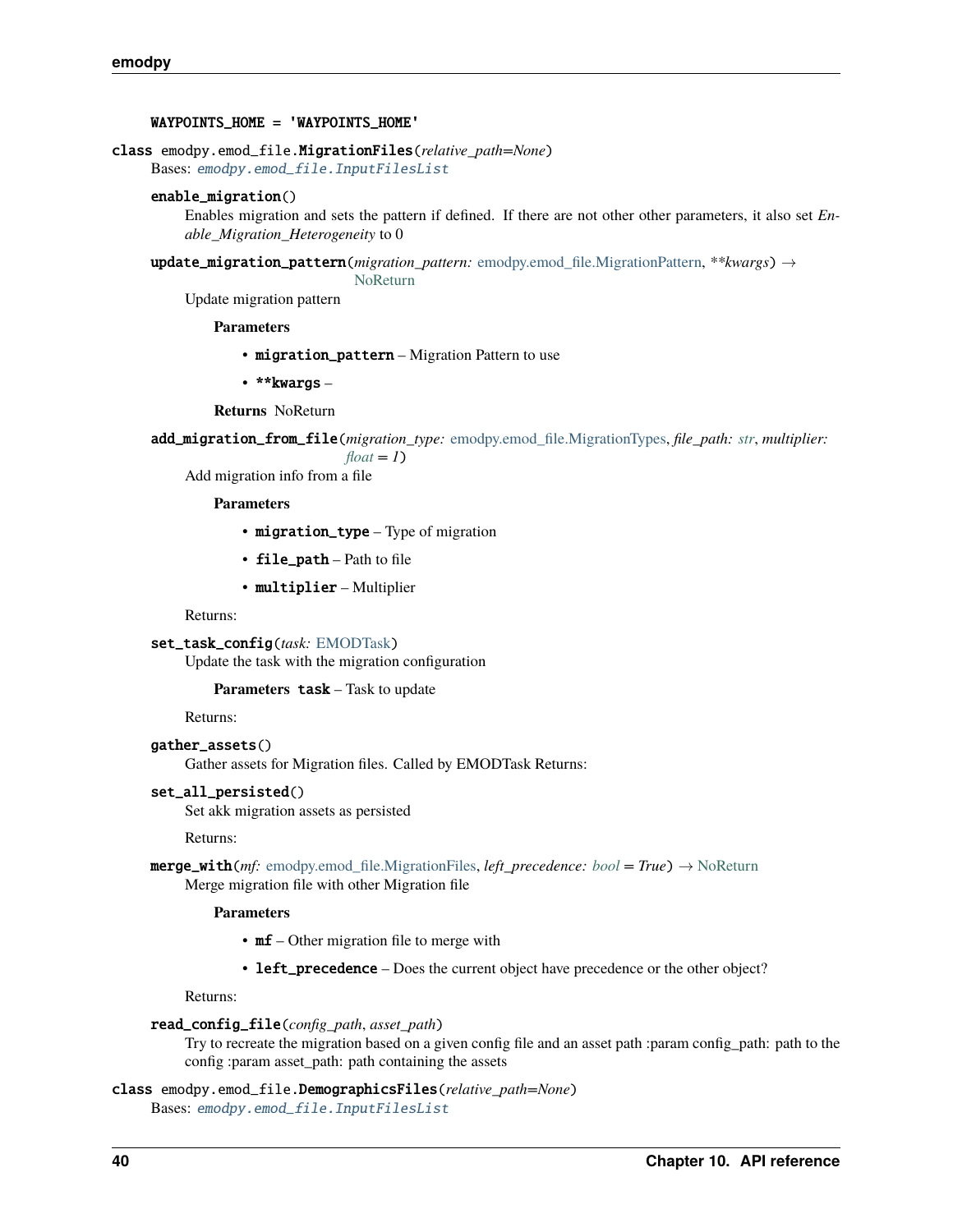```
set_task_config(task: EMODTask, extend: bool = False)
```
Set the simulation level config. If extend is true, the demographics files are appended to the list :param task: :param extend:

Returns:

add\_demographics\_from\_file(*absolute\_path: [str](https://docs.python.org/3/library/stdtypes.html#str)*, *filename: [Optional\[](https://docs.python.org/3/library/typing.html#typing.Optional)[str\]](https://docs.python.org/3/library/stdtypes.html#str) = None*) Add demographics from a file

**Parameters**

- absolute\_path Path to file
- filename Optional filename. If not provided, the file name of source file will be used

Returns:

```
add_demographics_from_dict(content: Dict, filename: str)
     Add demographics from a dictionary object
```
**Parameters**

- content Dictionary Content
- **filename** Filename to call demographics file

Returns:

```
class emodpy.emod_file.ClimateFileType(value)
```
Bases: [enum.Enum](https://docs.python.org/3/library/enum.html#enum.Enum)

An enumeration.

```
AIR_TEMPERATURE = 'Air_Temperature'
```
LAND\_TEMPERATURE = 'Land\_Temperature'

RELATIVE\_HUMIDITY = 'Relative\_Humidity'

RAINFALL = 'Rainfall'

class emodpy.emod\_file.ClimateModel(*value*) Bases: [enum.Enum](https://docs.python.org/3/library/enum.html#enum.Enum)

An enumeration.

CLIMATE\_OFF = 'CLIMATE\_OFF'

#### CLIMATE\_CONSTANT = 'CLIMATE\_CONSTANT'

CLIMATE\_KOPPEN = 'CLIMATE\_KOPPEN'

CLIMATE\_BY\_DATA = 'CLIMATE\_BY\_DATA'

- <span id="page-44-0"></span>class emodpy.emod\_file.ClimateFiles Bases: [emodpy.emod\\_file.InputFilesList](#page-42-0)
	- set\_task\_config(*task:* [EMODTask](#page-45-0)) Set the task Config. Set all the correct files for the climate.

**Parameters** task – Task to config

add\_climate\_files(*file\_type*, *file\_path*)

#### gather\_assets()

Gather assets for Climate files. Called by EMODTask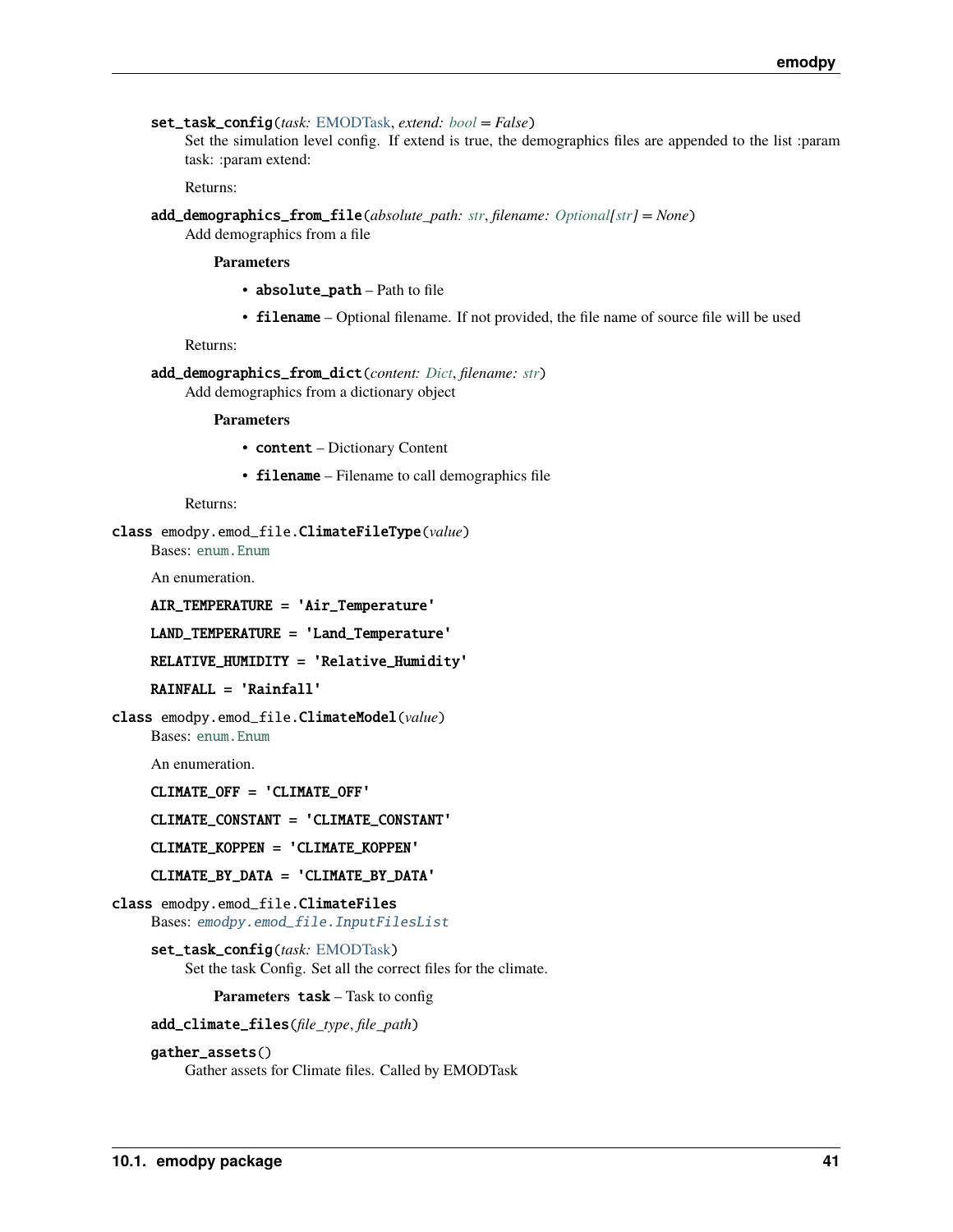<span id="page-45-2"></span>set\_climate\_constant(*Base\_Air\_Temperature*, *Base\_Rainfall*, *Base\_Land\_Temperature=None*, *Base\_Relative\_Humidity=None*)

#### read\_config\_file(*config\_path*, *asset\_path*)

Try to recreate the climate based on a given config file and an asset path :param config\_path: path to the config :param asset\_path: path containing the assets

#### <span id="page-45-1"></span>**emodpy.emod\_task module**

#### emodpy.emod\_task.dev\_mode = False

Note that these 3 functions could be member functions of EMODTask but Python modules are already pretty good at being 'static classes'.

#### emodpy.emod\_task.add\_ep4\_from\_path(*task*, *ep4\_path='EP4'*) Add embedded Python scripts from a given path.

#### emodpy.emod\_task.default\_ep4\_fn(*task*, *ep4\_path=None*)

<span id="page-45-0"></span>class emodpy.emod\_task.EMODTask(*command: typing.Union[str,*

*idmtools.entities.command\_line.CommandLine] = <property object>, platform\_requirements: typing.Set[idmtools.entities.platform\_requirements.PlatformRequirements]*  $=$  <factory>, ITask pre creation hooks: typ*ing.List[typing.Callable[[typing.Union[idmtools.entities.simulation.Simulation, idmtools.entities.iworkflow\_item.IWorkflowItem], idmtools.entities.iplatform.IPlatform], typing.NoReturn]] = <factory>, \_ITask\_\_post\_creation\_hooks: typing.List[typing.Callable[[typing.Union[idmtools.entities.simulation.Simulation, idmtools.entities.iworkflow\_item.IWorkflowItem], idmtools.entities.iplatform.IPlatform], typing.NoReturn]] = <factory>, common\_assets: idmtools.assets.asset\_collection.AssetCollection = <factory>, transient\_assets: idmtools.assets.asset\_collection.AssetCollection = <factory>, eradication\_path: typing.Optional[str] = None, demographics: emodpy.emod\_file.DemographicsFiles = <factory>, migrations: emodpy.emod\_file.MigrationFiles = <factory>, reporters: emodpy.reporters.base.Reporters = <factory>, climate: emodpy.emod\_file.ClimateFiles = <factory>, config: dict = <factory>, config\_file\_name: str = 'config.json', campaign: emodpy.emod\_campaign.EMODCampaign = <factory>, simulation\_demographics: emodpy.emod\_file.DemographicsFiles = <factory>, simulation\_migrations: emodpy.emod\_file.MigrationFiles = <factory>, use\_embedded\_python: bool = True, is\_linux: bool = False, implicit\_configs: list = <factory>, use\_singularity: bool = False, sif\_filename: typing.Optional[str] = None*)

Bases: [idmtools.entities.itask.ITask](https://docs.idmod.org/projects/idmtools/en/latest/idmtools.entities.itask.html#idmtools.entities.itask.ITask)

EMODTask allows easy running and configuration of EMOD Experiments and Simulations

#### eradication\_path: [str](https://docs.python.org/3/library/stdtypes.html#str) = None

Eradication path. Can also be set through config file

```
demographics: emodpy.emod_file.DemographicsFiles
    Common Demographics
```

```
migrations: emodpy.emod_file.MigrationFiles
    Common Migrations
```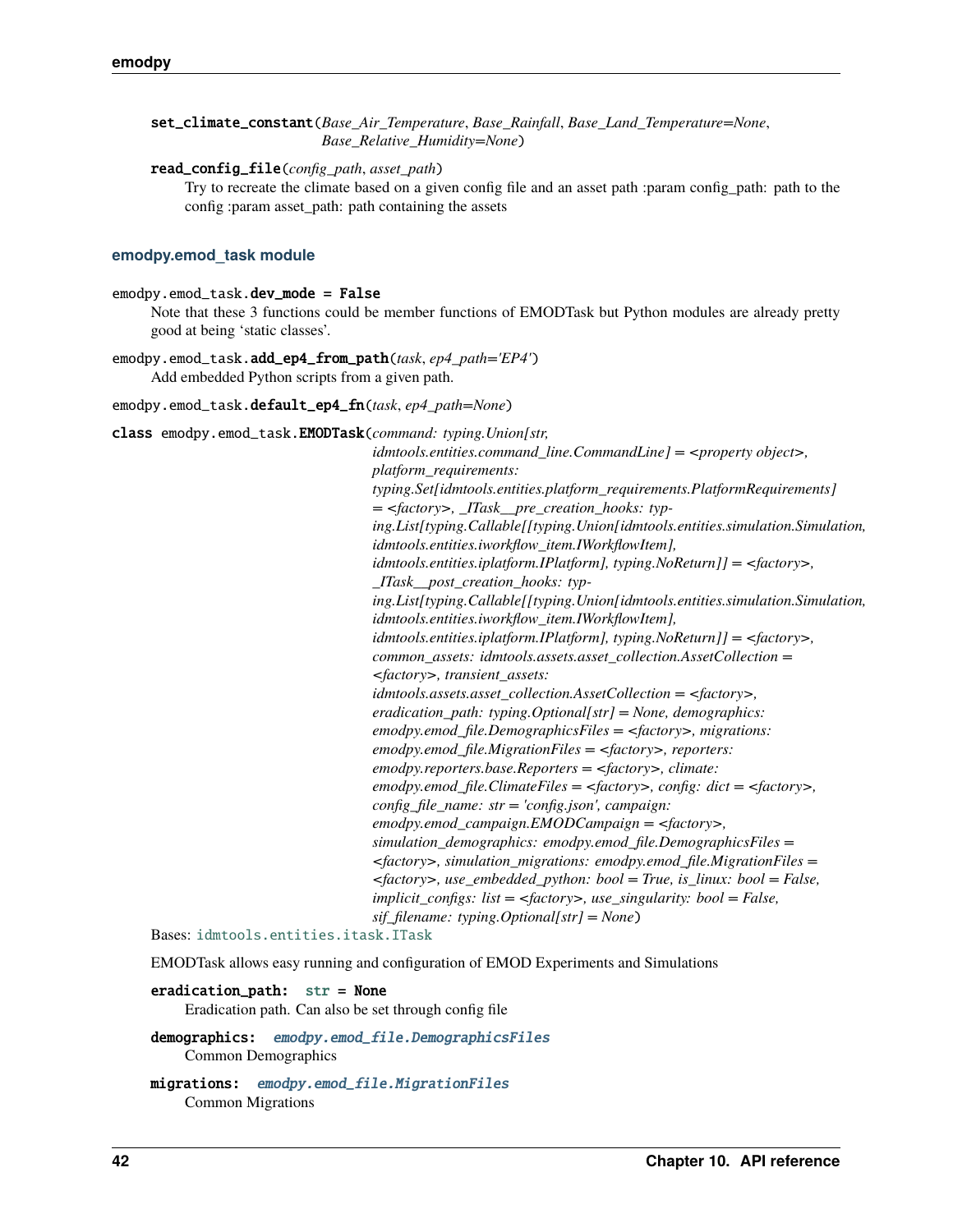```
reporters: emodpy.reporters.base.Reporters
    Common Reports
climate: emodpy.emod_file.ClimateFiles
    Common Climate
config: dict
    Represents config.jon
config_file_name: str = 'config.json'
campaign: emodpy.emod_campaign.EMODCampaign
    Campaign configuration
simulation_demographics: emodpy.emod_file.DemographicsFiles
    Simulation level demographics such as overlays
emodpy.emod_file.MigrationFiles
    Simulation level migrations
use_embedded_python: bool = True
    Add –python-script-path to command line
is_linux: bool = False
implicit_configs: list
use_singularity: bool = False
```
sif filename: [str](https://docs.python.org/3/library/stdtypes.html#str) = None

create\_campaign\_from\_callback(*builder*, *params=None*)

**Parameters write\_campaign** ([str](https://docs.python.org/3/library/stdtypes.html#str)) – if not None, the path to write the campaign to

create\_demog\_from\_callback(*builder*, *from\_sweep=False*, *params=None*)

handle\_implicit\_configs()

Execute the implicit config functions created by the demographics builder.

classmethod from\_default2(*eradication\_path*, *schema\_path*, *param\_custom\_cb=None*, *config\_path='config.json'*, *campaign\_builder=None*,

*ep4\_custom\_cb=<function default\_ep4\_fn>*, *demog\_builder=None*, *plugin\_report=None*, *serial\_pop\_files=None*, *write\_default\_config=None*, *ep4\_path=None*, *\*\*kwargs*) → *[emodpy.emod\\_task.EMODTask](#page-45-0)*

Create a task from emod-api Defaults

**Parameters**

- eradication\_path Path to Eradication binary.
- schema\_path Path to schema.json.
- param\_custom\_cb Function that sets parameters for config.
- campaign\_builder Function that builds the campaign.
- ep4\_custom\_cb Function that sets EP4 assets. There are 4 options for specificying EP4 scripts: 1) Set ep4\_custom\_cb=None. This just says "don't even attempt to use EP4 scripts". Not the default. 2) All defaults. This uses the built-in ep4 scripts (inside emodpy module) which does some standard pre- and post-processing. You can't edit these scripts. 3) Set the (new) ep4\_path to your local path where your custom scripts are. Leave out ep4\_custom\_cb so it uses the default function (but with your path). 4) Power mode where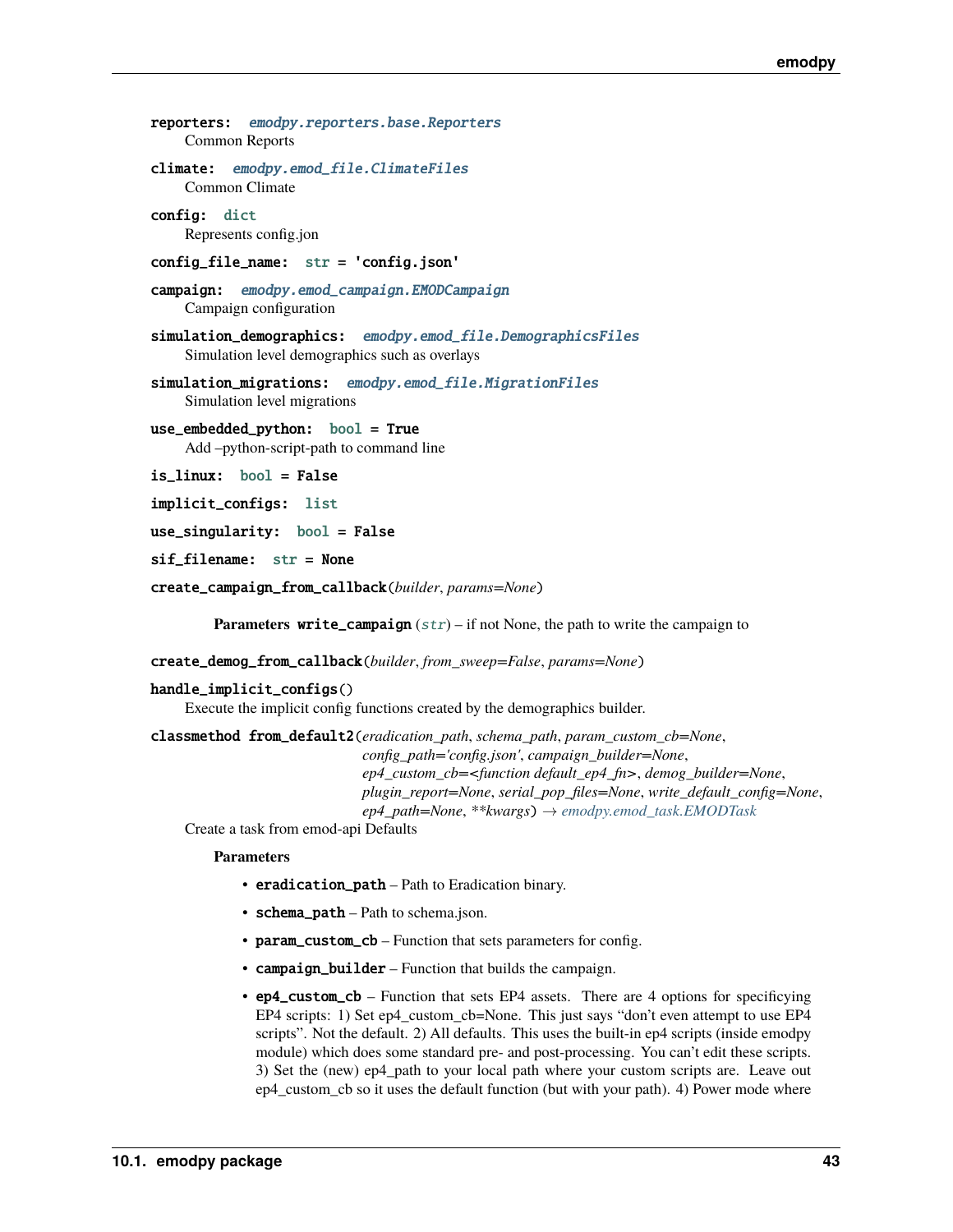<span id="page-47-0"></span>you set ep4\_custom\_cb to your own function which gives you all the power. Probably don't need this.

- demog\_builder Function that builds the demographics configuration and optional migration configuration.
- plugin\_report Custom reports file.
- serial\_pop\_files Input ".dtk" serialized population files.
- config\_path Optional filename for the generated config.json, if you don't like that name.
- write\_default\_config Set to true if you want to have the default\_config.json written locally for inspection.
- ep4\_path See ep4\_custom\_cb section.

#### **Returns** EMODTask

```
classmethod from_files(eradication_path=None, config_path=None, campaign_path=None,
```
*demographics\_paths=None*, *ep4\_path=None*, *custom\_reports\_path=None*, *asset\_path=None*, *\*\*kwargs*)

Load custom EMOD files when creating [EMODTask](#page-45-0).

#### **Parameters**

- asset\_path If an asset path is passed, the climate, dlls, and migrations will be searched there
- eradication\_path The eradication.exe path.
- config\_path The custom configuration file.
- campaign\_path The custom campaign file.
- demographics\_paths The custom demographics files (single file or a list).
- custom\_reports\_path Custom reports file

Returns: An initialized experiment

load\_files(*config\_path=None*, *campaign\_path=None*, *custom\_reports\_path=None*, *demographics\_paths=None*, *asset\_path=None*) → [NoReturn](https://docs.python.org/3/library/typing.html#typing.NoReturn)

Load files in the experiment/base\_simulation.

#### **Parameters**

- asset\_path Path to find assets
- config\_path Configuration file path
- campaign\_path Campaign file path
- demographics\_paths Demographics file path
- custom\_reports\_path Path for the custom reports file

#### pre\_creation(*parent: [Union](https://docs.python.org/3/library/typing.html#typing.Union)[\[idmtools.entities.simulation.Simulation,](https://docs.idmod.org/projects/idmtools/en/latest/idmtools.entities.simulation.html#idmtools.entities.simulation.Simulation) [idmtools.entities.iworkflow\\_item.IWorkflowItem\]](https://docs.idmod.org/projects/idmtools/en/latest/idmtools.entities.iworkflow_item.html#idmtools.entities.iworkflow_item.IWorkflowItem)*, *platform: [idmtools.entities.iplatform.IPlatform](https://docs.idmod.org/projects/idmtools/en/latest/idmtools.entities.iplatform.html#idmtools.entities.iplatform.IPlatform)*)

Call before a task is executed. This ensures our configuration is properly done

#### $set_{command\_line() \rightarrow NoReturn}$  $set_{command\_line() \rightarrow NoReturn}$  $set_{command\_line() \rightarrow NoReturn}$

Build and set the command line object.

Returns: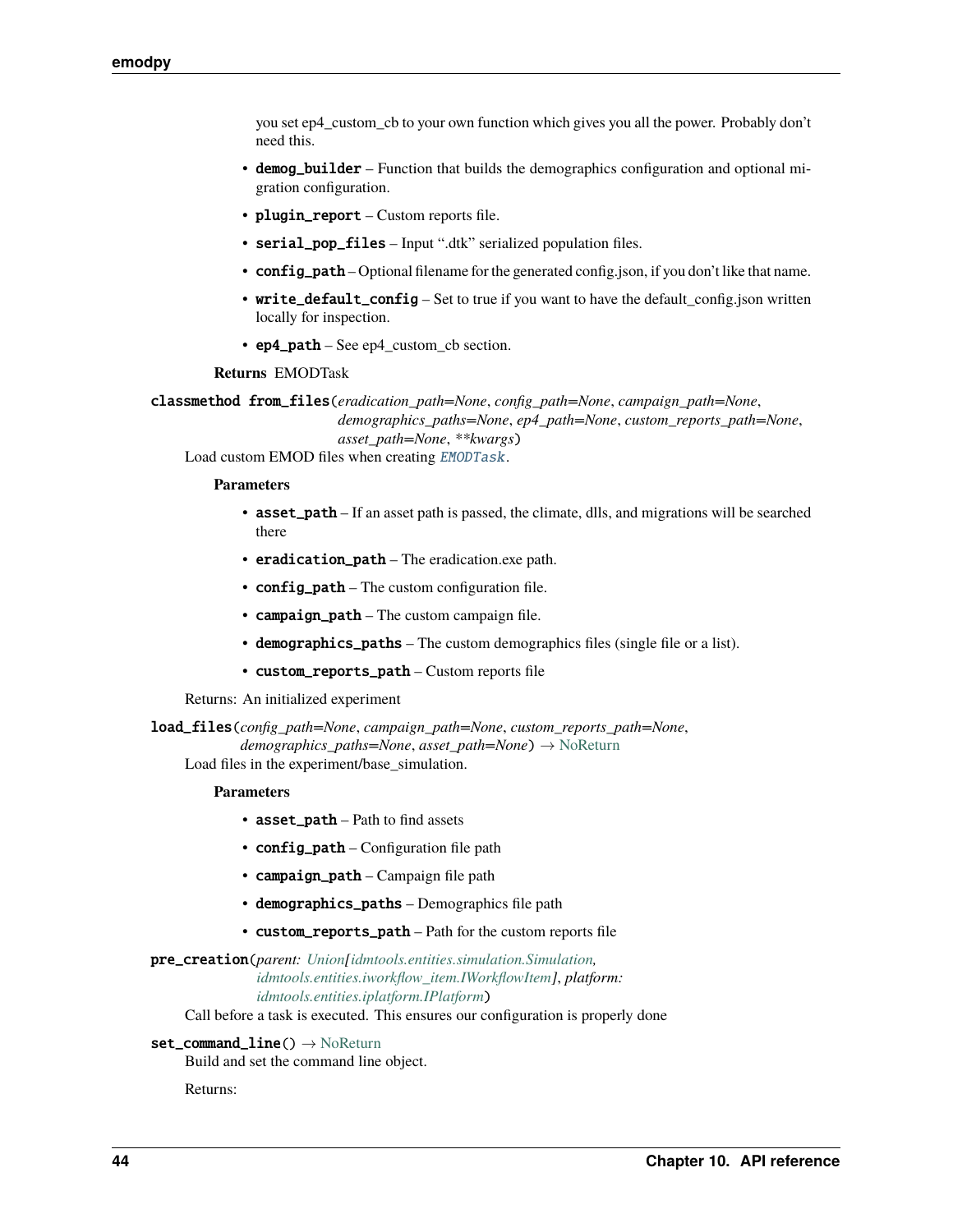<span id="page-48-0"></span> $\text{set\_sif}(path\ to\ sif) \rightarrow \text{NoReturn}$  $\text{set\_sif}(path\ to\ sif) \rightarrow \text{NoReturn}$  $\text{set\_sif}(path\ to\ sif) \rightarrow \text{NoReturn}$ Set the Singularity Image File.

Returns:

- gather\_common\_assets() → [idmtools.assets.asset\\_collection.AssetCollection](https://docs.idmod.org/projects/idmtools/en/latest/idmtools.assets.asset_collection.html#idmtools.assets.asset_collection.AssetCollection) Gather Experiment Level Assets Returns:
- $gather\_transient\_assets() \rightarrow id \text{mtools}.\nassets. assert\_collection. \nAssetCollection$ Gather assets that are per simulation Returns:
- copy\_simulation(*base\_simulation: [idmtools.entities.simulation.Simulation](https://docs.idmod.org/projects/idmtools/en/latest/idmtools.entities.simulation.html#idmtools.entities.simulation.Simulation)*) → [idmtools.entities.simulation.Simulation](https://docs.idmod.org/projects/idmtools/en/latest/idmtools.entities.simulation.html#idmtools.entities.simulation.Simulation)

Called when making copies of a simulation.

Here we deep copy parts of the simulation to ensure we don't accidentally update objects :param base\_simulation: Base Simulation

Returns:

```
strdict
```
Set a value in the EMOD config.json file. This will be deprecated in the future in favour of emod\_api.config.

**Parameters**

- name Name of parameter to set
- **value** Value to set

**Returns** Tags to set

```
static set_parameter_sweep_callback(simulation: idmtools.entities.simulation.Simulation, param: str,
                                             value: Any \rightarrowDict[str,Any]
```
Convenience callback for sweeps

**Parameters**

- simulation Simulation we are updating
- param Parameter
- value Value

**Returns** Tags to set on simulation

classmethod set\_parameter\_partial(*parameter: [str](https://docs.python.org/3/library/stdtypes.html#str)*)

Convenience callback for sweeps

**Parameters** parameter – Parameter to set

Returns:

get\_parameter(*name: [str](https://docs.python.org/3/library/stdtypes.html#str)*, *default: [Optional\[](https://docs.python.org/3/library/typing.html#typing.Optional)[Any\]](https://docs.python.org/3/library/typing.html#typing.Any) = None*) Get a parameter in the simulation.

#### **Parameters**

- **name** The name of the parameter.
- default Optional, the default value.

**Returns** The value of the parameter.

update\_parameters(*params*)

Bulk update the configuration parameter values. This will be deprecated in the future in favour of emod\_api.config.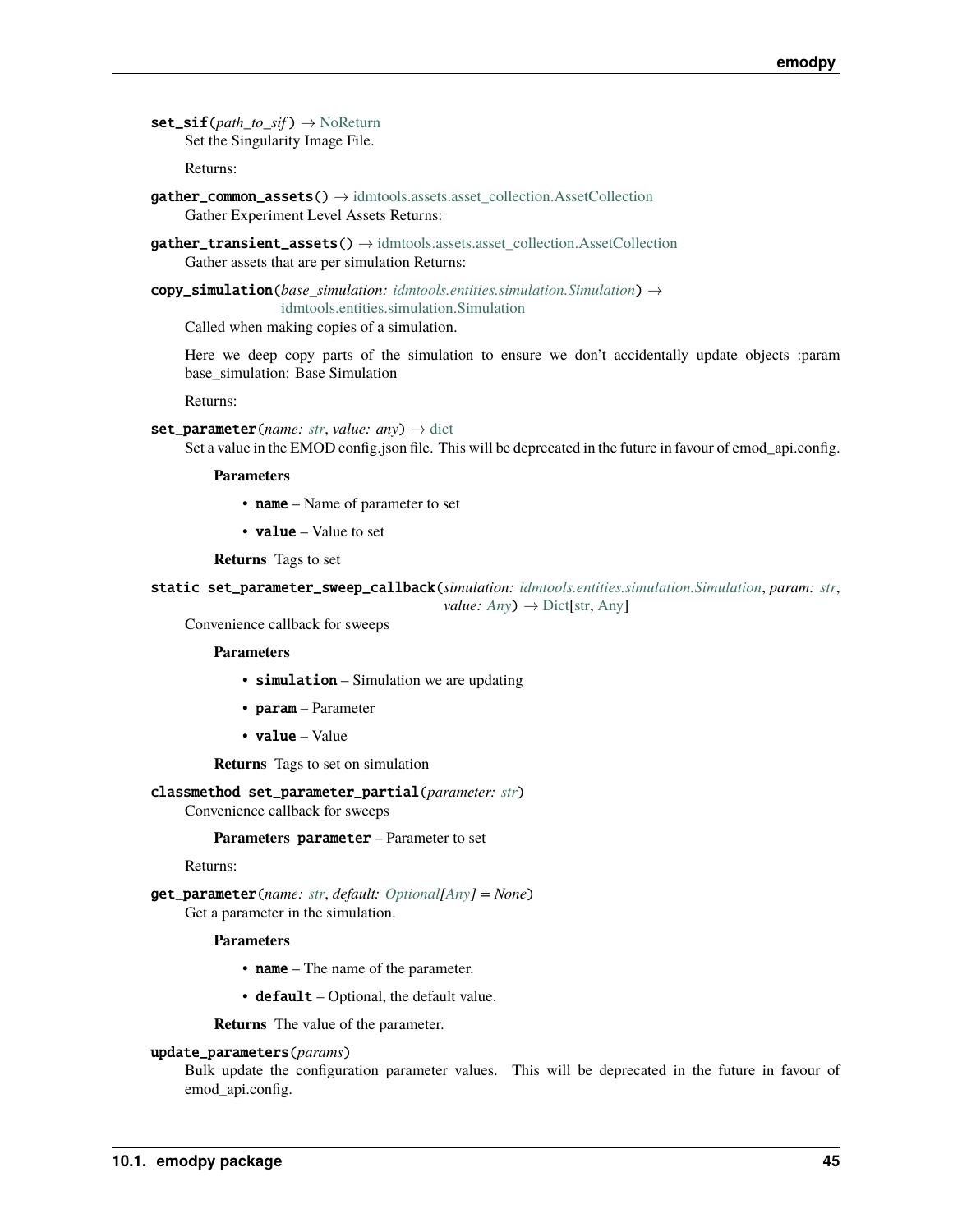<span id="page-49-3"></span>**emodpy**

**Parameters params** – A dictionary with new values.

**Returns** None

reload\_from\_simulation(*simulation: [idmtools.entities.simulation.Simulation](https://docs.idmod.org/projects/idmtools/en/latest/idmtools.entities.simulation.html#idmtools.entities.simulation.Simulation)*)

Optional hook that is called when loading simulations from a platform.

#### classmethod get\_file\_from\_comps(*exp\_id*, *filename*)

Get file or files from COMPS. Retrieve all files named <filename> in experiment <exp\_id> and put them in a local directory called exp\_id. On linux, this is under "latest\_experiment". This function will eventually be added to pyCOMPS.

### classmethod handle\_experiment\_completion(*experiment*)

Handle experiment completion in consistent way, pull down stderr on failure.

**Parameters** parameter – experiment reference

Returns:

#### class emodpy.emod\_task.EMODTaskSpecification

Bases: [idmtools.registry.task\\_specification.TaskSpecification](https://docs.idmod.org/projects/idmtools/en/latest/idmtools.registry.task_specification.html#idmtools.registry.task_specification.TaskSpecification)

#### get(*configuration: [dict](https://docs.python.org/3/library/stdtypes.html#dict)*) → *[emodpy.emod\\_task.EMODTask](#page-45-0)*

Return an EMODTask object using provided configuration :param configuration: Configuration for Task

**Returns** EMODTask for configuration

 $get\_description() \rightarrow str$  $get\_description() \rightarrow str$ 

Defines a description of the plugin

**Returns** Plugin description

#### $get\_example\_urls() \rightarrow List[str]$  $get\_example\_urls() \rightarrow List[str]$  $get\_example\_urls() \rightarrow List[str]$

Return a list of examples. This is used by the examples cli command to allow users to quickly load examples locally

**Returns** List of urls to examples

### get\_type() → [Type\[](https://docs.python.org/3/library/typing.html#typing.Type)*[emodpy.emod\\_task.EMODTask](#page-45-0)*]

Returns the Task type defined by specification

Returns:

#### $get\_version() \rightarrow str$  $get\_version() \rightarrow str$

Return the version string for EMODTask. This should be the module version so return that

**Returns** Version

#### <span id="page-49-2"></span>**emodpy.utils module**

```
class emodpy.utils.EradicationPlatformExtension(value)
```
Bases: [enum.Enum](https://docs.python.org/3/library/enum.html#enum.Enum)

An enumeration.

 $LINUX = '$ 

Windows = '.exe'

<span id="page-49-1"></span>class emodpy.utils.EradicationBambooBuilds(*value*)

Bases: [enum.Enum](https://docs.python.org/3/library/enum.html#enum.Enum)

An enumeration.

GENERIC\_LINUX = 'DTKGENCI-SCONSLNXGEN'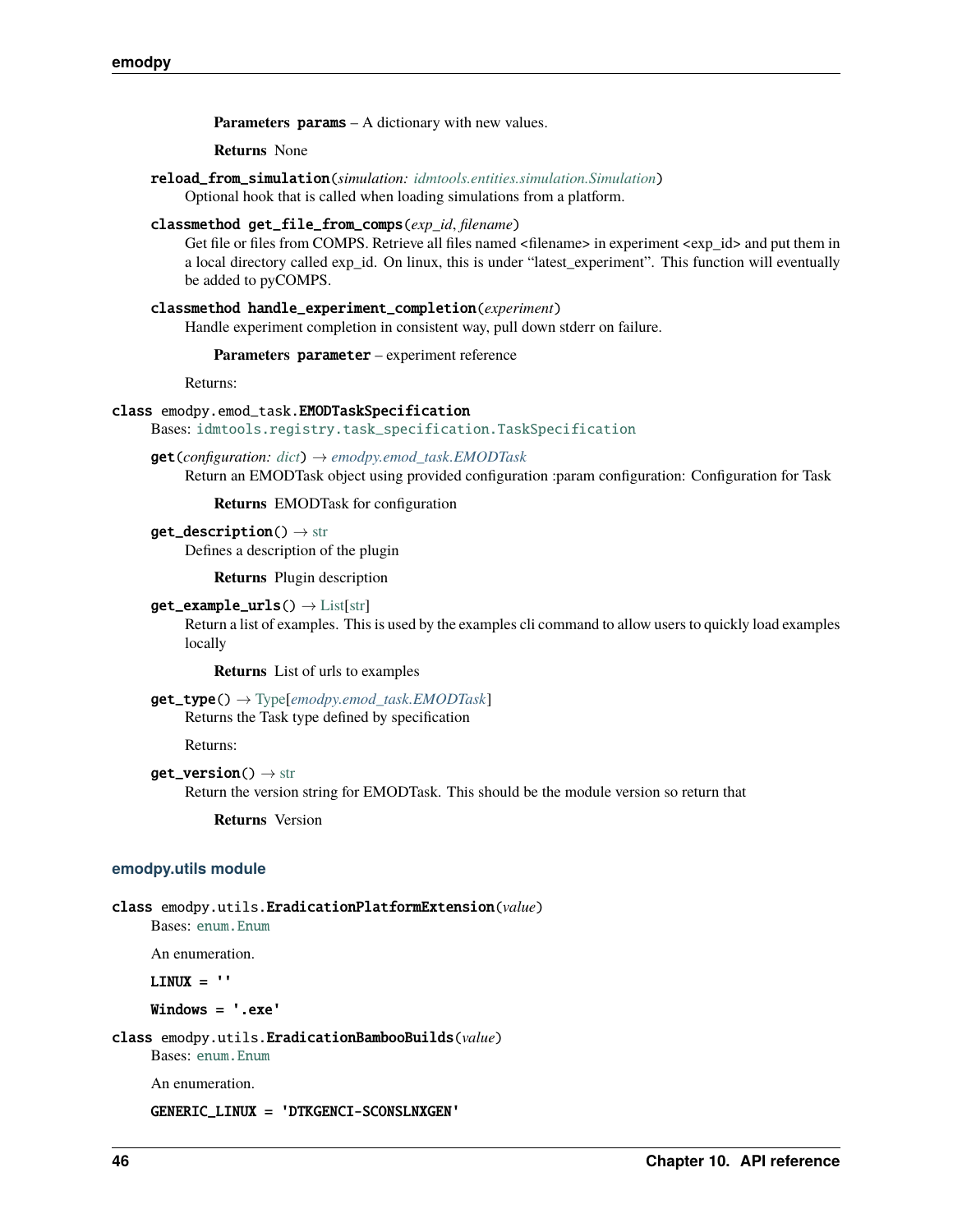<span id="page-50-1"></span>GENERIC\_WIN = 'DTKGENCI-SCONSWINGEN'

GENERIC = 'DTKGENCI-SCONSLNXGEN'

TBHIV\_LINUX = 'DTKTBHIVCI-SCONSRELLNXTBHIV'

TBHIV\_WIN = 'DTKTBHIVCI-SCONSWINTBHIV'

TBHIV = 'DTKTBHIVCI-SCONSRELLNXTBHIV'

MALARIA\_LINUX = 'DTKMALCI-SCONSLNXMAL'

MALARIA\_WIN = 'DTKMALCI-SCONSWINMAL'

MALARIA = 'DTKMALCI-SCONSLNXMAL'

HIV\_LINUX = 'DTKHIVCI-SCONSRELLNXHIV'

HIV\_WIN = 'DTKHIVCI-RELWINHIV'

HIV = 'DTKHIVCI-SCONSRELLNXHIV'

DENGUE\_LINUX = 'DTKDENGCI-SCONSRELLNX'

DENGUE\_WIN = 'DTKDENGCI-VSRELWINALL'

DENGUE = 'DTKDENGCI-SCONSRELLNX'

FP\_LINUX = 'DTKFPCI-SCONSRELLNX'

FP\_WIN = 'DTKFPCI-SCONSWINFP'

FP = 'DTKFPCI-SCONSRELLNX'

TYPHOID\_LINUX = 'DTKTYPHCI-SCONSRELLNX'

TYPHOID\_WIN = 'DTKTYPHCI-SCONSWINENV'

TYPHOID = 'DTKTYPHCI-SCONSRELLNX'

EMOD\_RELEASE = 'EMODREL-SCONSRELLNX'

RELEASE = 'DTKREL-SCONSRELLNX'

<span id="page-50-0"></span>class emodpy.utils.BambooArtifact(*value*) Bases: [enum.Flag](https://docs.python.org/3/library/enum.html#enum.Flag)

An enumeration.

ERADICATION = 1

 $SCHEMA = 2$ 

PLUGINS = 4

 $ALL = 7$ 

emodpy.utils.get\_github\_eradication\_url(*version: [str](https://docs.python.org/3/library/stdtypes.html#str)*, *extension:*

[emodpy.utils.EradicationPlatformExtension](#page-49-0) *=*

 $EradicationPlatformExtension.LINUX) \rightarrow str$  $EradicationPlatformExtension.LINUX) \rightarrow str$ 

Get the github eradication url for specified release

#### **Parameters**

- version Release to fetch
- extension Optional extensions. Defaults to Linux(None)

**Returns** Url of eradication release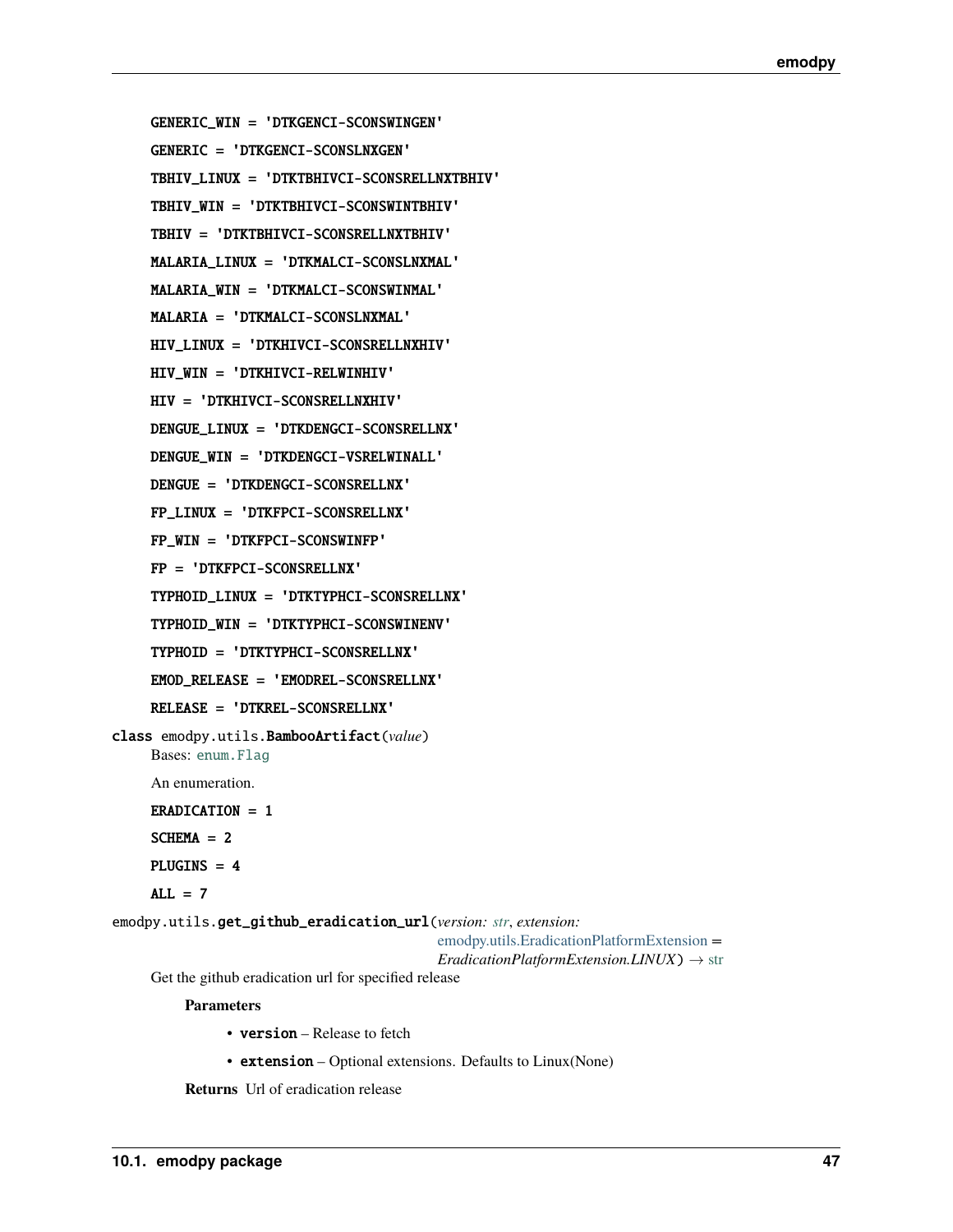<span id="page-51-0"></span>emodpy.utils.save\_bamboo\_credentials(*username*, *password*)

Save bamboo api login credentials using keyring.

#### **Parameters**

- username  $(str)$  $(str)$  $(str)$  bamboo api login username (e.g. [somebody@idmod.org\)](mailto:somebody@idmod.org)
- **password**  $(str)$  $(str)$  $(str)$  bamboo api login password

#### emodpy.utils.bamboo\_api\_login()

Automatically login to bamboo, prompt for credentials if none are cached or there's no login session.

```
emodpy.utils.download_bamboo_artifacts(plan_key: str, build_num: Optional[str] = None,
```
*scheduled\_builds\_only: [bool](https://docs.python.org/3/library/functions.html#bool) = True*, *artifact:*

[emodpy.utils.BambooArtifact](#page-50-0) *= BambooArtifact.ERADICATION*,

*out\_path: [Optional](https://docs.python.org/3/library/typing.html#typing.Optional)* $[str] = None$  $[str] = None$   $\rightarrow$  [list](https://docs.python.org/3/library/stdtypes.html#list)

Downloads artifact(s) for a DTK Bamboo build plan to the specified path

#### **Parameters**

- plan\_key  $(str)$  $(str)$  $(str)$  –
- build\_num  $(str)$  $(str)$  $(str)$  –
- scheduled\_builds\_only ([bool](https://docs.python.org/3/library/functions.html#bool)) –
- artifact ([BambooArtifact](#page-50-0)) –
- out\_path  $(str)$  $(str)$  $(str)$  Output path to save file (default to current directory)

**Returns** Returns list of downloaded files on filesystem

emodpy.utils.download\_latest\_bamboo(*plan:* [emodpy.utils.EradicationBambooBuilds,](#page-49-1)

*scheduled\_builds\_only: [bool](https://docs.python.org/3/library/functions.html#bool) = True*, *out\_path: [Optional](https://docs.python.org/3/library/typing.html#typing.Optional)[\[str\]](https://docs.python.org/3/library/stdtypes.html#str) =*  $N$ *one* $) \rightarrow$  [str](https://docs.python.org/3/library/stdtypes.html#str)

Downloads the Eradication binary for the latest successful build for a Bamboo Plan to specified path. Exists for

backward compatibility, just a pass-thru to download\_latest\_eradication().

#### **Parameters**

- plan Bamboo Plan key. for supported build
- out\_path Output path to save file (default to current directory)

**Returns** Returns local filename of downloaded file

emodpy.utils.download\_latest\_eradication(*plan:* [emodpy.utils.EradicationBambooBuilds,](#page-49-1)

```
scheduled_builds_only: bool = True, out_path: Optional[str]
```

$$
= None) \rightarrow str
$$

Downloads the Eradication binary for the latest successful build for a Bamboo Plan to specified path.

#### **Parameters**

- plan Bamboo Plan key. for supported build
- out\_path Output path to save file (default to current directory)

**Returns** Returns local filename of downloaded file

emodpy.utils.download\_latest\_reporters(*plan:* [emodpy.utils.EradicationBambooBuilds,](#page-49-1)

*scheduled\_builds\_only: [bool](https://docs.python.org/3/library/functions.html#bool) = True*, *out\_path: [Optional\[](https://docs.python.org/3/library/typing.html#typing.Optional)[str\]](https://docs.python.org/3/library/stdtypes.html#str) =*

 $None$ )  $\rightarrow$  [list](https://docs.python.org/3/library/stdtypes.html#list)

Downloads the reporter plugins for the latest successful build for a Bamboo Plan to specified path.

#### **Parameters**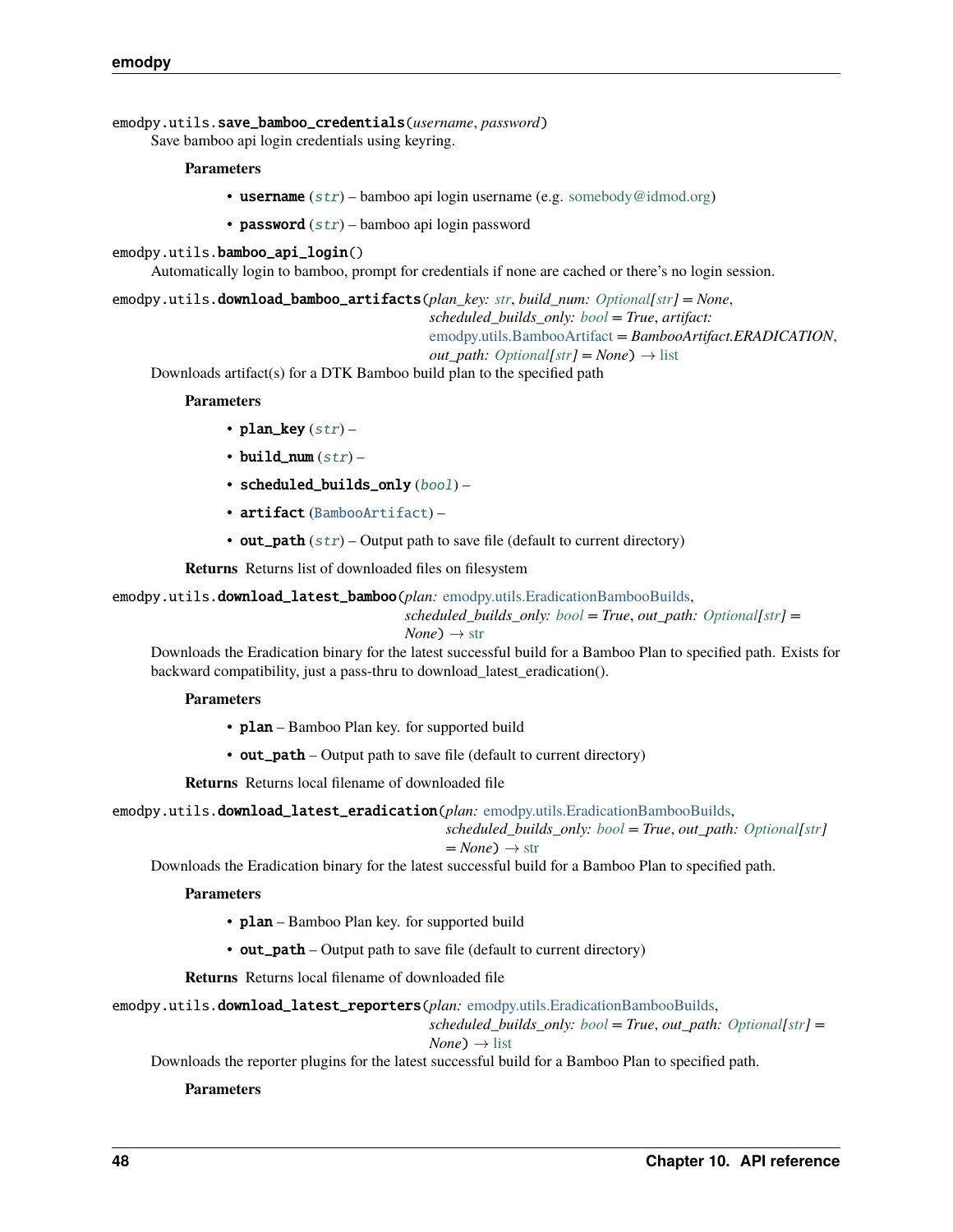- <span id="page-52-0"></span>• plan – Bamboo Plan key. for supported build
- out\_path Output path to save file (default to current directory)

**Returns** Returns list of local filenames of downloaded files

emodpy.utils.download\_latest\_schema(*plan:* [emodpy.utils.EradicationBambooBuilds,](#page-49-1)

```
scheduled_builds_only: bool = True, out_path: Optional[str] =
```
 $None$ )  $\rightarrow$  [str](https://docs.python.org/3/library/stdtypes.html#str)

Downloads the schema.json for the latest successful build for a Bamboo Plan to specified path.

**Parameters**

- plan Bamboo Plan key. for supported build
- out\_path Output path to save file (default to current directory)

**Returns** Returns local filename of downloaded file

emodpy.utils.download\_from\_url(*url*, *out\_path: [Optional\[](https://docs.python.org/3/library/typing.html#typing.Optional)[str\]](https://docs.python.org/3/library/stdtypes.html#str) = None*) → [str](https://docs.python.org/3/library/stdtypes.html#str)

emodpy.utils.download\_eradication(*url: [str](https://docs.python.org/3/library/stdtypes.html#str)*, *cache\_path: [str](https://docs.python.org/3/library/stdtypes.html#str) = None*, *spinner=None*) Downloads Eradication binary

Useful for downloading binaries from Bamboo or Github

**Parameters**

- **url** Url to binary
- cache\_path Optional output directory
- spinner Spinner object

**Returns** Full path to output file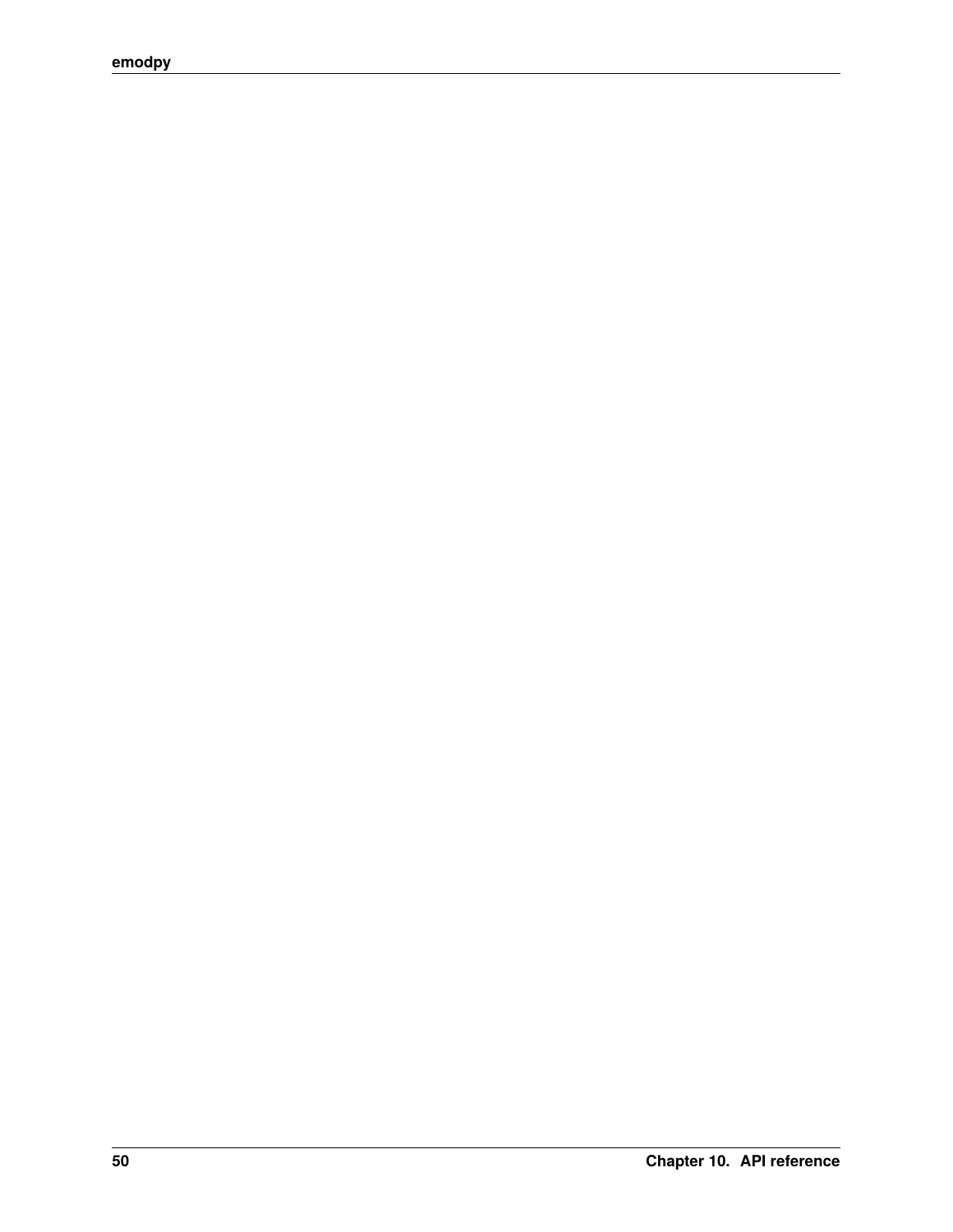**CHAPTER**

## **ELEVEN**

## **FREQUENTLY ASKED QUESTIONS**

As you get started with emodpy, you may have questions. The most common questions are answered below. If you are using a disease-specific emodpy package, see the FAQs from that package for additional guidance. For questions related to functionality in related packages, see the following documentation:

- [Frequently asked questions](https://docs.idmod.org/projects/emod-generic/en/latest/faq.html) for EMOD
- [Frequently asked questions](https://docs.idmod.org/projects/idmtools/en/latest/faq.html) for idmtools
- [Frequently asked questions](https://docs.idmod.org/projects/emod-api/en/latest/faq.html) for emod-api

#### **Contents**

- *[Why does emodpy download a new Eradication binary each time I run?](#page-54-0)*
- *[What is the purpose of manifest.py?](#page-55-0)*
- *[I want to load a demographics.json file, not create one programmatically.](#page-55-1)*
- *[What happens if I don't connect to the VPN?](#page-55-2)*
- *[Why are the example.py scripts read from the bottom?](#page-55-3)*
- *[My simulation failed on COMPS but I didn't get an error until then](#page-55-4)*
- *[How do I make my sim run inside a custom environment \(on COMPS\) for the first time?](#page-56-0)*
- *[Is there a Singularity Image File that lets me run a version of the model that's built against Python3.9?](#page-56-1)*
- *[What if I need a new or different SIF with a different custom environment?](#page-56-2)*

## <span id="page-54-0"></span>**11.1 Why does emodpy download a new Eradication binary each time I run?**

emodpy is designed to work much like a web browser: when you go to a website, the browser downloads html, png, and other files. If you visit the page again, it downloads them again so you always have the most current files. We want emodpy to work in much the same way. When you run simulations, emodpy will download the latest tested binary, schema, and supporting files that from the relevant EMOD ongoing branch.

However, if you need the stability of working from an older version, you can pass a Bamboo build number to [emodpy.](#page-34-0) [bamboo.get\\_model\\_files\(\)](#page-34-0) to download that build instead. If you want to manually add a binary and and corresponding schema in the downloads directory to use, comment out the call to emodpy. bamboo.get\_model\_files() and nothing new will be downloaded.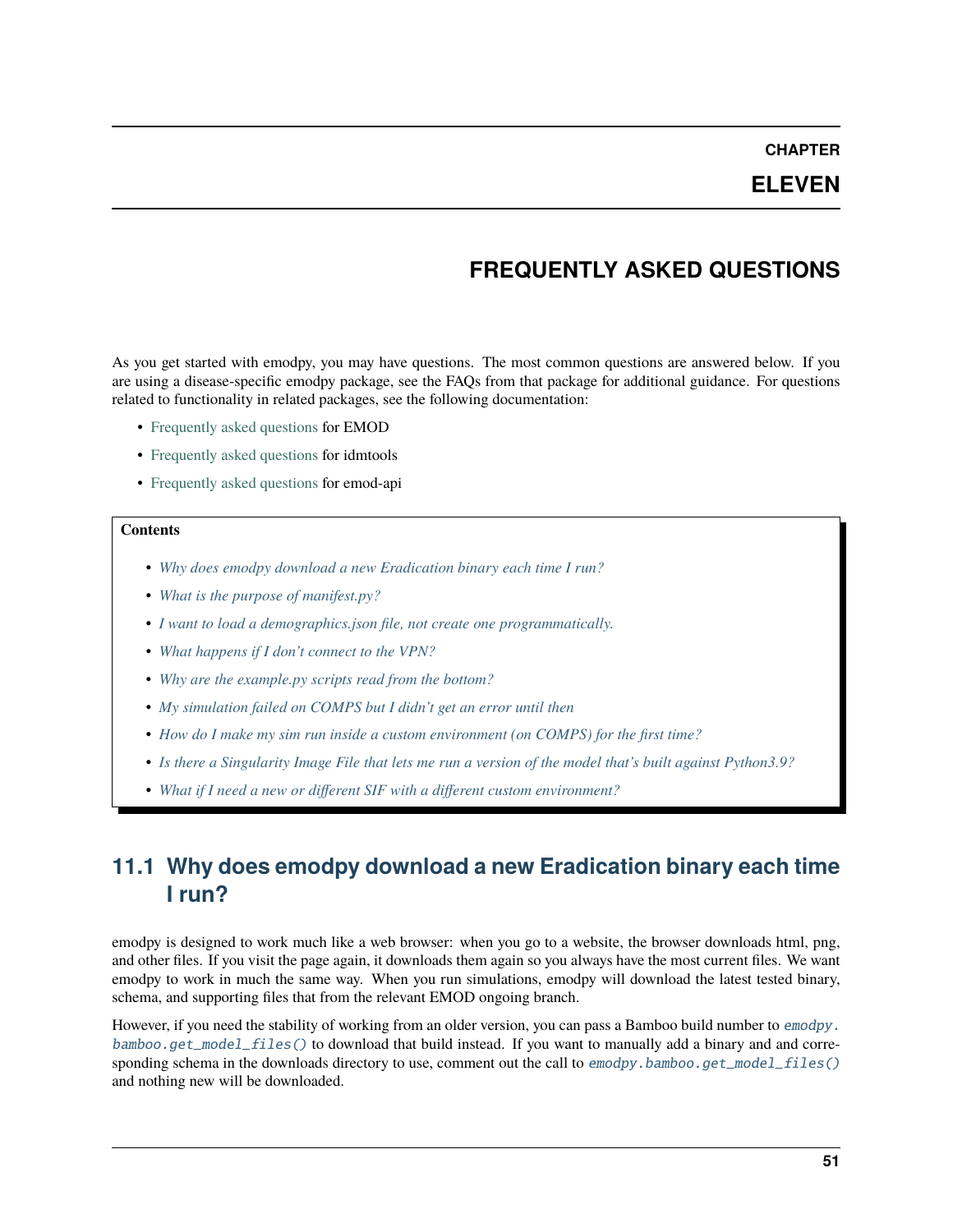## <span id="page-55-0"></span>**11.2 What is the purpose of manifest.py?**

The manifest.py file contains *all* of your input and output paths in a single location. It also includes the path where model binaries (and associated schema) are downloaded to and uploaded from. Although you may ignore these files, it can be helpful to reference the schema for parameter information and have access to the binary itself.

# <span id="page-55-1"></span>**11.3 I want to load a demographics.json file, not create one programmatically.**

Okay, but be aware that one of the benefits of emodpy and emod-api is that you get guaranteed consistency between demographics and configuration parameters to meet all interdependencies. However, if you want to use a raw demographics.json that you are very confident in, you can open that in your demographics builder. For example:

```
def build_demog():
   import emod_api.demographics.Demographics as Demographics
   demog = Demographics.from_file( "demographics.json" )
        return demog
```
## <span id="page-55-2"></span>**11.4 What happens if I don't connect to the VPN?**

You must be connected to the IDM VPN to access Bamboo and download the Eradication binaries (including plug-ins and schema). As an alternative, comment out the call to [emodpy.bamboo.get\\_model\\_files\(\)](#page-34-0) in the code and run the following (where "emod-disease" can be "emodpy-hiv", "emodpy-malaria", or "emod-measles":

```
pip install emod-disease --upgrade
python -m emod-disease.bootstrap
```
The model files will be in a subdirectory called "stash."

## <span id="page-55-3"></span>**11.5 Why are the example.py scripts read from the bottom?**

A Python script's "main" block, which is also the entry point to the run script, appears at the end so that all the functions in the script have been parsed and are available. It is a common convention to structure the call flow bottom-up because of that.

## <span id="page-55-4"></span>**11.6 My simulation failed on COMPS but I didn't get an error until then**

The OS of the requested Bamboo build plan and the OS of the target platform need to match. For example, if your target platform is Calculon, the default, you'll have to request a Linux build from Bamboo. There are no protections at this time (nor planned) to catch such misconfigurations.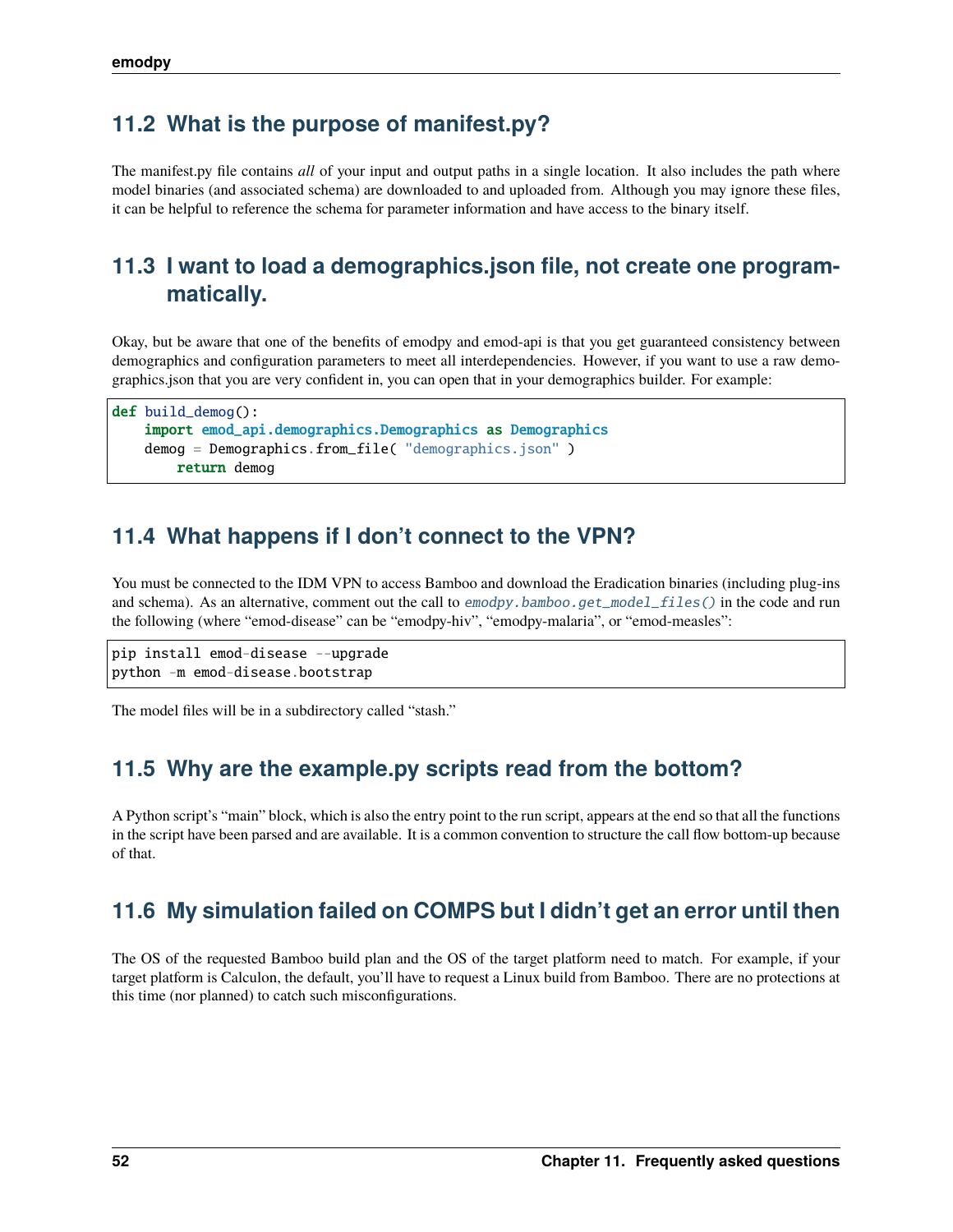## <span id="page-56-0"></span>**11.7 How do I make my sim run inside a custom environment (on COMPS) for the first time?**

There are 3 small steps for this:

1. Add a line of code:

task.set\_sif( manifest.sif )

to your main Python script, after the task variable has been created.

2. Add a line to your manifest.py file like:

 $sif = "emod_sif.id"$ 

3. Create a new file called 'emod\_sif.id' – just match the name you used in step 2 – and put an asset collection id in it. At time of writing, this is the tested SIF asset id in the Calculon environment for running EMOD with Python3.9 and emod-api pre-installed:

f1e6b032-47b7-ec11-a9f6-9440c9be2c51

You can find a quasi-catalog of available SIF ids here: [https://github.com/InstituteforDiseaseModeling/](https://github.com/InstituteforDiseaseModeling/singularity_image_files/tree/master/emod) singularity image files/tree/master/emod.

Note that you can of course just do this in one step, and add a line of code to your script like:

task.set\_sif( "f1e6b032-47b7-ec11-a9f6-9440c9be2c51" )

But it's much preferred to follow the above pattern so that future changes to use another SIF can be isolated to the resource file.

## <span id="page-56-1"></span>**11.8 Is there a Singularity Image File that lets me run a version of the model that's built against Python3.9?**

Yes. Assuming you already have a task.set\_sif() call in your script, replace the current contents of your dtk\_centos.id (or emod\_sif.id) file with the following: f1e6b032-47b7-ec11-a9f6-9440c9be2c51. You may want to back up your existing version of that file.

## <span id="page-56-2"></span>**11.9 What if I need a new or different SIF with a different custom environment?**

Anyone is free to create SIFs for themselves and use those. COMPS can build SIFs for you provided a 'recipe' – .def file. There are people at IDM who can do it on their desktops. Bear in mind Singularity really only installs on Linux.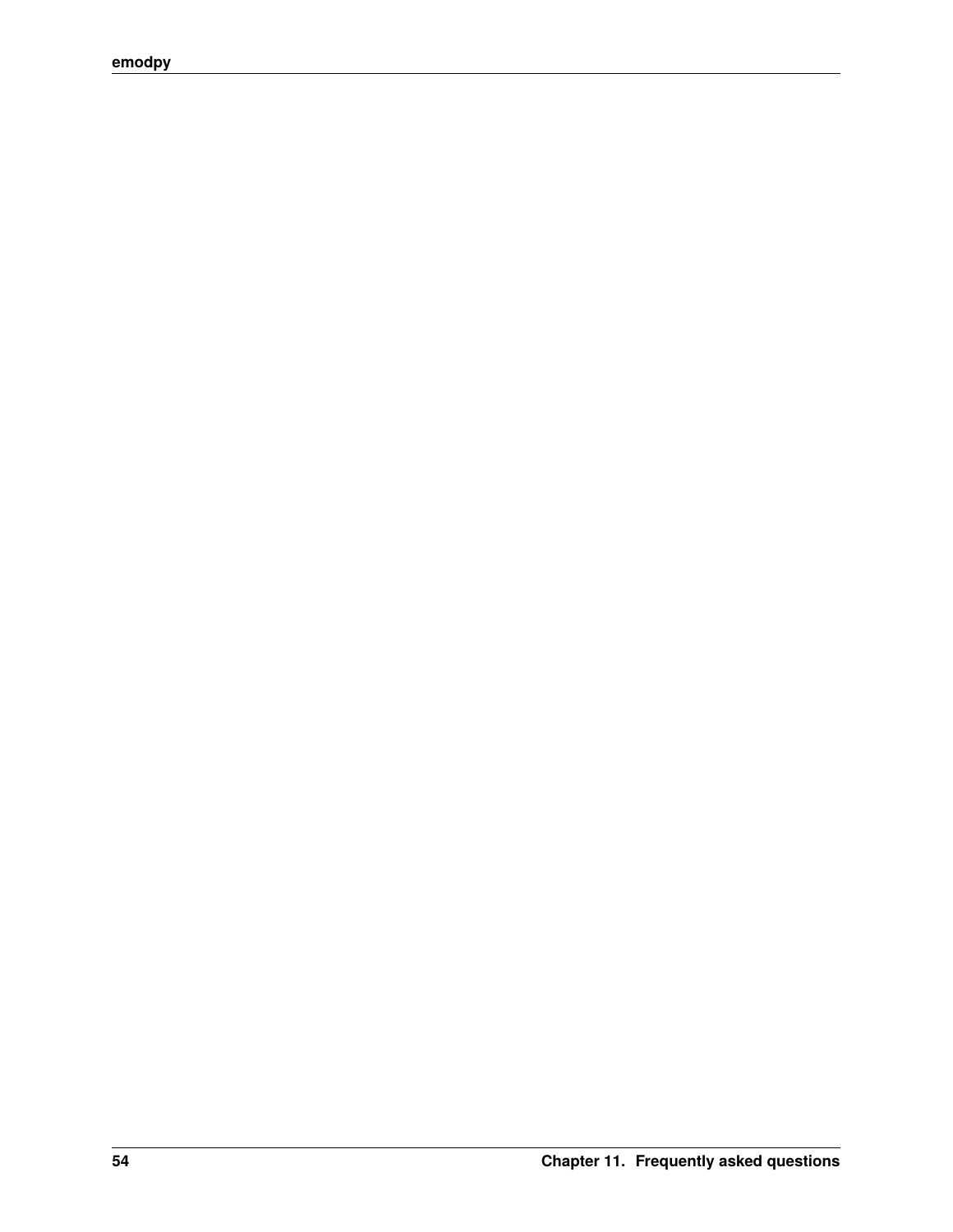### **CHAPTER**

## **TWELVE**

## **GLOSSARY**

<span id="page-58-0"></span>The following terms describe both the features and functionality of the emodpy software, as well as information relevant to using emodpy.

**asset collection** The set of specific input files (such as input parameters, weather or migration data, or other configuration settings) required for running a simulation.

**assets** See asset collection.

**builder** TBD

**experiment** A collection of multiple simulations, typically sent to an HPC.

**high-performance computing (HPC)** The use of parallel processing for running advanced applications efficiently, reliably, and quickly.

**task** TBD

**template** TBD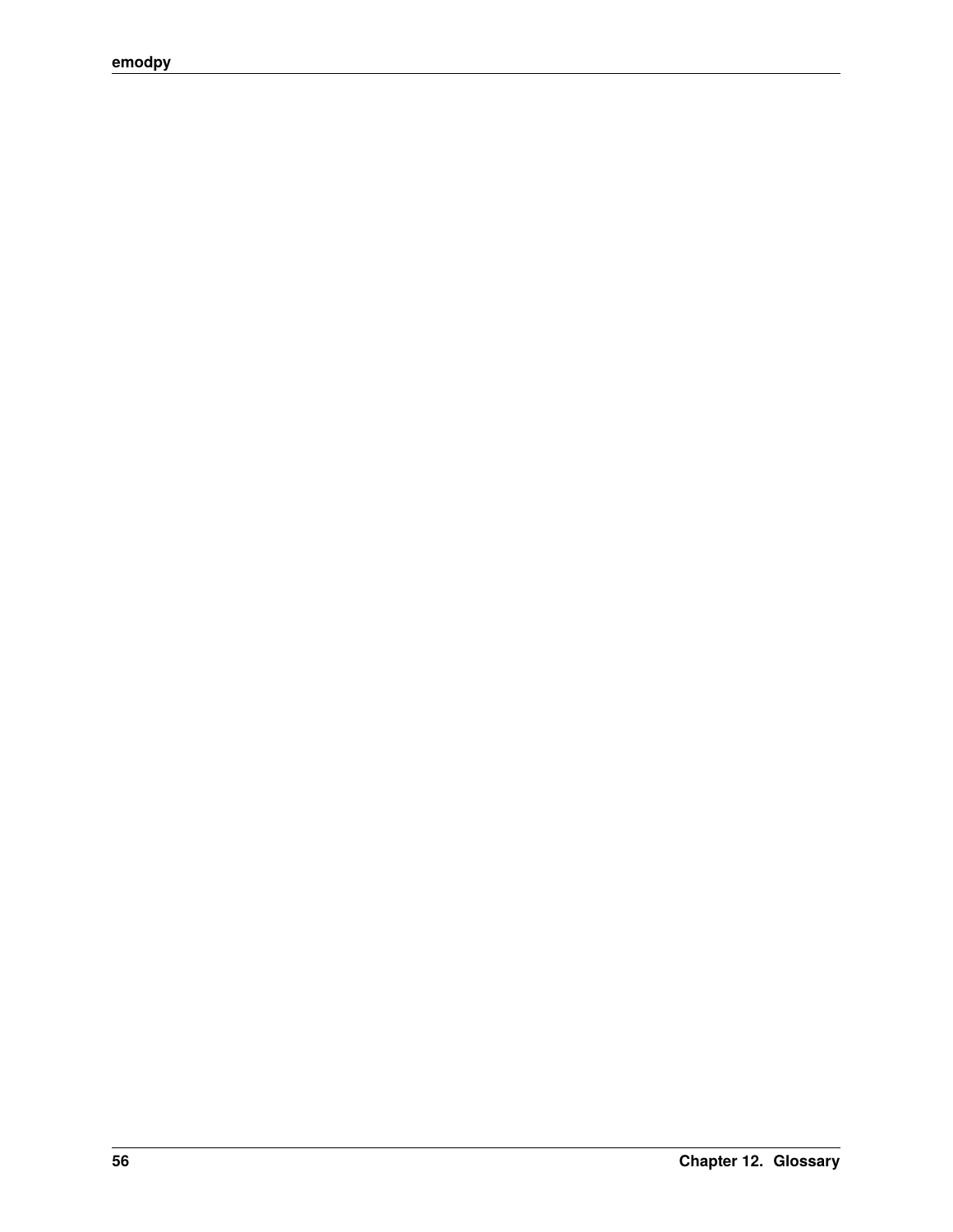### **CHAPTER**

## **THIRTEEN**

## **CHANGELOG**

## **13.1 1.1.0**

### **13.1.1 Additional Changes**

- [#0001](https://github.com/InstituteforDiseaseModeling/emodpy-idmtools/issues/1) Fix emod tests
- [#0024](https://github.com/InstituteforDiseaseModeling/emodpy-idmtools/issues/24) Support of Kurt's workflows in idmtools
- [#0070](https://github.com/InstituteforDiseaseModeling/emodpy-idmtools/issues/70) Custom\_reporters.json does not get automatically added?

### **13.1.2 Bugs**

- [#0011](https://github.com/InstituteforDiseaseModeling/emodpy-idmtools/issues/11) task with simulation level demographics not work
- [#0012](https://github.com/InstituteforDiseaseModeling/emodpy-idmtools/issues/12) How to add custom simulation tags from task?
- [#0040](https://github.com/InstituteforDiseaseModeling/emodpy-idmtools/issues/40) examples- emod\_model- serialization- 03\_parameter\_reload getting wrong campaign
- [#0042](https://github.com/InstituteforDiseaseModeling/emodpy-idmtools/issues/42) We should make EMODSir default work with eradication
- [#0043](https://github.com/InstituteforDiseaseModeling/emodpy-idmtools/issues/43) Wired campaign format error
- [#0044](https://github.com/InstituteforDiseaseModeling/emodpy-idmtools/issues/44) Examples- create\_sims\_pre\_and\_post\_process.py should import config\_update\_parameters correctly
- [#0055](https://github.com/InstituteforDiseaseModeling/emodpy-idmtools/issues/55) Creation of campaign.json will fail in AC in COMPS cannot overwrite AC files
- [#0059](https://github.com/InstituteforDiseaseModeling/emodpy-idmtools/issues/59) EmodTask.pre\_post\_process should be renamed
- [#0069](https://github.com/InstituteforDiseaseModeling/emodpy-idmtools/issues/69) Fix create\_serialized\_sims\_reload and create\_sims\_from\_default\_run\_analyzer examples
- [#0072](https://github.com/InstituteforDiseaseModeling/emodpy-idmtools/issues/72) custom\_reports.json not all of them have "enabled", but code assumes they do
- [#0073](https://github.com/InstituteforDiseaseModeling/emodpy-idmtools/issues/73) Climate\_Model should be set to whatever it is set in config.json when from\_files is used.
- [#0075](https://github.com/InstituteforDiseaseModeling/emodpy-idmtools/issues/75) custom\_reports: when reading my ReportNodeDemographics report, one of the parameters is not read in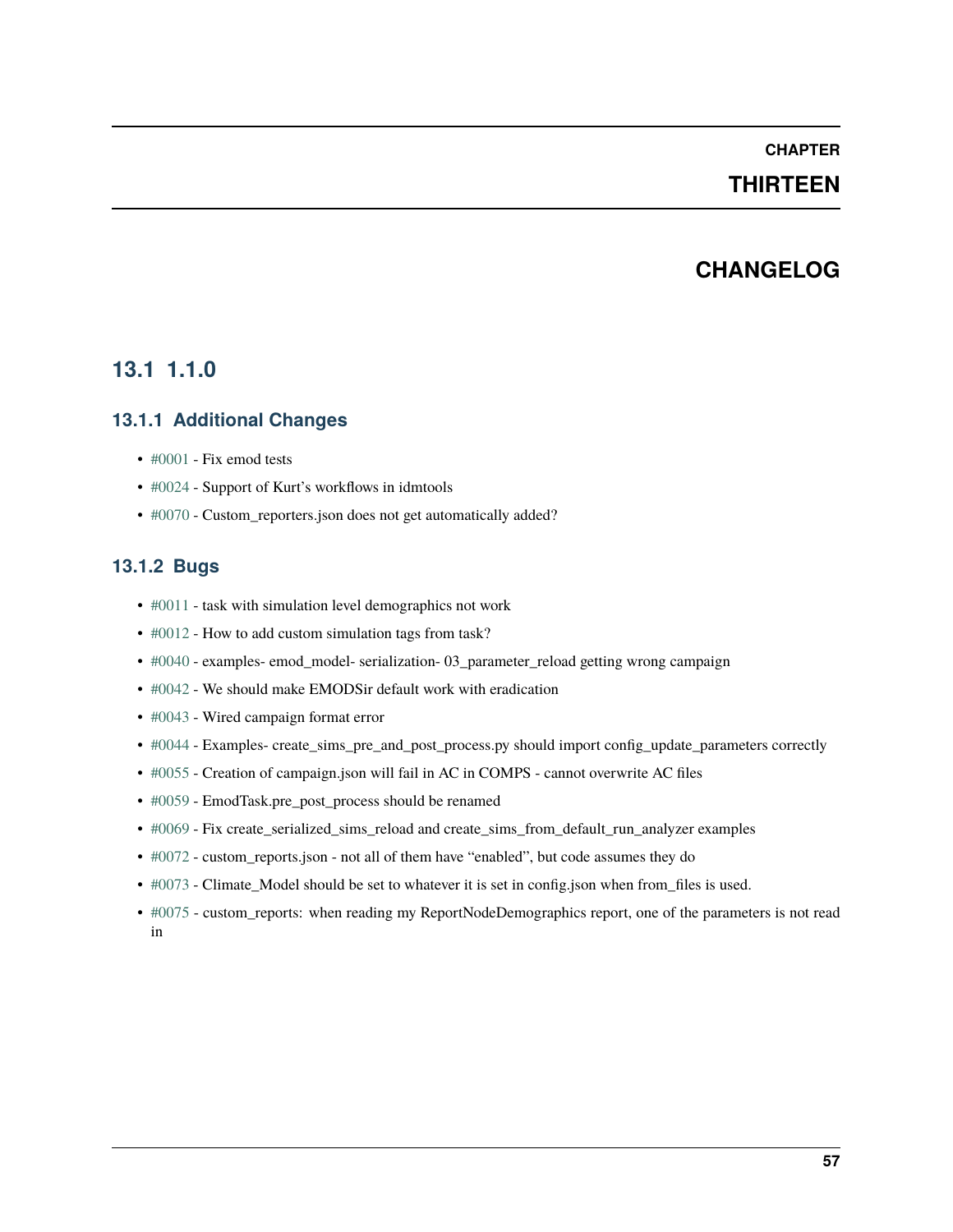### **13.1.3 Developer/Test**

- [#0015](https://github.com/InstituteforDiseaseModeling/emodpy-idmtools/issues/15) Add changelog script
- [#0039](https://github.com/InstituteforDiseaseModeling/emodpy-idmtools/issues/39) Rename repo to emodpy

### **13.1.4 Documentation**

- [#0007](https://github.com/InstituteforDiseaseModeling/emodpy-idmtools/issues/7) Automate docs
- [#0008](https://github.com/InstituteforDiseaseModeling/emodpy-idmtools/issues/8) Document a simple example of running DTK in idmtools
- [#0045](https://github.com/InstituteforDiseaseModeling/emodpy-idmtools/issues/45) examples- emod\_model- post\_process\_command\_task- needs some mortality
- [#0061](https://github.com/InstituteforDiseaseModeling/emodpy-idmtools/issues/61) make docs failed

### **13.1.5 Feature Request**

- [#0028](https://github.com/InstituteforDiseaseModeling/emodpy-idmtools/issues/28) We should implement reload\_from\_simulation() for EMODTask
- [#0030](https://github.com/InstituteforDiseaseModeling/emodpy-idmtools/issues/30) Support of a list of campaign events
- [#0032](https://github.com/InstituteforDiseaseModeling/emodpy-idmtools/issues/32) Utility function to create a campaign event
- [#0033](https://github.com/InstituteforDiseaseModeling/emodpy-idmtools/issues/33) Support of reporters for EMOD
- [#0034](https://github.com/InstituteforDiseaseModeling/emodpy-idmtools/issues/34) Support of schema defaults
- [#0063](https://github.com/InstituteforDiseaseModeling/emodpy-idmtools/issues/63) Support of climate files

### **13.1.6 Models**

- [#0014](https://github.com/InstituteforDiseaseModeling/emodpy-idmtools/issues/14) Need to add –python-script-path option to EMODTask arguments
- [#0029](https://github.com/InstituteforDiseaseModeling/emodpy-idmtools/issues/29) Modifications of base config parameters

### **13.1.7 Platforms**

• [#0021](https://github.com/InstituteforDiseaseModeling/emodpy-idmtools/issues/21) - SSMT Build as part of GithubActions

### **13.1.8 User Experience**

- [#0037](https://github.com/InstituteforDiseaseModeling/emodpy-idmtools/issues/37) Add examples url to plugins specifications and then each plugin if they have examples
- [#0049](https://github.com/InstituteforDiseaseModeling/emodpy-idmtools/issues/49) Add system tags for EMODTask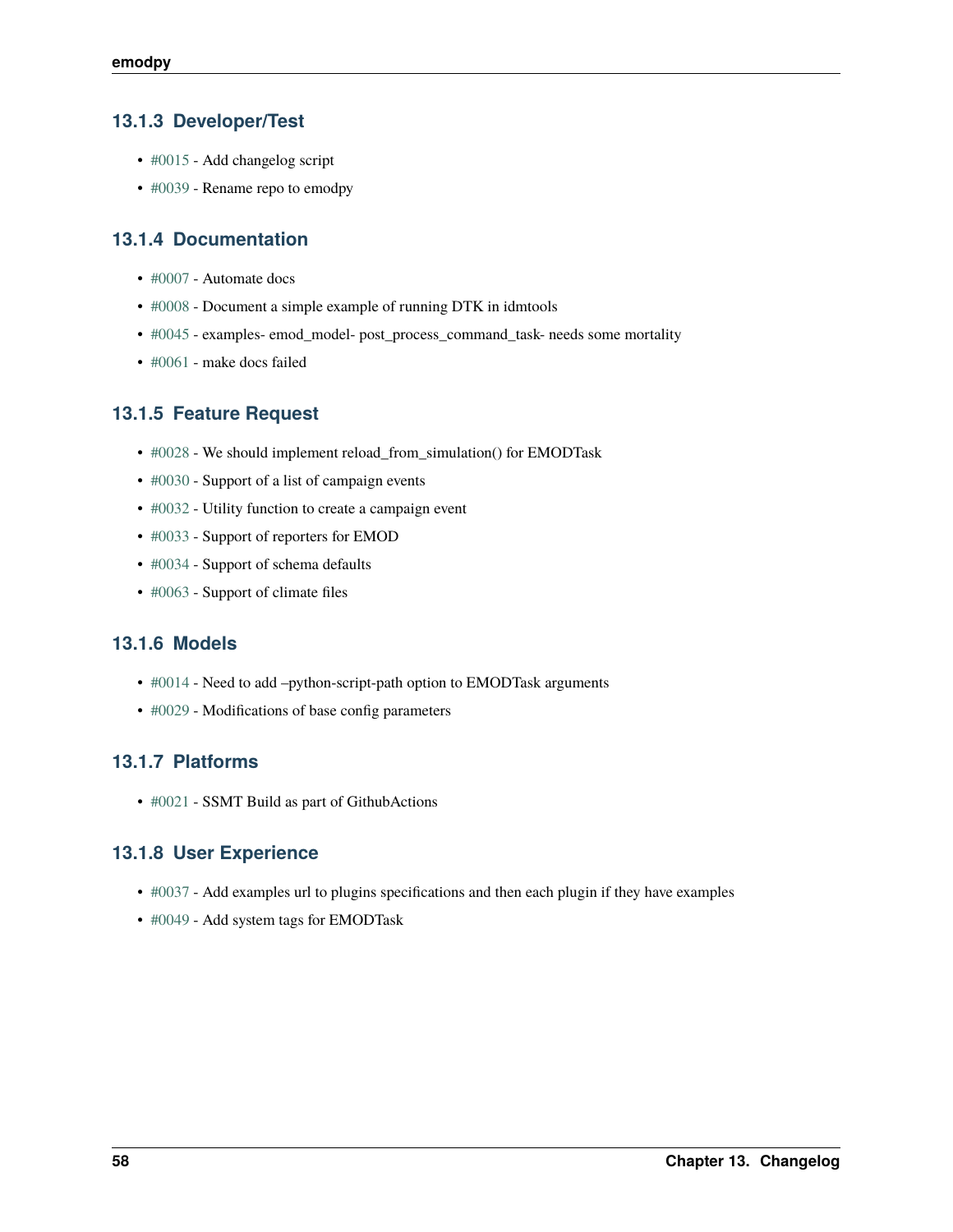## **13.2 1.2.0**

### **13.2.1 Additional Changes**

• [#0091](https://github.com/InstituteforDiseaseModeling/emodpy-idmtools/issues/91) - Eradication.exe can't consume emodpy\_covid installed in a virtual environment (Windows)

### **13.2.2 Bugs**

- [#0054](https://github.com/InstituteforDiseaseModeling/emodpy-idmtools/issues/54) examplescreate\_sims\_eradication\_from\_github\_url.py failed
- [#0098](https://github.com/InstituteforDiseaseModeling/emodpy-idmtools/issues/98) Few migration bugs

### **13.2.3 Documentation**

• [#0060](https://github.com/InstituteforDiseaseModeling/emodpy-idmtools/issues/60) - Help with repro: dtk\_pre\_process executed twice before simulation attempted

### **13.2.4 Feature Request**

- [#0036](https://github.com/InstituteforDiseaseModeling/emodpy-idmtools/issues/36) Creation of migration file from code
- [#0090](https://github.com/InstituteforDiseaseModeling/emodpy-idmtools/issues/90) We should have utils to download Eradication by giving url

## **13.2.5 User Experience**

- [#0047](https://github.com/InstituteforDiseaseModeling/emodpy-idmtools/issues/47) Directly use Eradication.exe from bamboo url seems not working
- [#0068](https://github.com/InstituteforDiseaseModeling/emodpy-idmtools/issues/68) emodpyutils.py needs more robust solution for getting Eradication.exe paths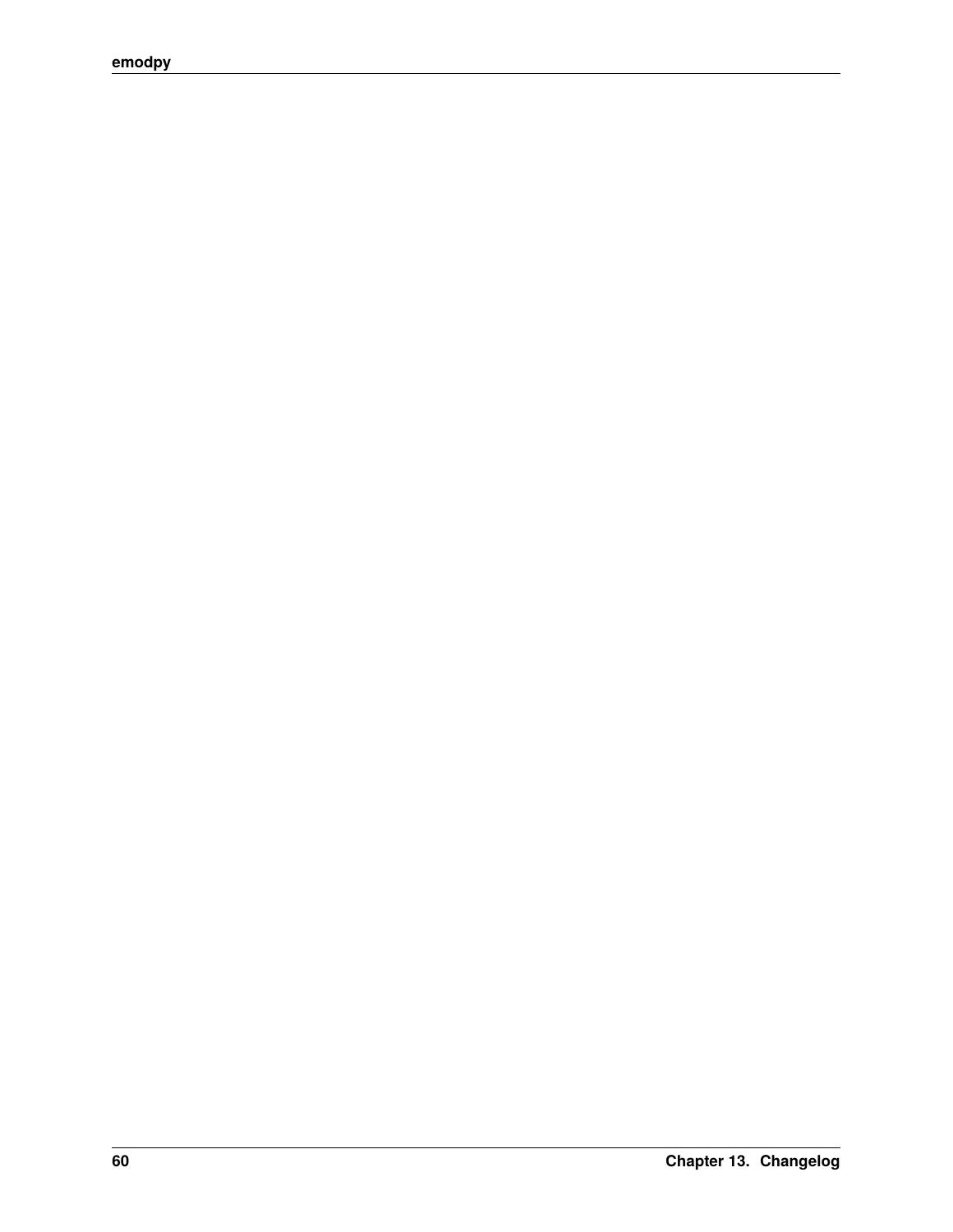## **PYTHON MODULE INDEX**

#### e

emodpy, [23](#page-26-0) emodpy.analyzers, [23](#page-26-1) emodpy.analyzers.adult\_vectors\_analyzer, [23](#page-26-2) emodpy.analyzers.population\_analyzer, [24](#page-27-0) emodpy.analyzers.timeseries\_analyzer, [24](#page-27-1) emodpy.bamboo, [31](#page-34-1) emodpy.bamboo\_api\_utils, [31](#page-34-2) emodpy.collections\_utils, [38](#page-41-1) emodpy.defaults, [25](#page-28-0) emodpy.defaults.emod\_sir, [25](#page-28-1) emodpy.defaults.ep4, [25](#page-28-2) emodpy.defaults.ep4.dtk\_in\_process, [25](#page-28-3) emodpy.defaults.ep4.dtk\_post\_process, [25](#page-28-4) emodpy.defaults.ep4.dtk\_pre\_process, [25](#page-28-5) emodpy.defaults.iemod\_default, [26](#page-29-0) emodpy.emod\_campaign, [38](#page-41-2) emodpy.emod\_file, [39](#page-42-3) emodpy.emod\_task, [42](#page-45-1) emodpy.generic, [26](#page-29-1) emodpy.generic.serialization, [26](#page-29-2) emodpy.interventions, [27](#page-30-0) emodpy.interventions.emod\_empty\_campaign, [27](#page-30-1) emodpy.reporters, [27](#page-30-2) emodpy.reporters.base, [27](#page-30-3) emodpy.reporters.builtin, [28](#page-31-1) emodpy.reporters.custom, [29](#page-32-0) emodpy.utils, [46](#page-49-2)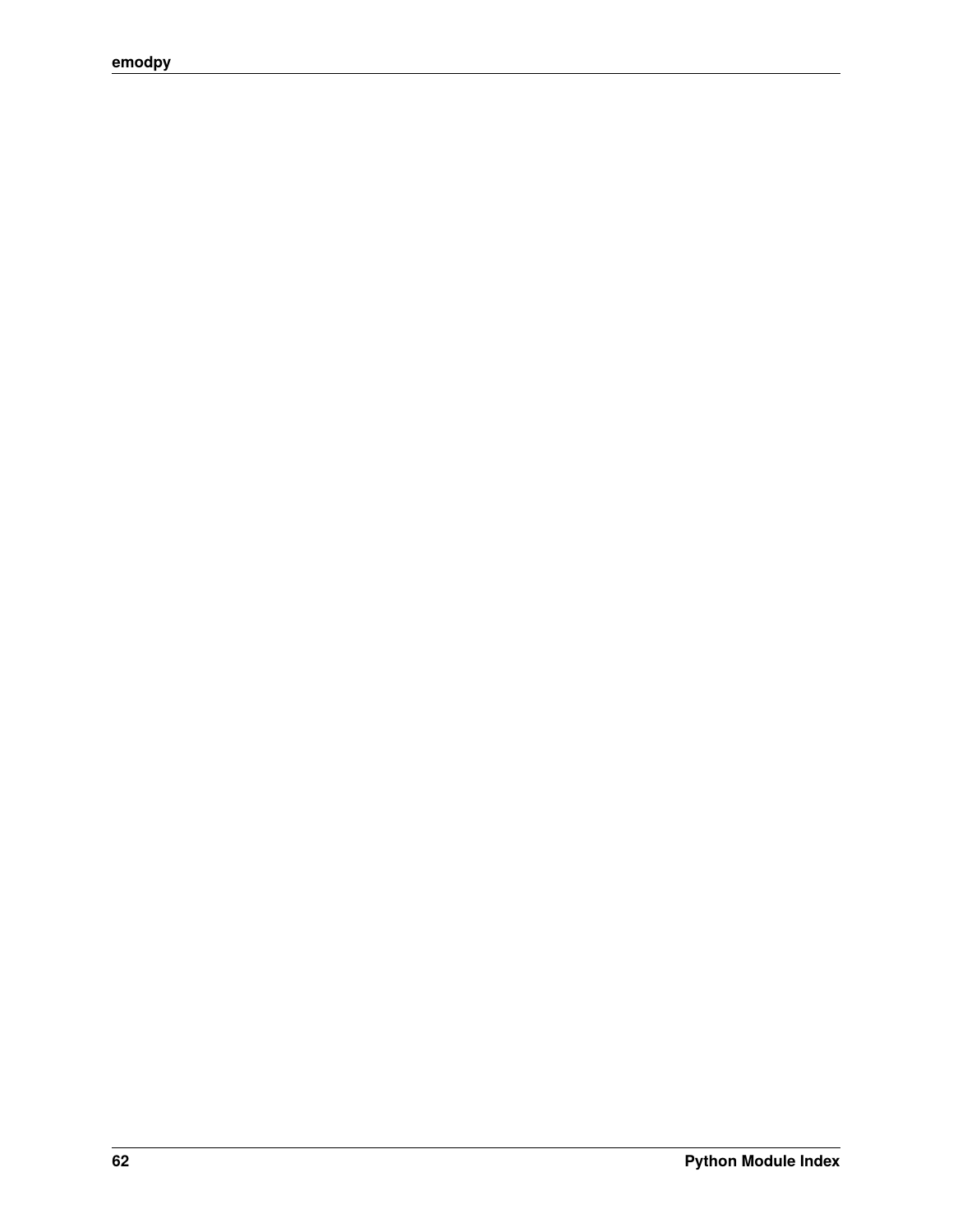## **INDEX**

*emodpy.defaults.ep4.dtk\_pre\_process*), [25](#page-28-6)

# A

| add_climate_files()                                                                                         | asset collection, 55                                                                                              |
|-------------------------------------------------------------------------------------------------------------|-------------------------------------------------------------------------------------------------------------------|
| (emodpy.emod_file.ClimateFiles<br>method),                                                                  | assets, 55                                                                                                        |
| 41                                                                                                          |                                                                                                                   |
| add_demographics_from_dict()                                                                                | B                                                                                                                 |
| (emodpy.emod_file.DemographicsFiles                                                                         | bamboo_api_login() (in module emodpy.utils), 48                                                                   |
| $method$ , 41                                                                                               | bamboo_connection()<br>module<br>(in                                                                              |
| add_demographics_from_file()                                                                                | emodpy.bamboo_api_utils), 31                                                                                      |
| (emodpy.emod_file.DemographicsFiles                                                                         | BambooArtifact (class in emodpy.utils), 47                                                                        |
| $method$ , 41                                                                                               | BambooConnection<br>(class<br>in                                                                                  |
| add_dl1() (emodpy.reporters.base.Reporters method),                                                         | emodpy.bamboo_api_utils), 31                                                                                      |
| 28                                                                                                          | BaseReporter (class in emodpy.reporters.base), 27                                                                 |
| add_dll_folder()<br>(emodpy.reporters.base.Reporters                                                        | build_passed() (emodpy.bamboo_api_utils.BuildInfo                                                                 |
| $method$ ), 28                                                                                              | class method), 33                                                                                                 |
| add_ep4_from_path() (in module emodpy.emod_task),                                                           | BuildArtifacts (class in emodpy.bamboo_api_utils),                                                                |
| 42                                                                                                          | 34                                                                                                                |
| add_event()(emodpy.emod_campaign.EMODCampaign builder, 55                                                   |                                                                                                                   |
| $method$ , 39                                                                                               | BuildInfo (class in emodpy.bamboo_api_utils), 33                                                                  |
| add_events()(emodpy.emod_campaign.EMODCampaignBuildPlans(class in emodpy.bamboo_api_utils), 37              |                                                                                                                   |
| method), 39                                                                                                 | BuiltInReporter (class in emodpy.reporters.base), 27                                                              |
| add_migration_from_file()                                                                                   |                                                                                                                   |
| (emodpy.emod_file.MigrationFiles method), 40                                                                | $\mathsf C$                                                                                                       |
| (emodpy.reporters.base.Reporters<br>add_reporter()                                                          |                                                                                                                   |
| $method$ , 28                                                                                               | campaign (emodpy.emod_task.EMODTask attribute), 43                                                                |
| add_serialization_timesteps()<br>module<br>(in                                                              | campaign() (emodpy.defaults.emod_sir.EMODSir static<br>$method$ ), 25                                             |
| emodpy.generic.serialization), 26                                                                           |                                                                                                                   |
| AdultVectorsAnalyzer<br>(class<br>in                                                                        | campaign()(emodpy.defaults.iemod_default.IEMODDefault<br>method), 26                                              |
| emodpy.analyzers.adult_vectors_analyzer),                                                                   | campaign() (emodpy.interventions.emod_empty_campaign.EMODEmptyC                                                   |
| 23                                                                                                          | static method), 27                                                                                                |
| Age_Bins (emodpy.reporters.builtin.ReportNodeDemographicass_name (emodpy.reporters.base.BuiltInReporter at- |                                                                                                                   |
| attribute), 29                                                                                              | tribute), 27                                                                                                      |
|                                                                                                             | age_bins (emodpy.reporters.custom.ReportAgeAtInfectionHitassandhegimodpy.reporters.builtin.ReportNodeDemographics |
| attribute), 29                                                                                              | attribute), 29                                                                                                    |
| AIR (emodpy.emod_file.MigrationTypes attribute), 39                                                         |                                                                                                                   |
| AIR_TEMPERATURE (emodpy.emod_file.ClimateFileType                                                           | clear()<br>(emodpy.emod_campaign.EMODCampaign                                                                     |
| attribute), 41                                                                                              | $method$ ), 38<br>climate (emodpy.emod_task.EMODTask attribute), 43                                               |
| ALL (emodpy.utils.BambooArtifact attribute), 47                                                             | CLIMATE_BY_DATA (emodpy.emod_file.ClimateModel at-                                                                |
| application()<br>(in<br>module                                                                              |                                                                                                                   |
| emodpy.defaults.ep4.dtk_in_process), 25                                                                     | tribute), 41                                                                                                      |
| application()<br>module<br>(in                                                                              | CLIMATE_CONSTANT<br>(emodpy.emod_file.ClimateModel                                                                |
| emodpy.defaults.ep4.dtk_post_process), 25                                                                   | attribute), 41                                                                                                    |
| module<br>application()                                                                                     | CLIMATE_KOPPEN (emodpy.emod_file.ClimateModel at-                                                                 |
| (in                                                                                                         | $tribute$ , 41                                                                                                    |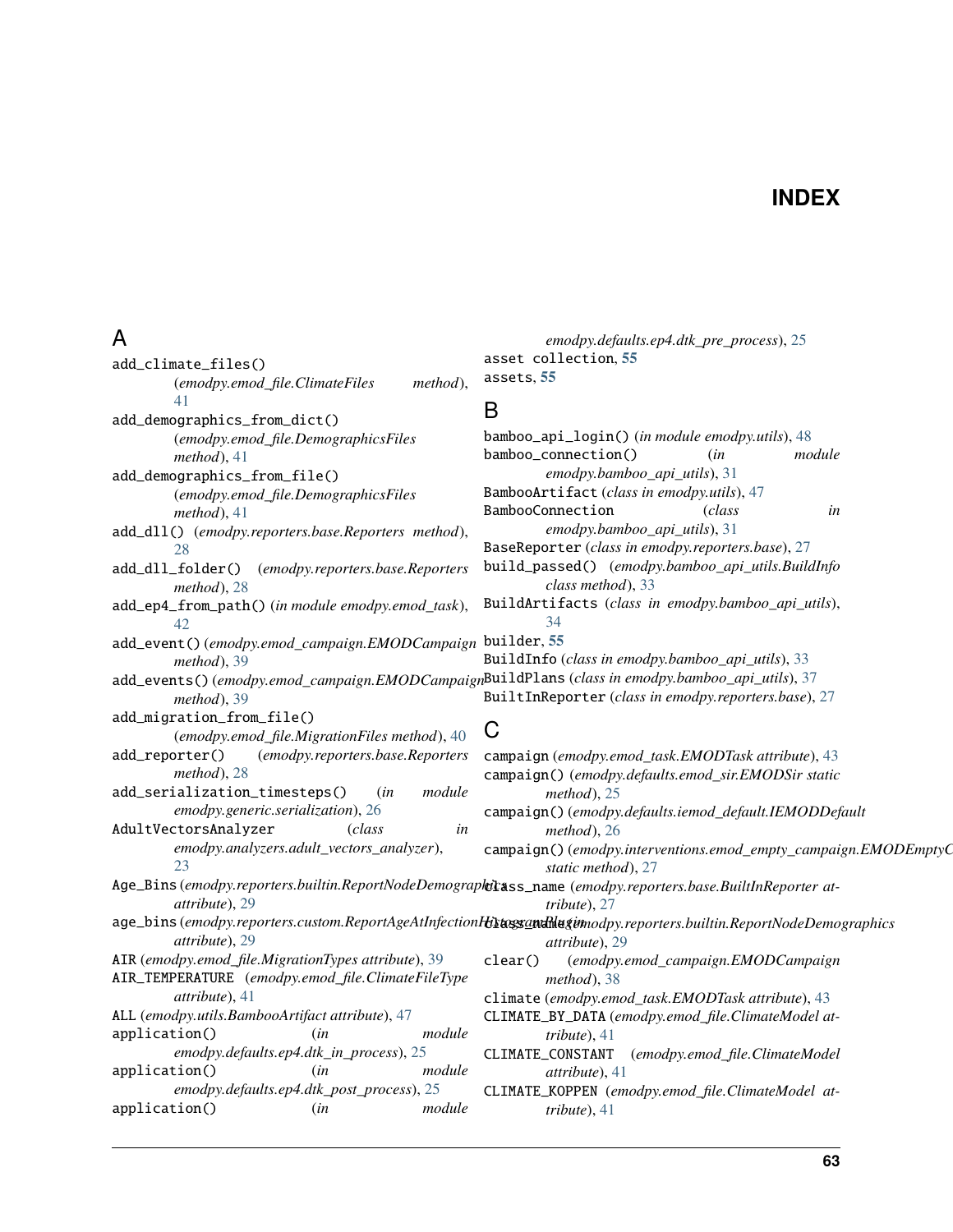### **emodpy**

| $tribute$ , 41                                                                                                          | CLIMATE_OFF (emodpy.emod_file.ClimateModel at- demographics()(emodpy.defaults.iemod_default.IEMODDefault<br>$method$ , 26  |
|-------------------------------------------------------------------------------------------------------------------------|----------------------------------------------------------------------------------------------------------------------------|
| ClimateFiles (class in emodpy.emod_file), 41                                                                            | DemographicsFiles (class in emodpy.emod_file), 40                                                                          |
| ClimateFileType (class in emodpy.emod_file), 41                                                                         | DENGUE (emodpy.utils.EradicationBambooBuilds at-                                                                           |
|                                                                                                                         |                                                                                                                            |
| ClimateModel (class in emodpy.emod_file), 41                                                                            | tribute), 47                                                                                                               |
| config (emodpy.emod_task.EMODTask attribute), 43                                                                        | DENGUE_LINUX (emodpy.utils.EradicationBambooBuilds                                                                         |
| config() (emodpy.defaults.emod_sir.EMODSir static                                                                       | attribute), 47                                                                                                             |
| $method$ , 25                                                                                                           | DENGUE_WIN (emodpy.utils.EradicationBambooBuilds at-                                                                       |
| config()(emodpy.defaults.iemod_default.IEMODDefault                                                                     | tribute), 47                                                                                                               |
| $method$ , 26                                                                                                           | dev_mode (in module emodpy.emod_task), 42                                                                                  |
| config() (emodpy.reporters.builtin.ReportHumanMigratiodTsableg() (emodpy.reporters.base.CustomReporter<br>$method$ , 29 | $method$ , 27                                                                                                              |
| config_file_name(emodpy.emod_task.EMODTask at- dll_file(emodpy.reporters.base.CustomReporter at-                        |                                                                                                                            |
| tribute), 43                                                                                                            | tribute), $27$                                                                                                             |
|                                                                                                                         | configure_report()(emodpy.reporters.custom.ReportEvdhiCchinter(emodpy.reporters.custom.ReportAgeAtInfectionHistogramPlugin |
| $method$ , 30                                                                                                           | attribute), 29                                                                                                             |
| configure_report()(emodpy.reporters.custom.ReportNodleDefridgruphindpy.reporters.custom.ReportEventCounter              |                                                                                                                            |
| $method$ , 30                                                                                                           | attribute), 30                                                                                                             |
| convert_plugin_reports()<br>(in                                                                                         | module dl1_file(emodpy.reporters.custom.ReportHumanMigrationTracking                                                       |
| emodpy.defaults.ep4.dtk_pre_process), 25                                                                                | attribute), 29                                                                                                             |
|                                                                                                                         | copy_simulation() (emodpy.emod_task.EMODTask dll_file(emodpy.reporters.custom.ReportNodeDemographics                       |
| $method$ , 45                                                                                                           | attribute), 30                                                                                                             |
| create_campaign_from_callback()                                                                                         | download_artifact_to_file()                                                                                                |
| (emodpy.emod_task.EMODTask<br>method),                                                                                  | (emodpy.bamboo_api_utils.BuildArtifacts                                                                                    |
| 43                                                                                                                      |                                                                                                                            |
|                                                                                                                         | class method), 36                                                                                                          |
| create_demog_from_callback()                                                                                            | download_artifacts_to_path()                                                                                               |
| (emodpy.emod_task.EMODTask<br>method),                                                                                  | (emodpy.bamboo_api_utils.BuildArtifacts                                                                                    |
| 43                                                                                                                      | class method), 36                                                                                                          |
| CustomReporter (class in emodpy.reporters.base), 27                                                                     | download_bamboo_artifacts()<br>(in<br>module                                                                               |
| module<br>cut_iterable_to()<br>(in                                                                                      | emodpy.utils), 48                                                                                                          |
| emodpy.collections_utils), 38                                                                                           | download_eradication()(in module emodpy.utils), 49                                                                         |
|                                                                                                                         | download_eradication_exe()                                                                                                 |
| D                                                                                                                       | (emodpy.bamboo_api_utils.BuildArtifacts                                                                                    |
| data_group_names(emodpy.analyzers.timeseries_analyzer.Timeseries4996dlyethod), 37                                       |                                                                                                                            |
| attribute), 24                                                                                                          | download_file()(emodpy.bamboo_api_utils.BambooConnection                                                                   |
| deep_del() (in module emodpy.collections_utils), 38                                                                     | $method$ , 33                                                                                                              |
| deep_get() (in module emodpy.collections_utils), 38                                                                     | download_from_bamboo_url()                                                                                                 |
| deep_set() (in module emodpy.collections_utils), 38                                                                     | (emodpy.bamboo_api_utils.BuildArtifacts                                                                                    |
| default_ep4_fn() (in module emodpy.emod_task), 42                                                                       | class method), 37                                                                                                          |
|                                                                                                                         | download_from_url() (in module emodpy.utils), 49                                                                           |
| default_filter_fn()                                                                                                     | (emodpy.analyzers.timeseries_analyzer.Timeseries \\\times\\times\dimesid=1atest_bamboo() (in module emodpy.utils),         |
|                                                                                                                         | 48                                                                                                                         |
| $method$ , 24                                                                                                           | module<br>(in                                                                                                              |
| default_group_fn()(emodpy.analyzers.timeseries_analy20PPThReserle3A9falyzeFadication()                                  | emodpy.utils), 48                                                                                                          |
| $method$ , 24                                                                                                           |                                                                                                                            |
| default_plot_fn()(emodpy.analyzers.timeseries_analyze0.TheseriesAreastzegood_Eradication_exe()                          |                                                                                                                            |
| method), 24                                                                                                             | (emodpy.bamboo_api_utils.BuildArtifacts                                                                                    |
| default_select_fn()                                                                                                     | class method), 36                                                                                                          |
|                                                                                                                         |                                                                                                                            |
| $method$ , 24                                                                                                           | (emodpy.bamboo_api_utils.BuildArtifacts                                                                                    |
| (emodpy.emod_task.EMODTask<br>demographics<br>at-                                                                       | class method), 36                                                                                                          |
| tribute), $42$                                                                                                          | download_latest_reporters()<br>module<br>(in                                                                               |
| demographics() (emodpy.defaults.emod_sir.EMODSir                                                                        | emodpy.utils), 48                                                                                                          |
| static method), 25                                                                                                      | download_latest_schema() (in module emodpy.utils),                                                                         |
|                                                                                                                         | 49                                                                                                                         |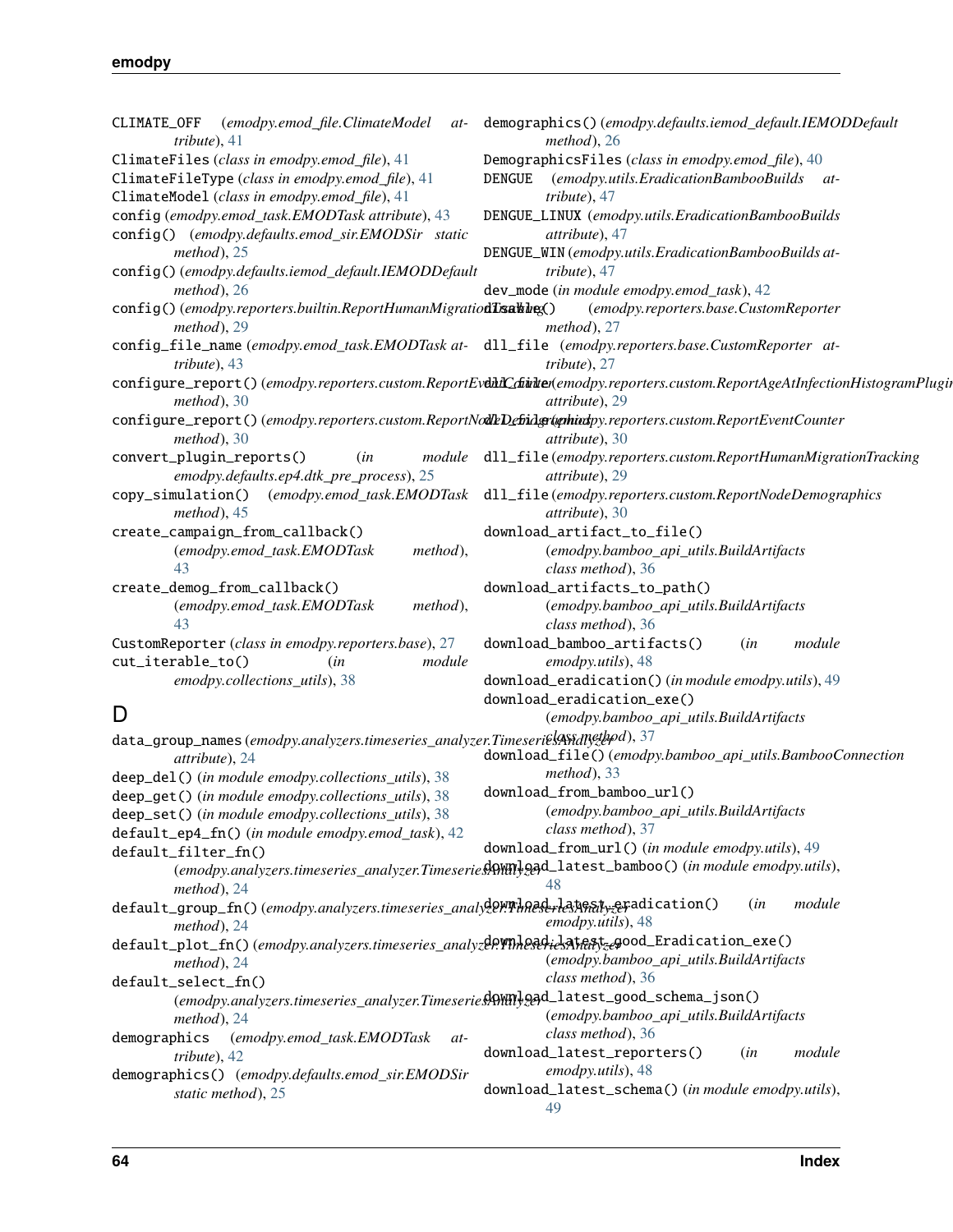download\_schema\_json() (*emodpy.bamboo\_api\_utils.BuildArtifacts class method*), [37](#page-40-0)

## E

EMOD\_RELEASE (*emodpy.utils.EradicationBambooBuilds attribute*), [47](#page-50-1) EMODCampaign (*class in emodpy.emod\_campaign*), [38](#page-41-3) EMODEmptyCampaign (*class in emodpy.interventions.emod\_empty\_campaign*), [27](#page-30-4) emodpy module, [23](#page-26-3) emodpy.analyzers module, [23](#page-26-3) emodpy.analyzers.adult\_vectors\_analyzer module, [23](#page-26-3) emodpy.analyzers.population\_analyzer module, [24](#page-27-2) emodpy.analyzers.timeseries\_analyzer module, [24](#page-27-2) emodpy.bamboo module, [31](#page-34-3) emodpy.bamboo\_api\_utils module, [31](#page-34-3) emodpy.collections\_utils module, [38](#page-41-3) emodpy.defaults module, [25](#page-28-6) emodpy.defaults.emod\_sir module, [25](#page-28-6) emodpy.defaults.ep4 module, [25](#page-28-6) emodpy.defaults.ep4.dtk\_in\_process module, [25](#page-28-6) emodpy.defaults.ep4.dtk\_post\_process module, [25](#page-28-6) emodpy.defaults.ep4.dtk\_pre\_process module, [25](#page-28-6) emodpy.defaults.iemod\_default module, [26](#page-29-3) emodpy.emod\_campaign module, [38](#page-41-3) emodpy.emod\_file module, [39](#page-42-4) emodpy.emod\_task module, [42](#page-45-2) emodpy.generic module, [26](#page-29-3) emodpy.generic.serialization module, [26](#page-29-3) emodpy.interventions module, [27](#page-30-4) emodpy.interventions.emod\_empty\_campaign

module, [27](#page-30-4) emodpy.reporters module, [27](#page-30-4) emodpy.reporters.base module, [27](#page-30-4) emodpy.reporters.builtin module, [28](#page-31-2) emodpy.reporters.custom module, [29](#page-32-1) emodpy.utils module, [46](#page-49-3) EMODSir (*class in emodpy.defaults.emod\_sir*), [25](#page-28-6) EMODTask (*class in emodpy.emod\_task*), [42](#page-45-2) EMODTaskSpecification (*class in emodpy.emod\_task*), [46](#page-49-3) empty (*emodpy.reporters.base.Reporters property*), [28](#page-31-2) enable() (*emodpy.reporters.base.CustomReporter method*), [27](#page-30-4) enable\_migration() (*emodpy.emod\_file.MigrationFiles method*), [40](#page-43-2) enable\_serialization() (*in module emodpy.generic.serialization*), [26](#page-29-3) Enabled (*emodpy.reporters.base.BuiltInReporter attribute*), [28](#page-31-2) Enabled (*emodpy.reporters.base.CustomReporter attribute*), [27](#page-30-4) ensure\_logged\_in() (*emodpy.bamboo\_api\_utils.BambooConnection method*), [32](#page-35-0) ERADICATION (*emodpy.utils.BambooArtifact attribute*), [47](#page-50-1) ERADICATION\_EXE (*emodpy.bamboo\_api\_utils.BuildArtifacts attribute*), [35](#page-38-0) eradication\_path (*emodpy.emod\_task.EMODTask attribute*), [42](#page-45-2) EradicationBambooBuilds (*class in emodpy.utils*), [46](#page-49-3) EradicationPlatformExtension (*class in emodpy.utils*), [46](#page-49-3) experiment, **[55](#page-58-0)** export\_spec() (*emodpy.bamboo\_api\_utils.BuildPlans static method*), [37](#page-40-0)

## F

FAMILY (*emodpy.emod\_file.MigrationTypes attribute*), [39](#page-42-4) filter() (*emodpy.analyzers.timeseries\_analyzer.TimeseriesAnalyzer method*), [24](#page-27-2) find\_all\_artifact\_names() (*emodpy.bamboo\_api\_utils.BuildArtifacts class method*), [35](#page-38-0) find\_all\_artifacts() (*emodpy.bamboo\_api\_utils.BuildArtifacts class method*), [35](#page-38-0) find\_artifacts() (*emodpy.bamboo\_api\_utils.BuildArtifacts class method*), [35](#page-38-0)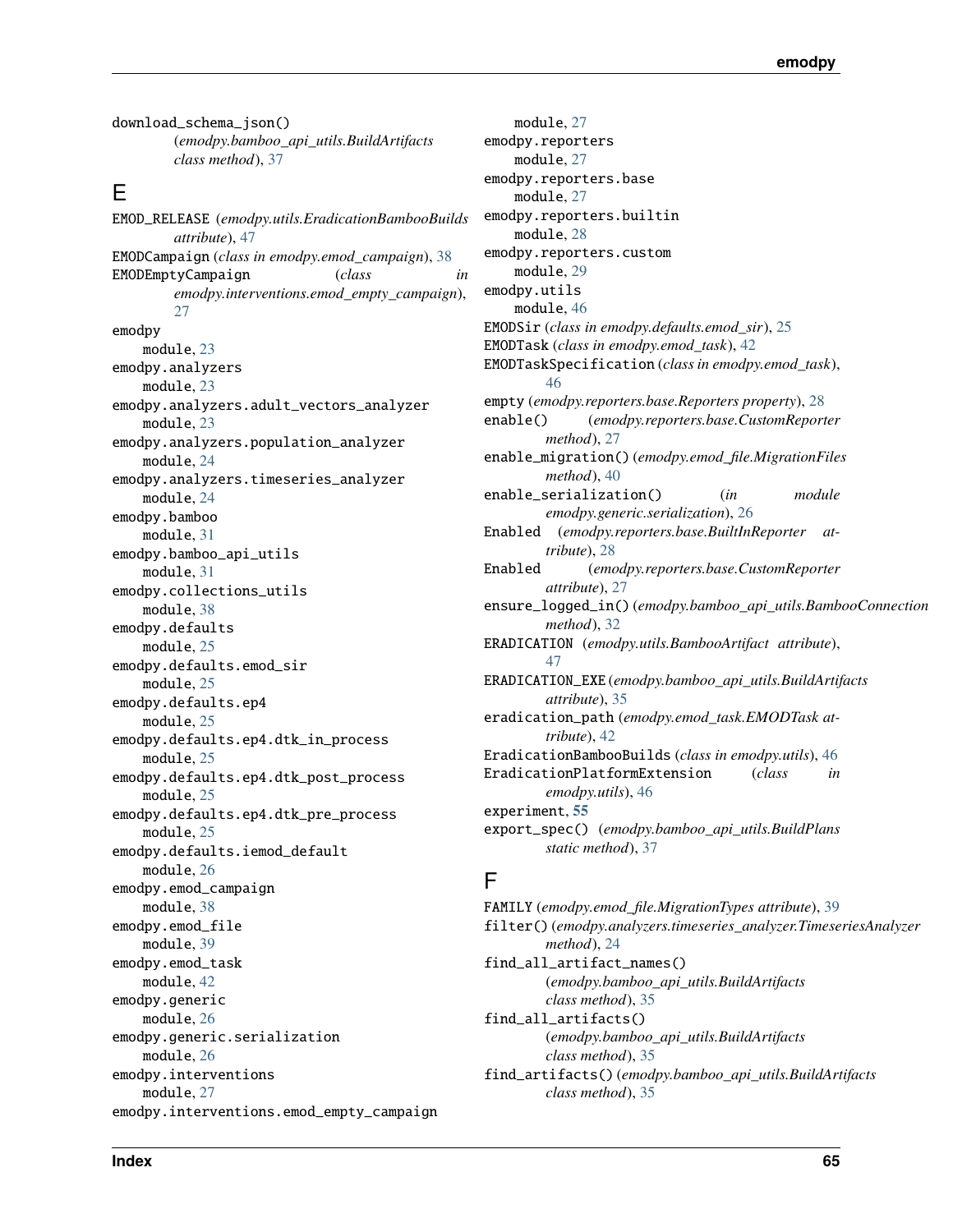| find_artifacts_by_name()                                        | $get_$ |
|-----------------------------------------------------------------|--------|
| (emodpy.bamboo_api_utils.BuildArtifacts                         |        |
| class method), 35                                               | $get_$ |
| find_build_essential_artifacts()                                |        |
| (emodpy.bamboo_api_utils.BuildArtifacts                         | $get_$ |
| class method), 35                                               |        |
| find_server()(emodpy.bamboo_api_utils.BambooConne <b>gtio</b> n |        |
| $method$ , 31                                                   |        |
| FIXED_RATE_MIGRATION                                            | $get_$ |
| (emodpy.emod_file.MigrationModel attribute),                    |        |
| 39                                                              |        |
| FP (emodpy.utils.EradicationBambooBuilds attribute), 47         | $get_$ |
| FP_LINUX (emodpy.utils.EradicationBambooBuilds at-              |        |
| tribute), $47$                                                  | $get_$ |
| FP_WIN<br>(emodpy.utils.EradicationBambooBuilds)<br>at-         |        |
| tribute), 47                                                    |        |
| from_default2() (emodpy.emod_task.EMODTask                      | get_   |
| class method), 43                                               |        |
| from_dict() (emodpy.reporters.base.BaseReporter get_            |        |
| $method$ , 27                                                   |        |
| from_dict() (emodpy.reporters.base.BuiltInReporter get_         |        |
| $method$ , 28                                                   |        |
| from_files() (emodpy.emod_task.EMODTask class                   |        |
| $method$ , 44                                                   | $get_$ |
|                                                                 | aet    |

## G

| (emodpy.emod_file.ClimateFiles<br>gather_assets()<br>$method$ , 41                 | get_pla |
|------------------------------------------------------------------------------------|---------|
| gather_assets()<br>(emodpy.emod_file.InputFilesList<br>$method$ ), 39              | get_ser |
| (emodpy.emod_file.MigrationFiles<br>gather_assets()<br>$method$ , 40               | get_typ |
| gather_assets()<br>(emodpy.reporters.base.Reporters<br>$method$ ), 28              | get_ver |
| gather_common_assets()                                                             |         |
| (emodpy.emod_task.EMODTask<br>method),<br>45                                       | H       |
| gather_transient_assets()<br>(emodpy.emod_task.EMODTask<br>method),                | handle_ |
| 45<br>GENERIC<br>(emodpy.utils.EradicationBambooBuilds)<br><i>attribute</i> ), 47  | handle_ |
| GENERIC_LINUX (emodpy.utils.EradicationBambooBuilds<br><i>attribute</i> ), 46      | high-pe |
| GENERIC_WIN (emodpy.utils.EradicationBambooBuilds<br><i>attribute</i> ), 47        | HIV (em |
| (emodpy.emod_task.EMODTaskSpecification<br>get()<br>$method$ , 46                  | HIV_LIN |
| get_bamboo_api_url()<br>(emodpy.bamboo_api_utils.BambooConnection<br>$method$ , 32 | HIV_WIN |
| get_bamboo_url()(emodpy.bamboo_api_utils.BambooConnection<br>$method$ , 32         | IEMODDe |
|                                                                                    |         |

get\_build\_info() (*emodpy.bamboo\_api\_utils.BuildInfo static method*), [34](#page-37-0) get\_channel\_data() (*emodpy.analyzers.timeseries\_analyzer.TimeseriesAnalyzer method*), [24](#page-27-2) get\_description() (*emodpy.emod\_task.EMODTaskSpecification method*), [46](#page-49-3) get\_events\_at() (*emodpy.emod\_campaign.EMODCampaign method*), [39](#page-42-4) get\_events\_with\_name() (*emodpy.emod\_campaign.EMODCampaign method*), [39](#page-42-4) get\_example\_urls() (*emodpy.emod\_task.EMODTaskSpecification method*), [46](#page-49-3) get\_file\_from\_comps() (*emodpy.emod\_task.EMODTask class method*), [46](#page-49-3) get\_github\_eradication\_url() (*in module emodpy.utils*), [47](#page-50-1) get\_latest\_build() (*emodpy.bamboo\_api\_utils.BuildInfo class method*), [34](#page-37-0) get\_latest\_successful\_build() (*emodpy.bamboo\_api\_utils.BuildInfo class method*), [34](#page-37-0) get\_model\_files() (*in module emodpy.bamboo*), [31](#page-34-3) get\_parameter() (*emodpy.emod\_task.EMODTask method*), [45](#page-48-0) get\_plans\_for\_project() (*emodpy.bamboo\_api\_utils.BuildPlans static method*), [37](#page-40-0) get\_server\_url() (*emodpy.bamboo\_api\_utils.BambooConnection method*), [31](#page-34-3) get\_type() (*emodpy.emod\_task.EMODTaskSpecification method*), [46](#page-49-3) get\_version() (*emodpy.emod\_task.EMODTaskSpecification method*), [46](#page-49-3)  $H$ 

#### handle\_experiment\_completion() (*emodpy.emod\_task.EMODTask class method*), [46](#page-49-3) handle\_implicit\_configs() (*emodpy.emod\_task.EMODTask method*), [43](#page-46-0) high-performance computing (*HPC*), **[55](#page-58-0)** HIV (*emodpy.utils.EradicationBambooBuilds attribute*), [47](#page-50-1) HIV\_LINUX (*emodpy.utils.EradicationBambooBuilds attribute*), [47](#page-50-1) HIV\_WIN (*emodpy.utils.EradicationBambooBuilds attribute*), [47](#page-50-1)

IEMODDefault (*class in emodpy.defaults.iemod\_default*), [26](#page-29-3)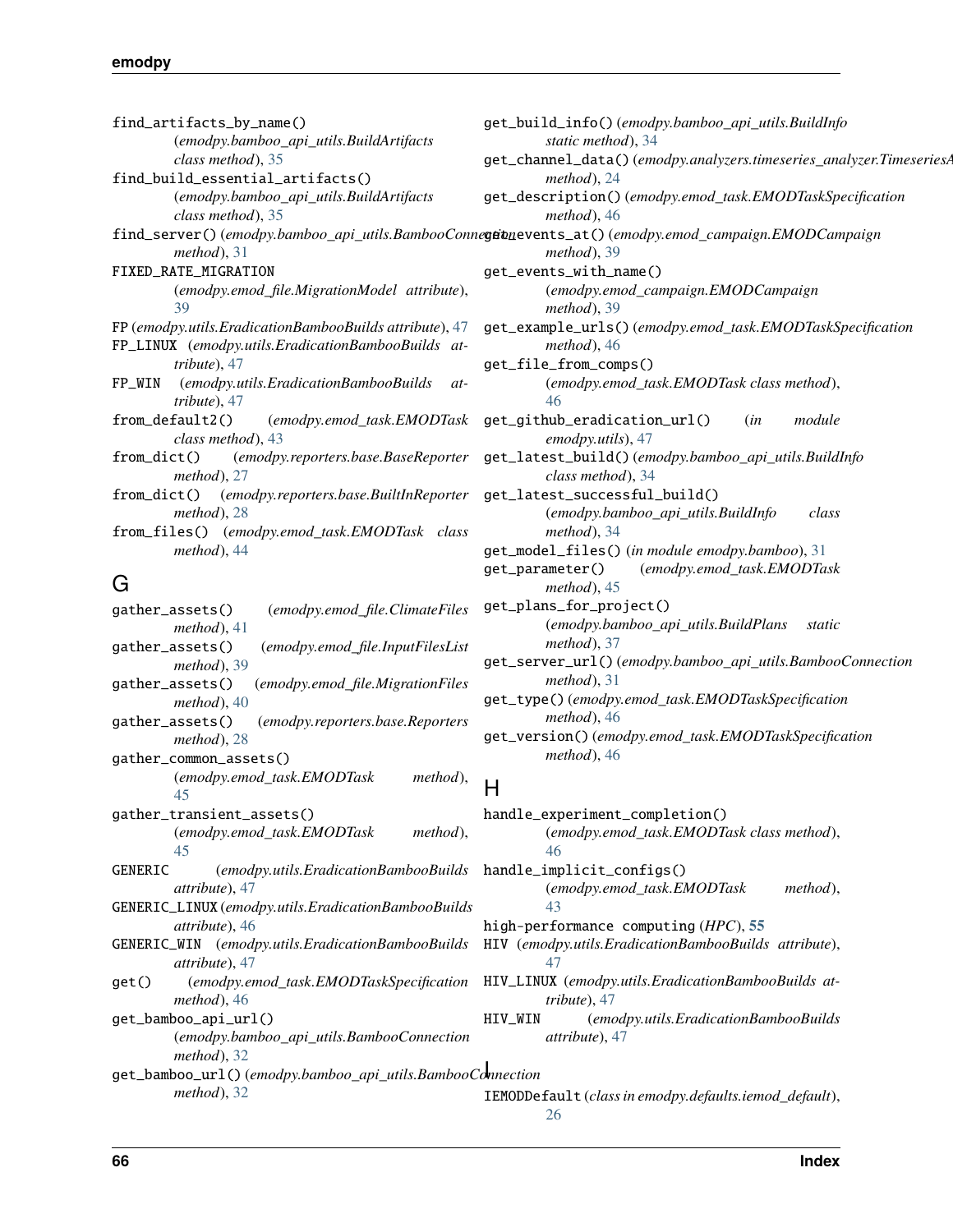| tribute), 43                                                                                                                                | implicit_configs (emodpy.emod_task.EMODTask at- MALARIA_LINUX (emodpy.utils.EradicationBambooBuilds<br>attribute), 47                          |
|---------------------------------------------------------------------------------------------------------------------------------------------|------------------------------------------------------------------------------------------------------------------------------------------------|
| initialize()(emodpy.analyzers.adult_vectors_analyzer.AthilAREthomMal(exnodpy.utils.EradicationBambooBuilds<br>$method$ , 23                 | attribute), 47                                                                                                                                 |
| $method$ , 24                                                                                                                               | initialize()(emodpy.analyzers.population_analyzer.Popudpt(d)t(Ammoldpsynanalyzers.adult_vectors_analyzer.AdultVectorsAnalyzer<br>$method$ , 23 |
| $method$ , 24                                                                                                                               | initialize()(emodpy.analyzers.timeseries_analyzer.TimmaplexAanalyter.analyzers.population_analyzer.PopulationAnalyzer<br>$method$ , 24         |
| InputFilesList (class in emodpy.emod_file), 39                                                                                              | map()(emodpy.analyzers.timeseries_analyzer.TimeseriesAnalyzer                                                                                  |
| interval_years(emodpy.reporters.custom.ReportAgeAtInfectionHistosthandlP,Dukin                                                              |                                                                                                                                                |
| attribute), 29<br>is_linux (emodpy.emod_task.EMODTask attribute), 43                                                                        | $merge\_with()$<br>(emodpy.emod_file.MigrationFiles<br>$method$ , 40                                                                           |
|                                                                                                                                             | MigrationFiles (class in emodpy.emod_file), 40                                                                                                 |
| J                                                                                                                                           | MigrationModel (class in emodpy.emod_file), 39                                                                                                 |
| json (emodpy.emod_campaign.EMODCampaign prop-                                                                                               | MigrationPattern (class in emodpy.emod_file), 39                                                                                               |
| $($ erty), 38                                                                                                                               | migrations (emodpy.emod_task.EMODTask attribute),                                                                                              |
| json (emodpy.reporters.base.Reporters property), 28                                                                                         | 42.                                                                                                                                            |
| L                                                                                                                                           | MigrationTypes (class in emodpy.emod_file), 39<br>module                                                                                       |
| LAND_TEMPERATURE (emodpy.emod_file.ClimateFileType                                                                                          | emodpy, 23                                                                                                                                     |
| attribute), 41                                                                                                                              | emodpy.analyzers, 23                                                                                                                           |
| LINUX (emodpy.utils.EradicationPlatformExtension at-<br>tribute), 46                                                                        | emodpy.analyzers.adult_vectors_analyzer,<br>23                                                                                                 |
| load_files()<br>(emodpy.emod_task.EMODTask                                                                                                  | emodpy.analyzers.population_analyzer, 24                                                                                                       |
| $method$ , 44                                                                                                                               | emodpy.analyzers.timeseries_analyzer, 24                                                                                                       |
| load_from_dict()(emodpy.emod_campaign.EMODCampaign@modpy.bamboo,31                                                                          | emodpy.bamboo_api_utils, 31                                                                                                                    |
| static method), 38                                                                                                                          | emodpy.collections_utils, 38                                                                                                                   |
| load_from_file()(emodpy.emod_campaign.EMODCampaign                                                                                          | emodpy.defaults, 25                                                                                                                            |
| static method), 38                                                                                                                          | emodpy.defaults.emod_sir, 25                                                                                                                   |
| load_serialized_population()<br>module<br>(in<br>emodpy.generic.serialization), 26                                                          | emodpy.defaults.ep4, 25                                                                                                                        |
| load_session_cookie()                                                                                                                       | emodpy.defaults.ep4.dtk_in_process, 25                                                                                                         |
| (emodpy.bamboo_api_utils.BambooConnection                                                                                                   | emodpy.defaults.ep4.dtk_post_process, 25                                                                                                       |
| method), 32                                                                                                                                 | emodpy.defaults.ep4.dtk_pre_process, 25                                                                                                        |
| LOCAL (emodpy.emod_file.MigrationTypes attribute), 39                                                                                       | emodpy.defaults.iemod_default, 26                                                                                                              |
| login() (emodpy.bamboo_api_utils.BambooConnection                                                                                           | emodpy.emod_campaign, 38                                                                                                                       |
| $method$ , 32                                                                                                                               | emodpy.emod_file, 39                                                                                                                           |
| login() (in module emodpy.bamboo_api_utils), 38                                                                                             | emodpy.emod_task, 42<br>emodpy.generic, 26                                                                                                     |
| login_session_exists()                                                                                                                      | emodpy.generic.serialization, 26                                                                                                               |
| (emodpy.bamboo_api_utils.BambooConnection                                                                                                   | emodpy.interventions, 27                                                                                                                       |
| $method$ ), 32                                                                                                                              | emodpy.interventions.emod_empty_campaign,                                                                                                      |
| M                                                                                                                                           | 27                                                                                                                                             |
|                                                                                                                                             | emodpy.reporters, 27                                                                                                                           |
| make_api_get_request()<br>(emodpy.bamboo_api_utils.BambooConnection                                                                         | emodpy.reporters.base, 27                                                                                                                      |
| $method$ , 33                                                                                                                               | emodpy.reporters.builtin, 28                                                                                                                   |
| make_exe_executable()                                                                                                                       | emodpy.reporters.custom, 29                                                                                                                    |
| (emodpy.bamboo_api_utils.BuildArtifacts                                                                                                     | emodpy.utils, 46                                                                                                                               |
|                                                                                                                                             |                                                                                                                                                |
| class method), 37<br>make_get_request() (emodpy.bamboo_api_utils.BambooConnection<br>name (emodpy.reporters.base.CustomReporter attribute), |                                                                                                                                                |
| $method$ , 33                                                                                                                               | 27                                                                                                                                             |
| (emodpy.utils.EradicationBambooBuilds<br>MALARIA                                                                                            | name (emodpy.reporters.custom.ReportAgeAtInfectionHistogramPlugin                                                                              |
| attribute), 47                                                                                                                              | attribute), 29                                                                                                                                 |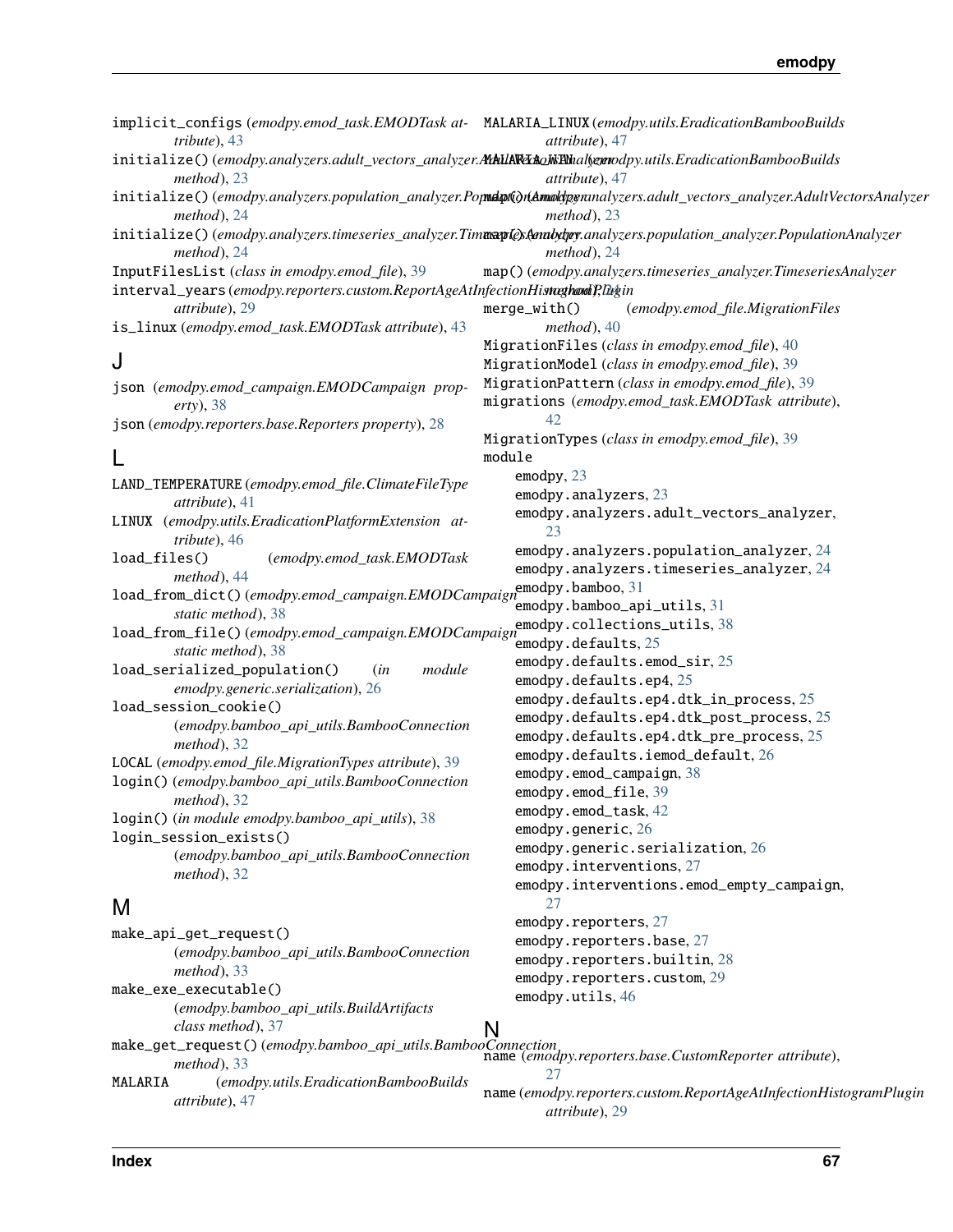| tribute), $30$                                                                                                               | name (emodpy.reporters.custom.ReportEventCounter at- reduce()(emodpy.analyzers.timeseries_analyzer.TimeseriesAnalyzer<br>$method$ , 25 |
|------------------------------------------------------------------------------------------------------------------------------|----------------------------------------------------------------------------------------------------------------------------------------|
| name (emodpy.reporters.custom.ReportHumanMigrationTraRE63ONAL (emodpy.emod_file.MigrationTypes attribute),<br>attribute), 29 | 39                                                                                                                                     |
| attribute), 30                                                                                                               | name (emodpy.reporters.custom.ReportNodeDemographics RELATIVE_HUMIDITY (emodpy.emod_file.ClimateFileType<br>attribute), 41             |
| NO_MIGRATION (emodpy.emod_file.MigrationModel at- RELEASE<br>tribute), 39                                                    | (emodpy.utils.EradicationBambooBuilds<br>attribute), 47                                                                                |
| normalize_url()(emodpy.bamboo_api_utils.BambooConrertiad_from_simulation()                                                   |                                                                                                                                        |
| $method$ , 33                                                                                                                | method),<br>(emodpy.emod_task.EMODTask<br>46                                                                                           |
| O                                                                                                                            | ReportAgeAtInfectionHistogramPlugin (class in                                                                                          |
| ordered_levels(emodpy.analyzers.timeseries_analyzer.TimeseriesAmadpyrreporters.custom), 29<br>attribute), 24                 | REPORTER_PLUGINS (emodpy.bamboo_api_utils.BuildArtifacts                                                                               |
| output_file(emodpy.analyzers.timeseries_analyzer.TimeseriesAnalyteibute), 35<br>attribute), 24                               | Reporters (class in emodpy.reporters.base), 28<br>reporters (emodpy.emod_task.EMODTask attribute),                                     |
| P                                                                                                                            | 42                                                                                                                                     |
| parameters (emodpy.reporters.base.BuiltInReporter at-<br>tribute), 28                                                        | ReportEventCounter<br>(class<br>in<br>emodpy.reporters.custom), 30                                                                     |
| parameters(emodpy.reporters.builtin.ReportHumanMigrahonTrackIngTrationTracking<br>attribute), 29                             | (class<br>in<br>emodpy.reporters.builtin), 29                                                                                          |
| plot_by_channel()(emodpy.analyzers.timeseries_analyzer.flumanMigrationTracking<br>$method$ , 25                              | (class<br>in<br>emodpy.reporters.custom), 29                                                                                           |
| PLUGINS (emodpy.utils.BambooArtifact attribute), 47                                                                          | ReportNodeDemographics<br>(class<br>in                                                                                                 |
| PopulationAnalyzer<br>(class<br>in<br>emodpy.analyzers.population_analyzer),                                                 | emodpy.reporters.builtin), 28<br>ReportNodeDemographics<br>(class<br>in                                                                |
| 24<br>(emodpy.emod_task.EMODTask<br>pre_creation()                                                                           | emodpy.reporters.custom), 29<br>(emodpy.reporters.base.CustomReporter<br>Reports<br>attribute), 27                                     |
| $method$ , 44<br>Pretty_Format(emodpy.reporters.base.BuiltInReporter                                                         | Reports (emodpy.reporters.custom.ReportAgeAtInfectionHistogramPlugin<br>attribute), 29                                                 |
| attribute), 28<br>process_simulation()                                                                                       | Reports (emodpy.reporters.custom.ReportHumanMigrationTracking<br>attribute), 29                                                        |
| (emodpy.defaults.iemod_default.IEMODDefault<br>$method$ , 26                                                                 | S                                                                                                                                      |
| R                                                                                                                            | save_bamboo_credentials()<br>module<br>(in                                                                                             |
| RAINFALL (emodpy.emod_file.ClimateFileType attribute),<br>41                                                                 | emodpy.utils), 47<br>save_credentials()(emodpy.bamboo_api_utils.BambooConnection                                                       |
| RANDOM_WALK_DIFFUSION                                                                                                        | method), 32                                                                                                                            |
| (emodpy.emod_file.MigrationPattern attribute),                                                                               | save_credentials()<br>module<br>(in<br>emodpy.bamboo_api_utils), 38                                                                    |
| 39<br>read_config_file() (emodpy.emod_file.ClimateFiles                                                                      | SCHEMA (emodpy.utils.BambooArtifact attribute), 47                                                                                     |
| $method$ , 42                                                                                                                | SCHEMA_JSON (emodpy.bamboo_api_utils.BuildArtifacts                                                                                    |
| read_config_file()(emodpy.emod_file.MigrationFiles<br>$method$ , 40                                                          | attribute), 35<br>SEA (emodpy.emod_file.MigrationTypes attribute), 39                                                                  |
| read_custom_reports_file()                                                                                                   | server (emodpy.bamboo_api_utils.BambooConnection<br>property), 31                                                                      |
| (emodpy.reporters.base.Reporters<br>method),                                                                                 | session_cookie(emodpy.bamboo_api_utils.BambooConnection                                                                                |
| 28<br>reduce()(emodpy.analyzers.adult_vectors_analyzer.AdultVectorsAnallyzery), 31                                           | session_cookie_filename                                                                                                                |
| $method$ , 23                                                                                                                | Comodny hamboo, ani, utils RambooConnection                                                                                            |

reduce() (*emodpy.analyzers.population\_analyzer.PopulationAnalyzer* (*emodpy.bamboo\_api\_utils.BambooConnection method*), [24](#page-27-2) *property*), [32](#page-35-0)